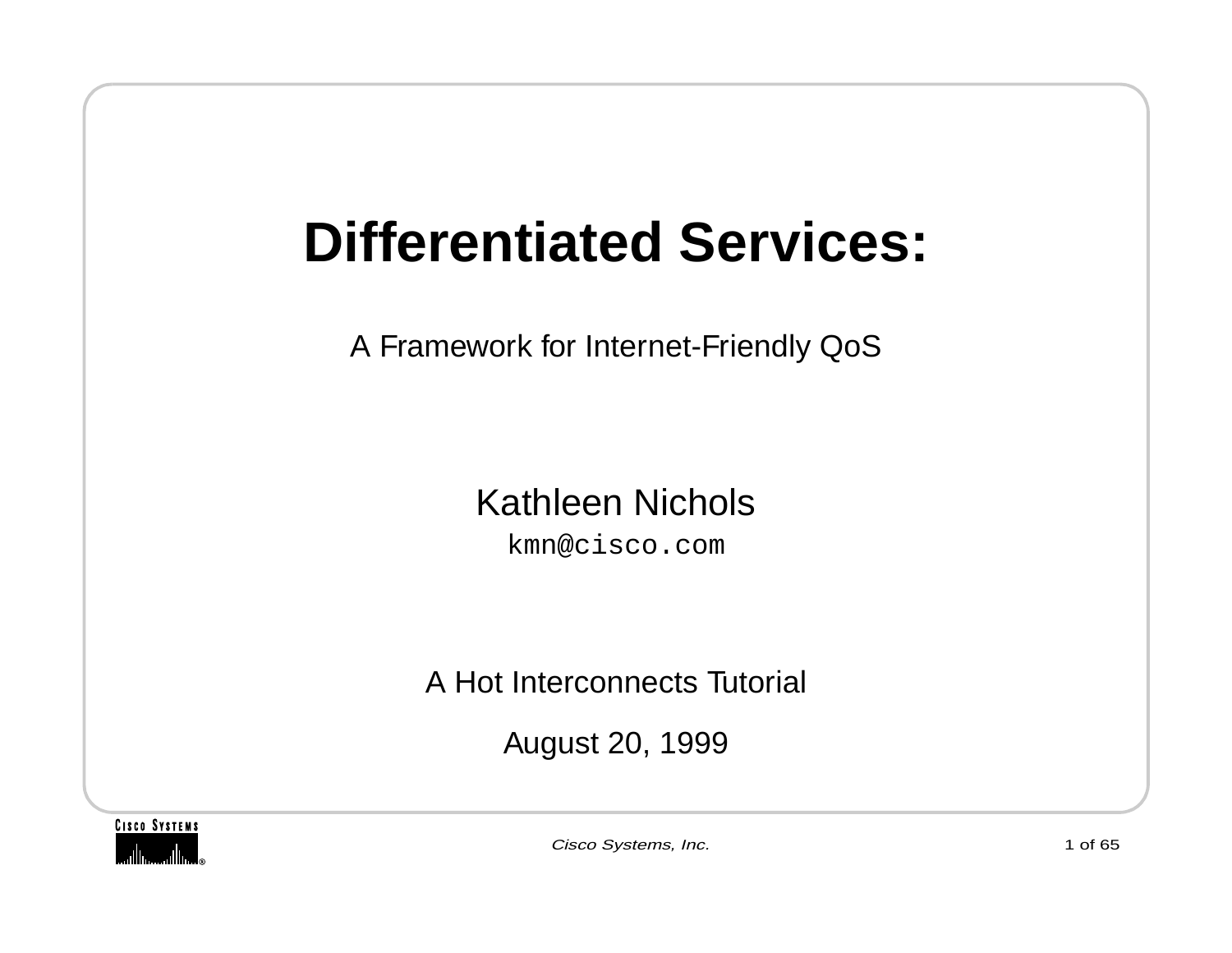#### **Goal of Quality of Service?**

Van Jacobson, from a talk on differentiated services and bandwidth brokers given at Bay Networks, November, 1997:

"[The problem we are solving is to] Give 'better' service to some (at the expense of giving worse service to others - QoS fantasies to the contrary, it's a zero sum game)."

In other words, QoS is managed unfairness.

Then "who gets 'better' service?" and "who decides?" are critically important questions for any viable QoS architecture

Disclaimer: This tutorial contains opinions



Kathleen Nichols — Hot Interconnects Tutorial on Differentiated Services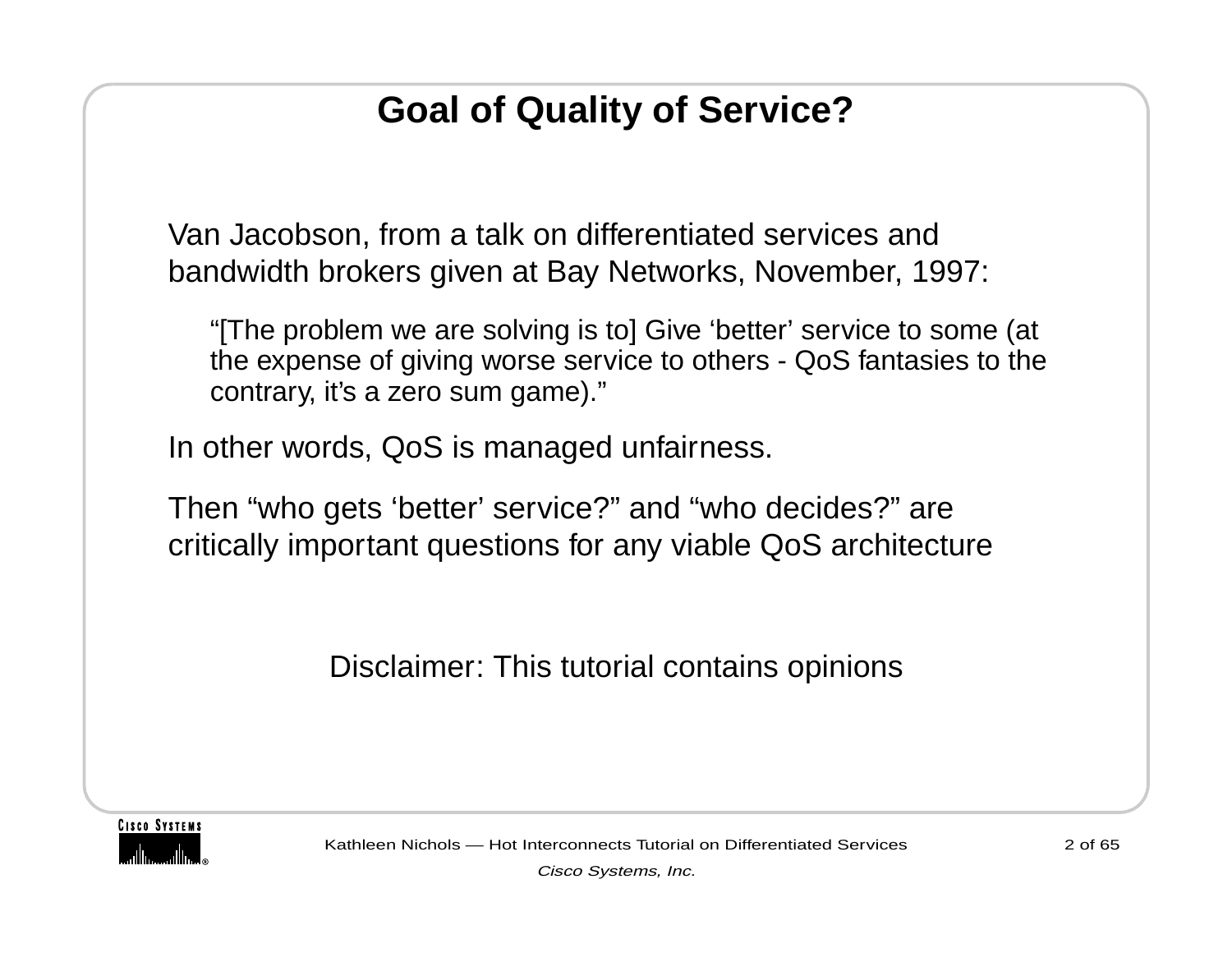### **Outline**

- **•** Why differentiated services is "Internet friendly"
- **•** The IETF Differentiated Services Working Group's role
	- **-**Standards-track RFCs
	- **-**Specific PHBs
- **•** Performance issues
- **•** Bandwidth broker allocation framework
- **•** VoIP example
- **•** Related allocation work

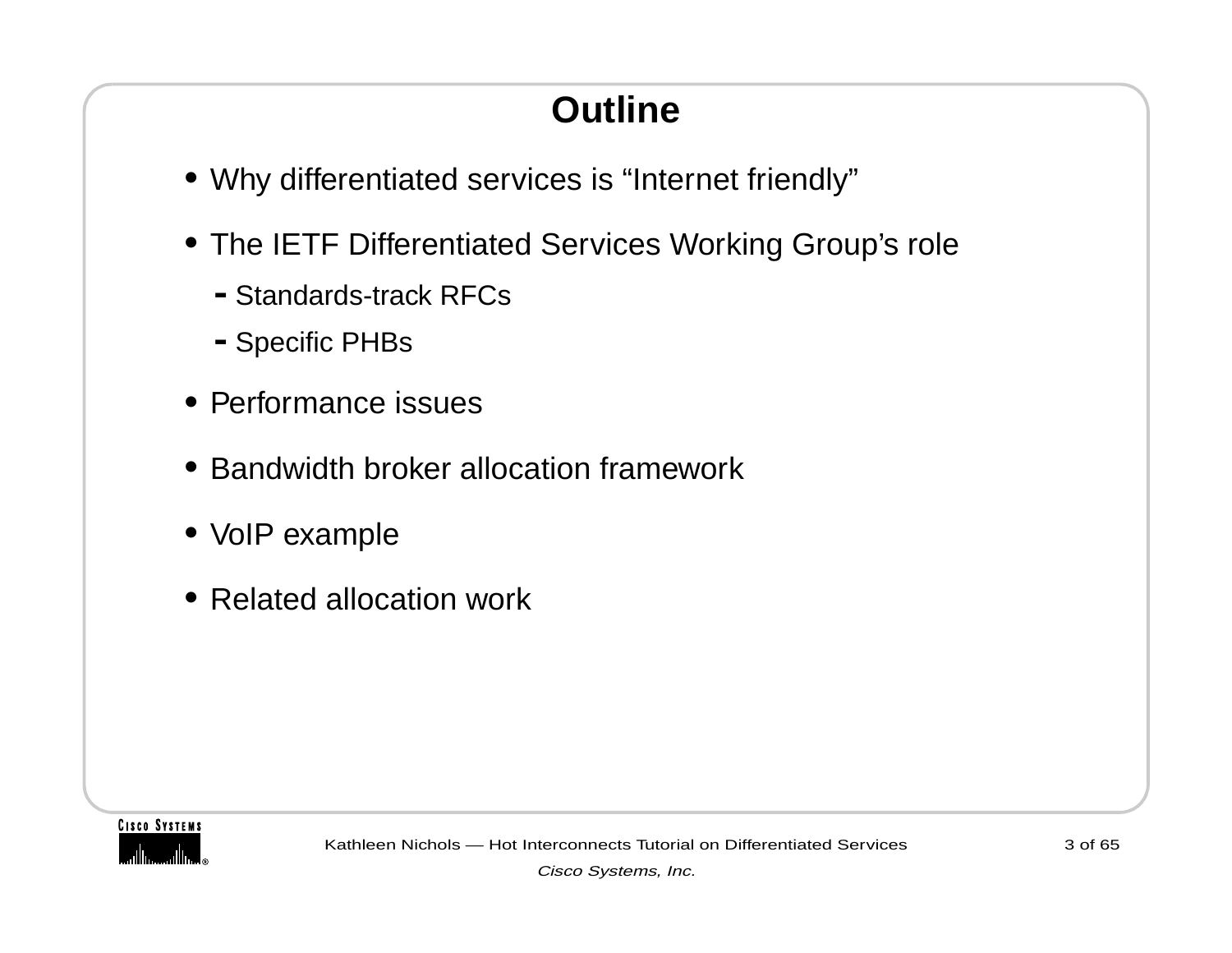#### **Differentiated Services in a Nutshell**

- **•** The differentiated services architectural model is an approach to delivering QoS in a scalable, incrementally deployable way that:
	- **-**keeps control of QoS "local"
	- **-**pushes work to the edges and boundaries
	- **-**requires minimal standardization, encourages maximal innovation
- **•** Diffserv's model is based on an Internet made up of independently administered domains, each of which is connected to at least one other
- **•** The IETF Differentiated Services WG is working on the "minimal standardization" part of this. For information on the IETF Differentiated Services Working Group, see www.ietf.org/ html.charters/diffserv-charter.html. The diffserv RFCs are at the bottom of the page.

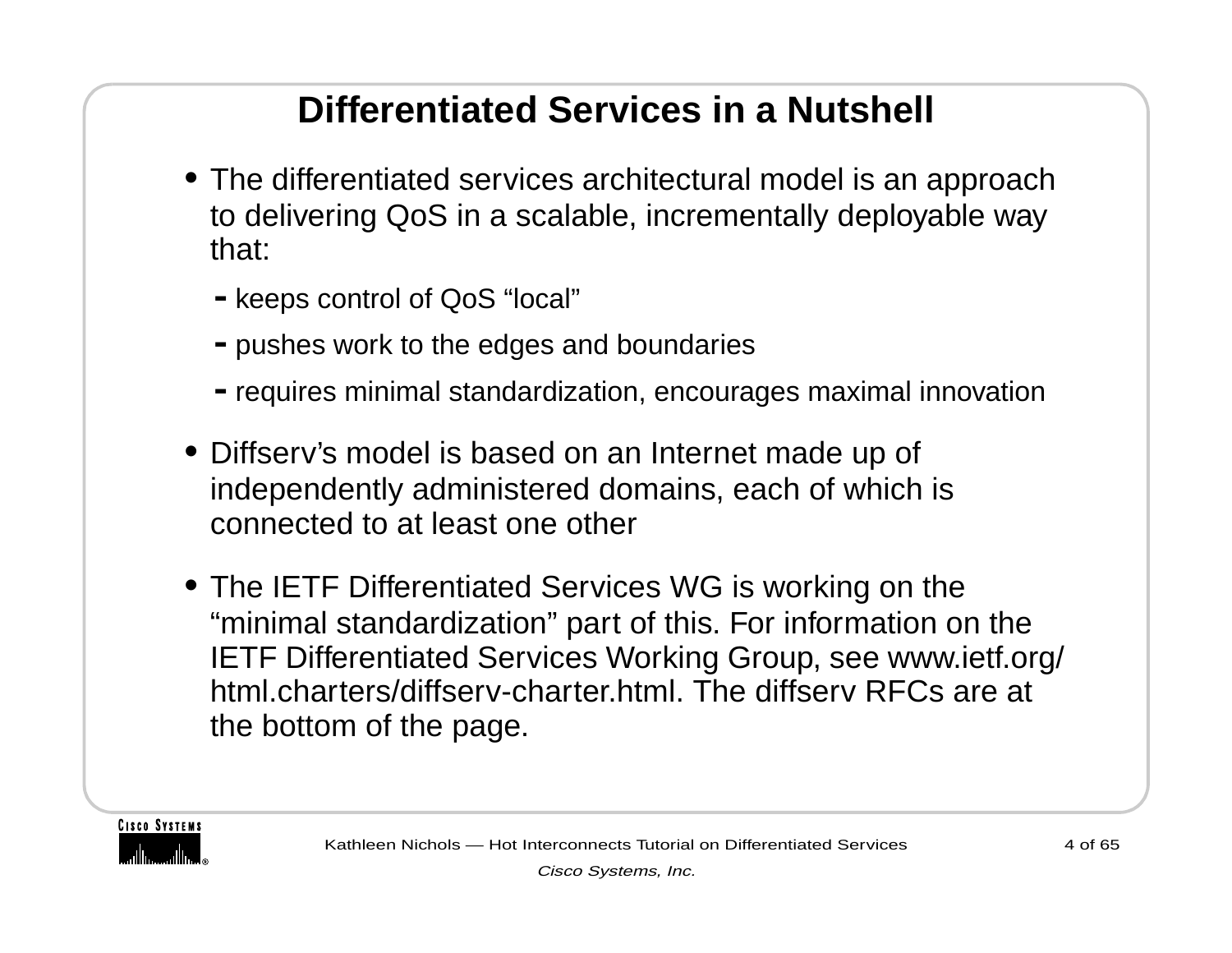

**CISCO SYSTEMS**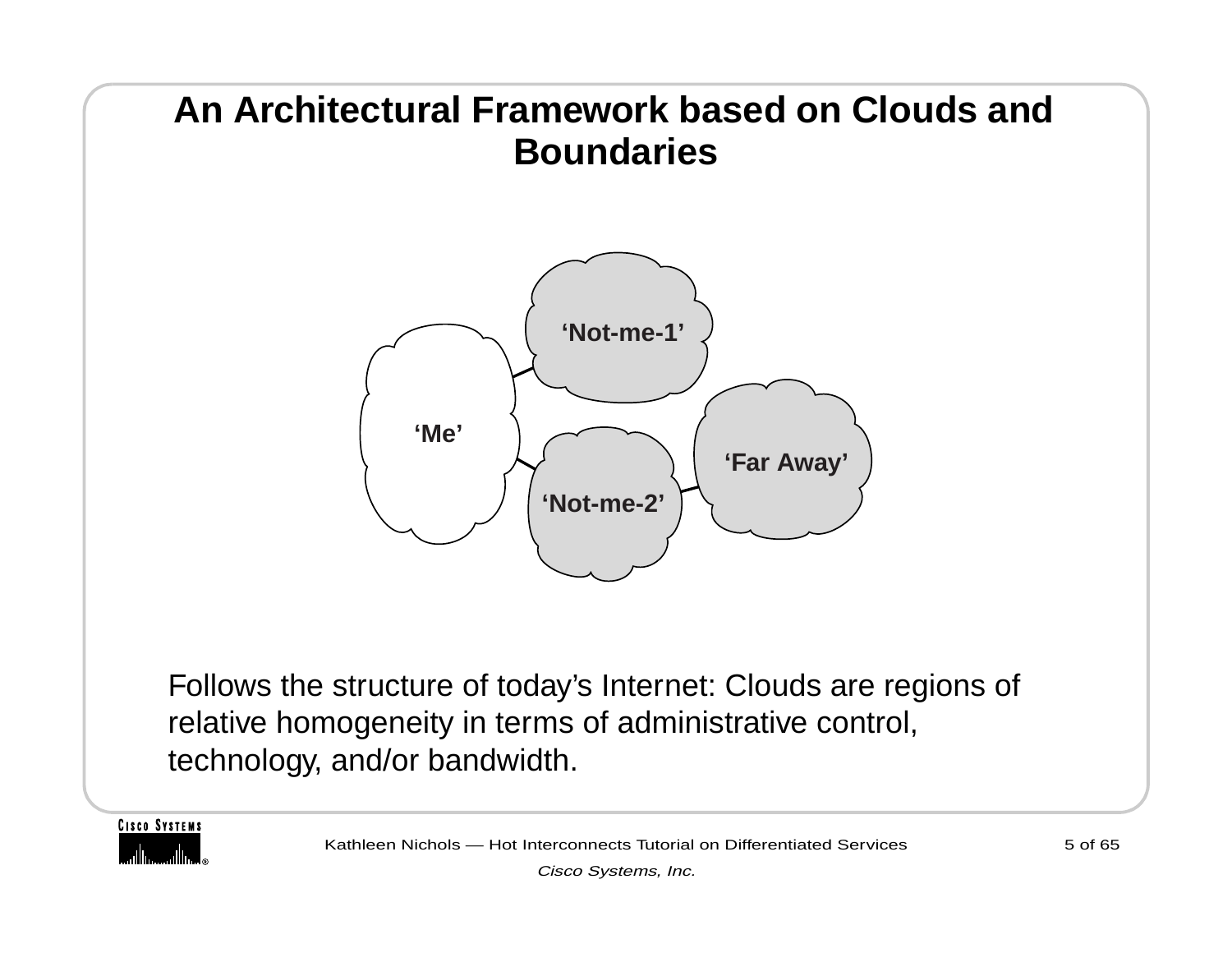#### **Clouds within Clouds**

Clouds are not just for separate Autonomous Systems

Clouds may be used to indicate regions whose resources differ or which are administered by different departments of one larger organization



**CISCO SYSTEMS** 

Kathleen Nichols — Hot Interconnects Tutorial on Differentiated Services

Cisco Systems, Inc.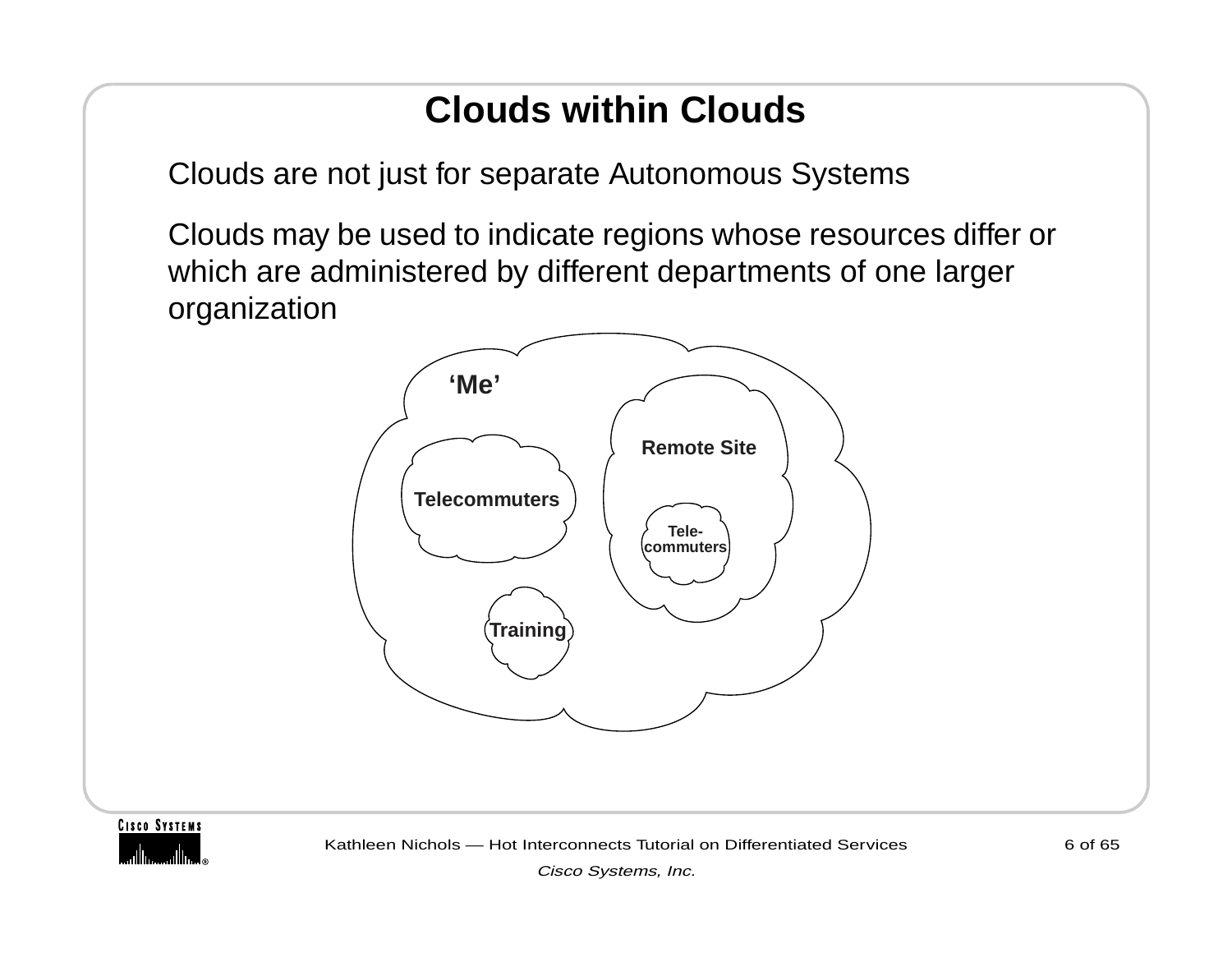#### **QoS and Clouds**

- **•** Within a cloud, QoS is allocated according to some locally determined set of rules
- **•** Almost all the work is confined to the boundaries of clouds and covered by a set of rules
- **•** Rules might not be symmetric across a boundary
- **•** QoS information exchanged between clouds is confined to boundaries and covered by bilateral agreements where clouds have different owners

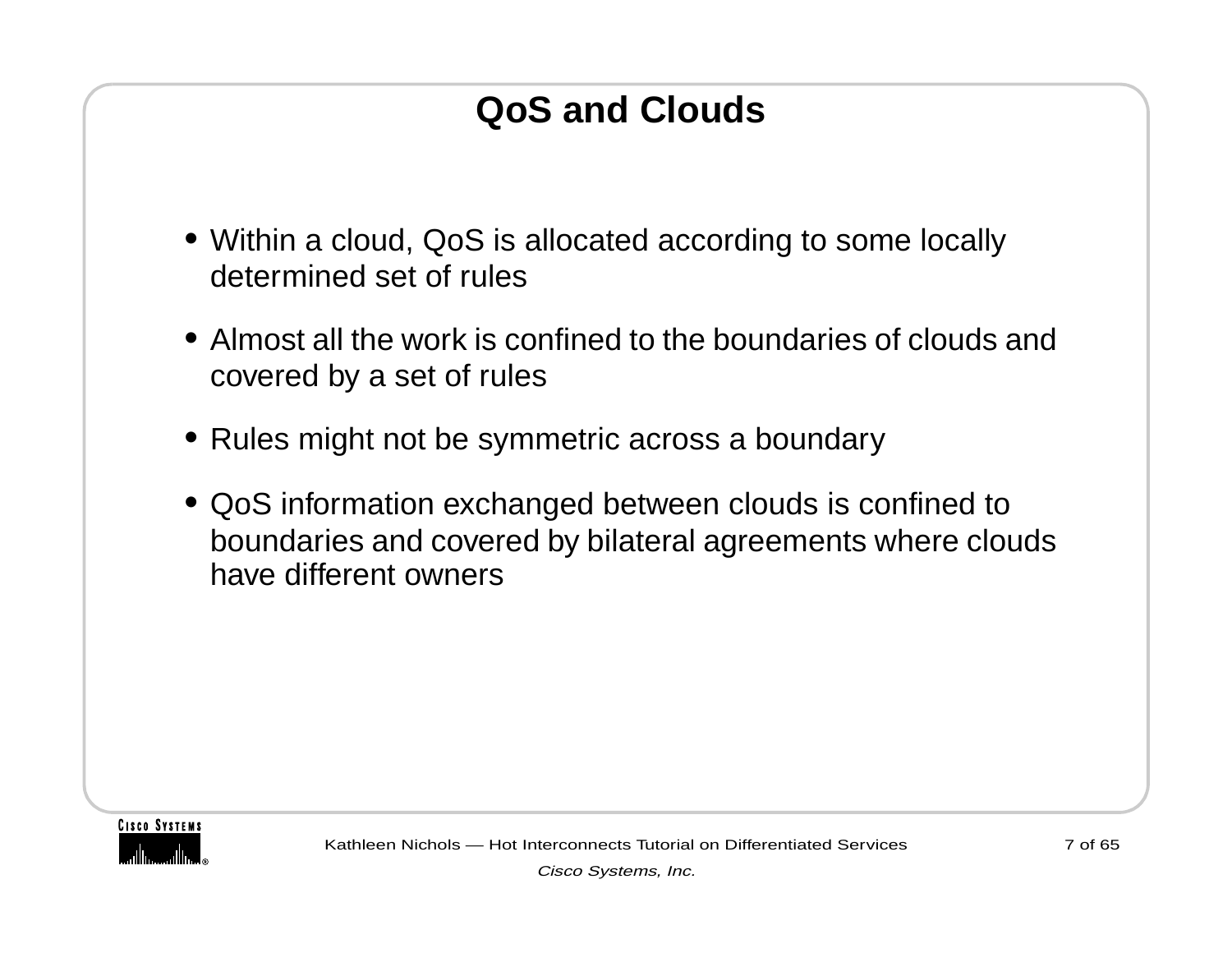#### **Advantages of Model Based on Clouds**

- **•** Clouds can map to the independently administered regions of the Internet
- **•** Architecturally agnostic: within a cloud any technology might be used to deliver QoS
- **•** Signaling agnostic and signaling can develop and evolve
- **•** Possibility of multiple paths increases reliability
- **•** By focusing on bringing QoS to the Internet a cloud at a time, get incremental deployability
- **•** QoS can be deployed in only one cloud, doesn't need to be signaled per connection, and the state in most nodes can be reduced considerably as compared to connection-oriented approaches which tie up resources, require state for every connection and are not incrementally deployable or scalable

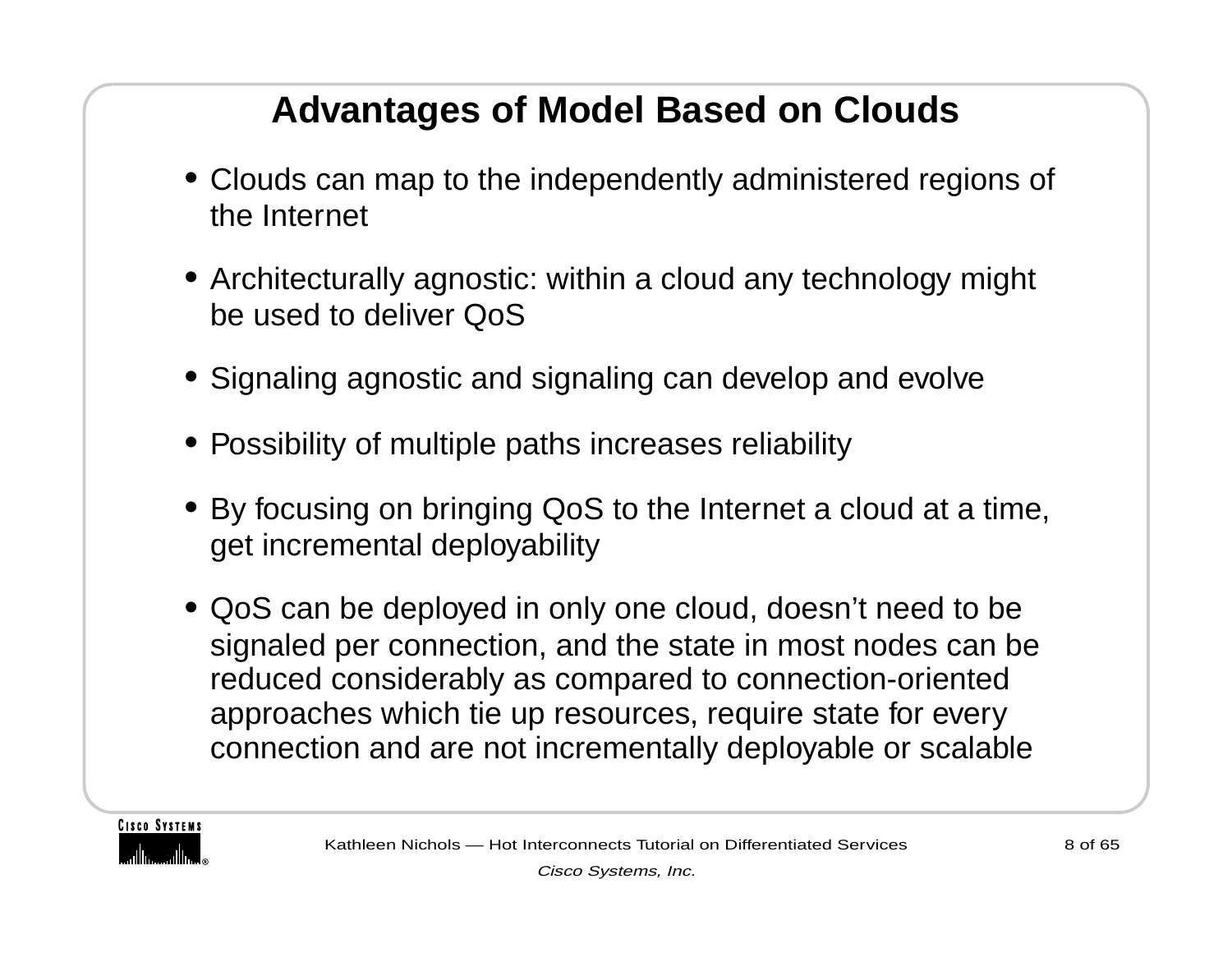#### **Scalability through Aggregation**

- **•** Fundamental to the diffserv approach is:
	- **-**there are a relatively small number of ways to handle packets in the forwarding path
	- **-**the number of traffic conversations requiring QoS may be quite large and subject to a wide range of rules which devolve from policy
- **•** Packets are grouped by the forwarding behavior they are to receive within a cloud
- **•** Nodes in the center of a network only have to deal with the small number of traffic aggregates rather than keeping track of every separate traffic conversation that passes through

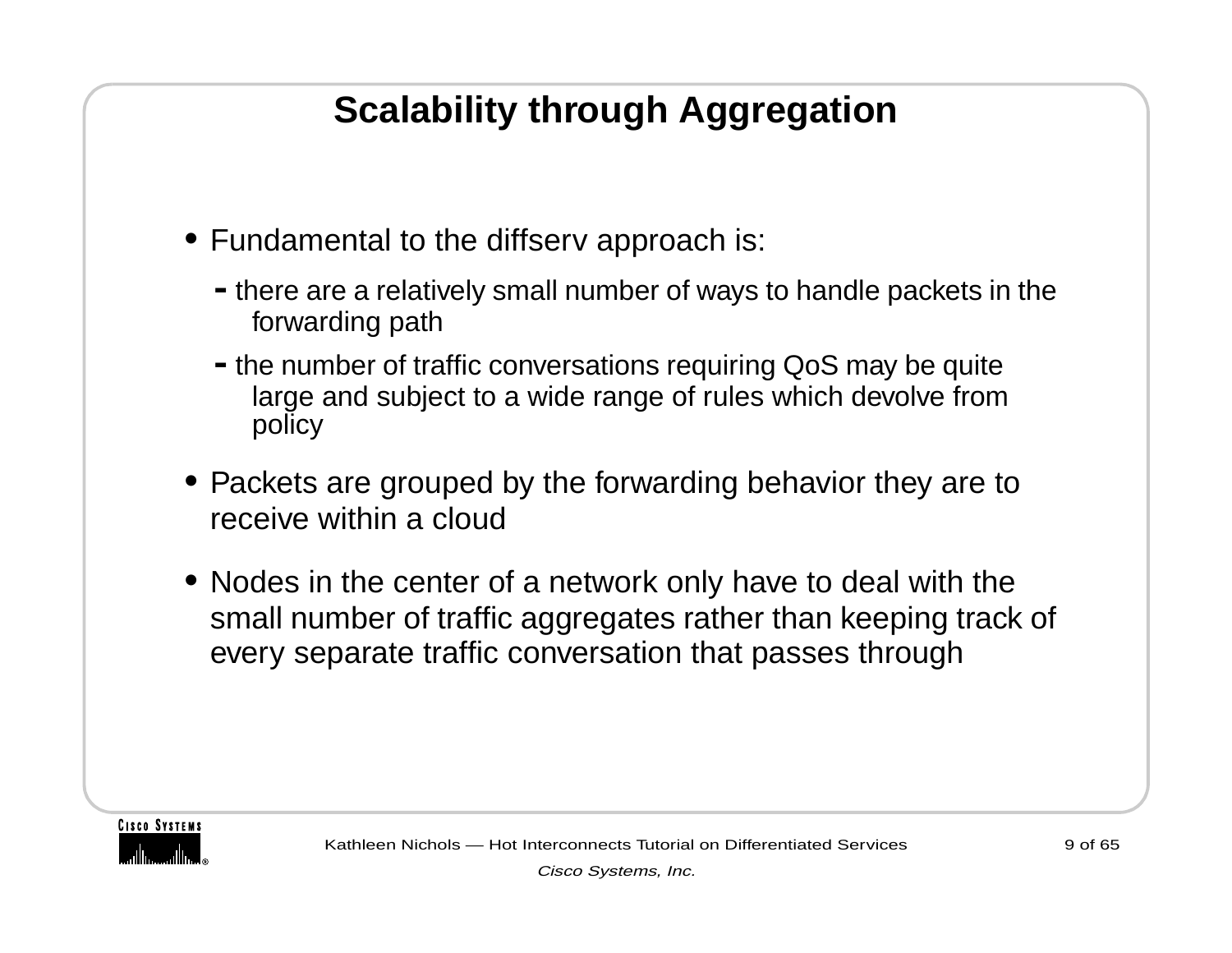#### **Aggregation and Conversations**

- **•** The per-conversation state is kept at the edges
- **•** Flows or conversations are classified into aggregates and are "conditioned" to meet the rules of that aggregate
- Packets are not marked for the "services" individual conversations may be receiving. Many services may use the same marking. Any viable service must make sense under aggregation
- **•** Don't distinguish between flows, so the treatment the behavior aggregate receives should not result in different performance for different traffic compositions of the behavior aggregate

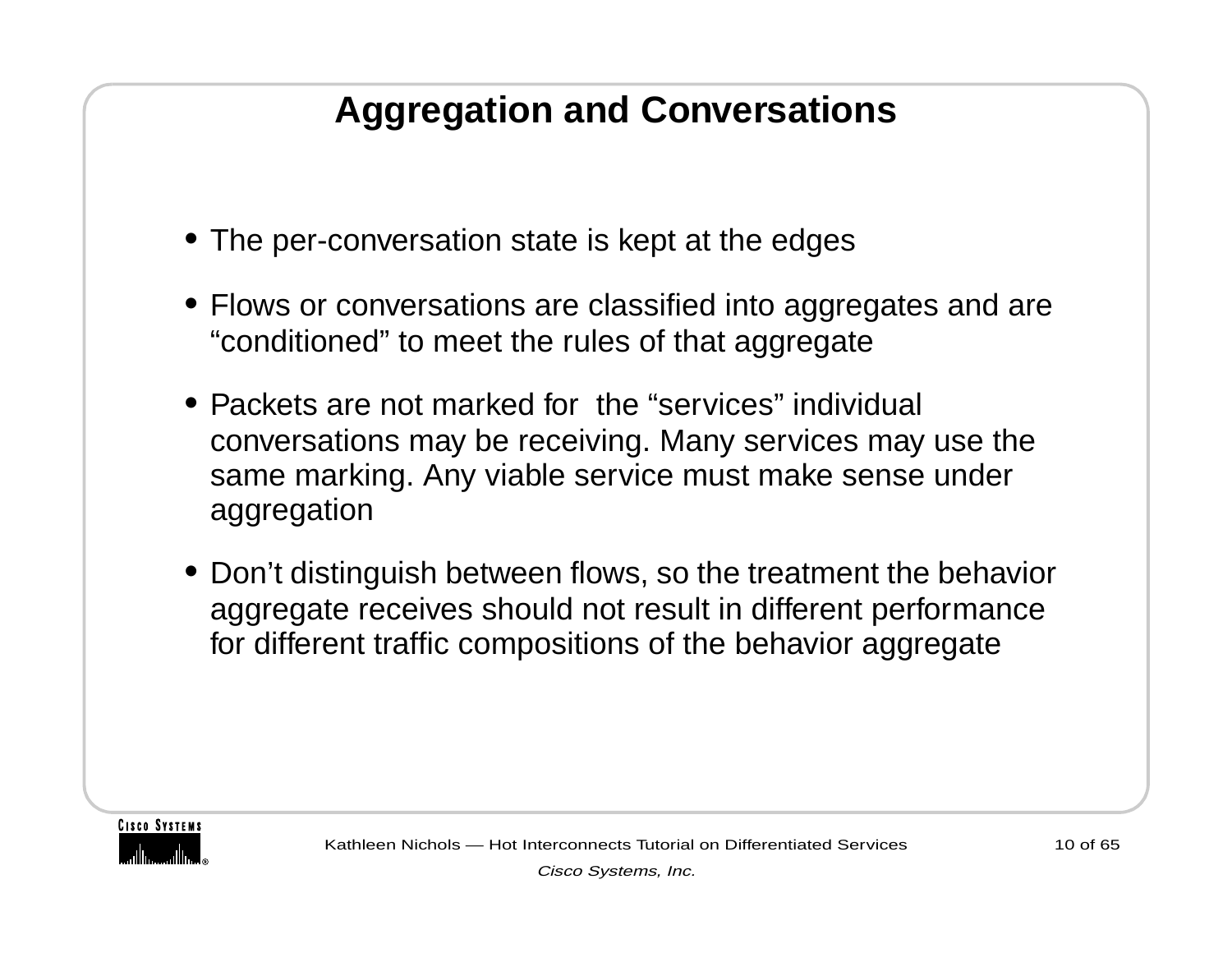#### **Two Major Components to Diffserv QoS**

One is the forwarding path behavior, the differential treatment an individual packet receives, such mechanisms as:

- **-**queue service disciplines and/or queue management disciplines,
- **-**the packet classification and traffic conditioning (e.g., shaping, policing) that can be used to control aggregates

These behaviors are useful and required in network nodes to deliver differentiated treatment of packets no matter how we construct end-to-end or intra-domain services.

For the most part, these primitives are well-understood and must be fairly simple as they are done per-packet at forwarding speed

Here, diffserv focuses on the general semantics of the behaviors rather than the specific mechanisms used to implement them since these behaviors will evolve less rapidly than the mechanisms.

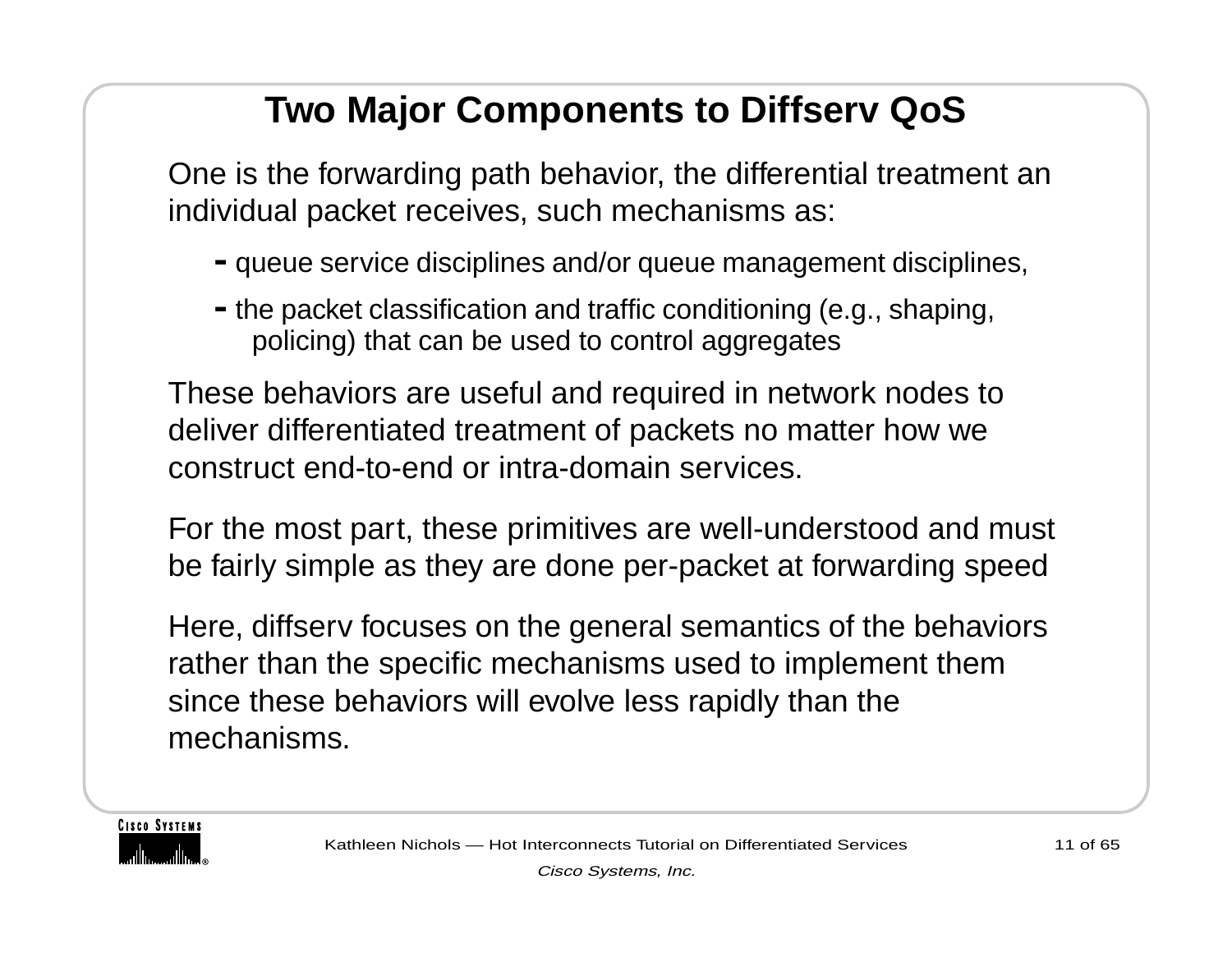#### **Two Major Components to Diffserv QoS (cont'd)**

The second is the control plane used to implement a cloud's policy goals and to configure the forwarding path accordingly: Which packets get special treatment? What kinds of rules are to be applied to the use of resources?

This is much less well-understood. Yet, using simple policies and static configurations, it is possible to deploy useful differentiated services in networks.

There are a number of such ways to configure the forwarding path to create services (e.g., RFC 2475, RFC 2598, RFC 2638). Deployment of these gains us experience that will guide more complex policies and allocations.

This approach has an analogy in the original evolution of the Internet in the development of forwarding and routing.

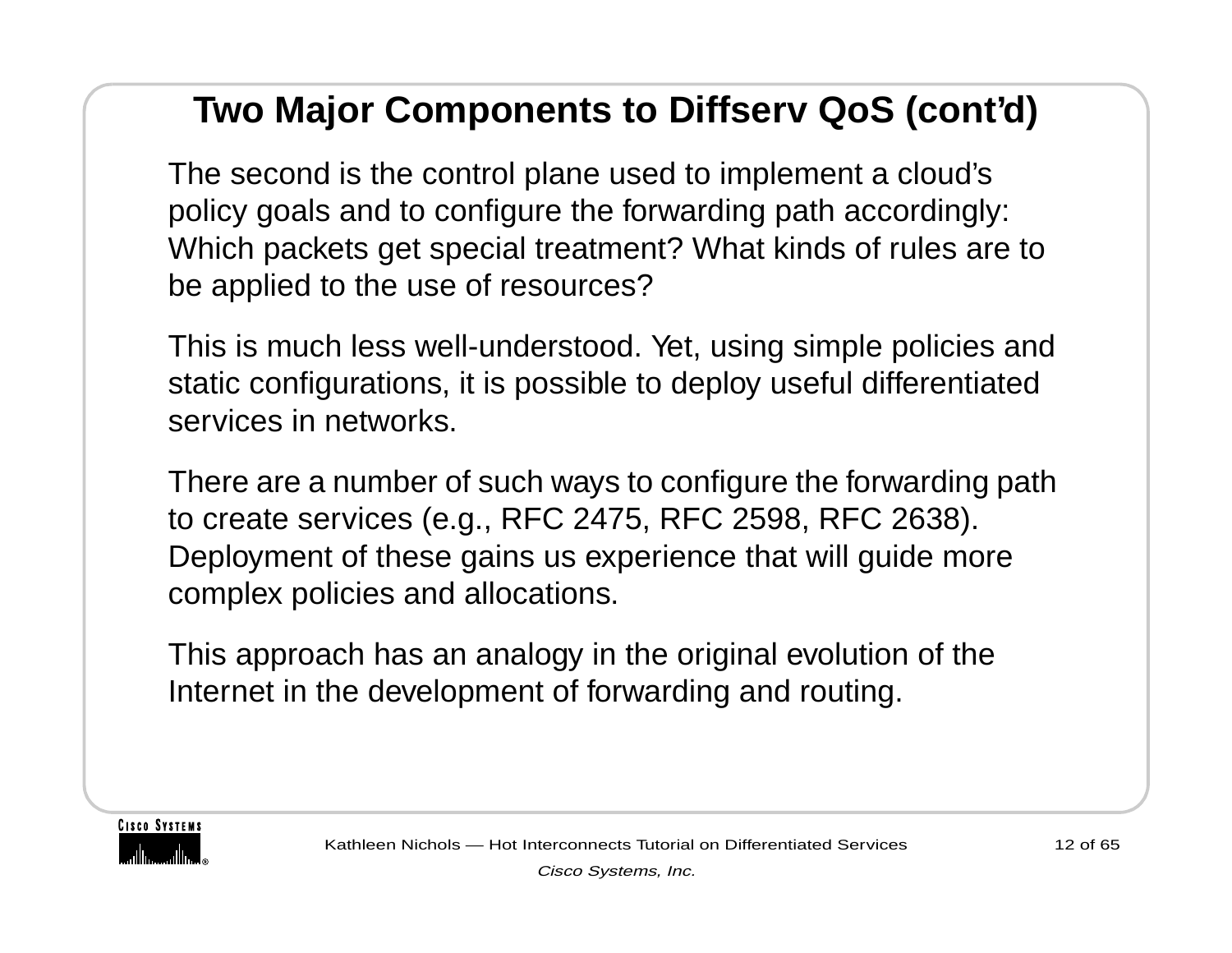#### **Mirrors the Development of the Internet**

**IP Router Architecture**



Packet forwarding is a simple task, performed on a per-packet basis as quickly as possible. It uses the packet header to find an entry in a routing table that determines the packet's output interface. Has changed little from the start.

Routing sets and maintains the entries in that table and may need to reflect a range of transit and other policies as well as to keep track of route failures. The work of routing is more complex and happens outside the forwarding path. Has continued to evolve.

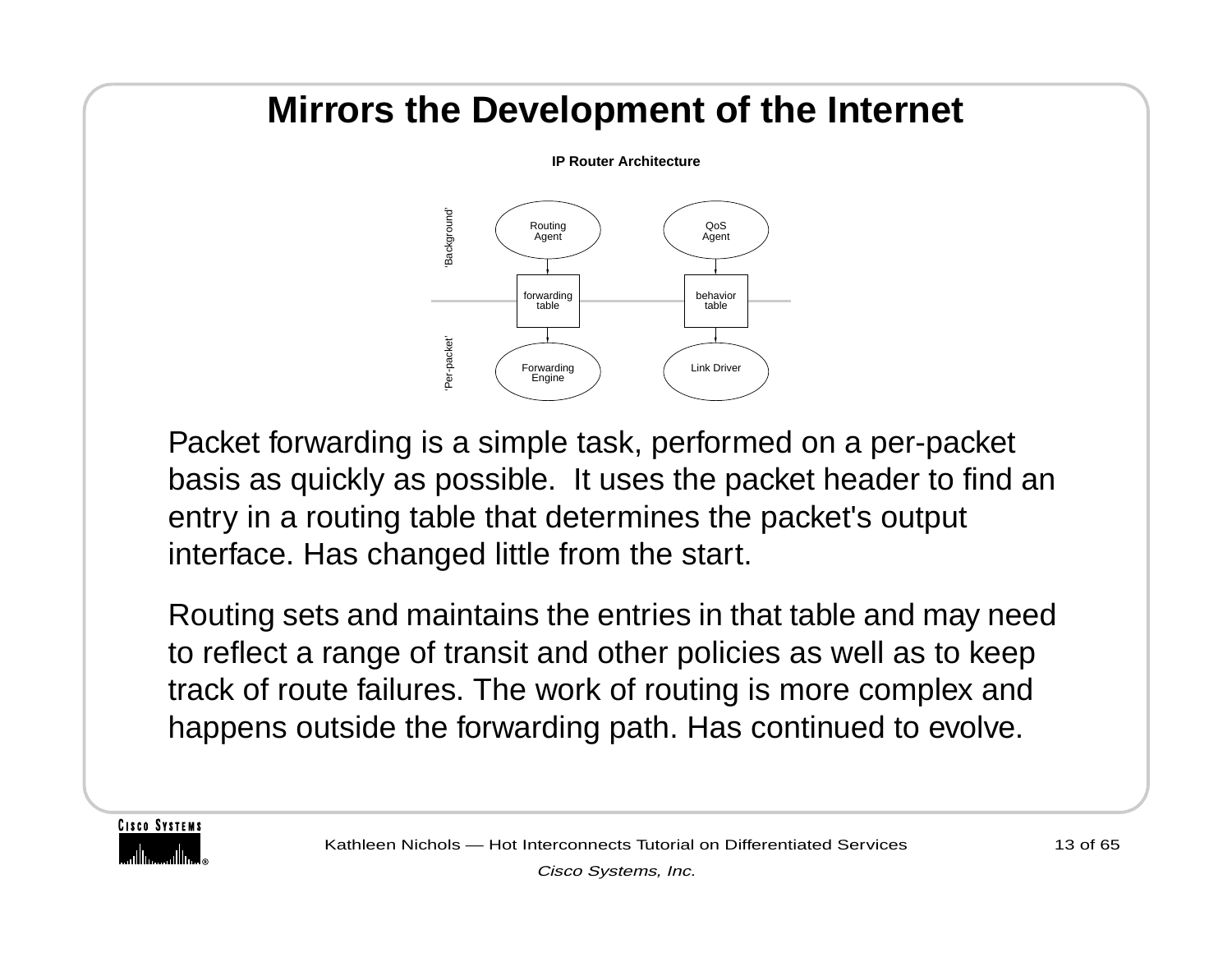#### **"Minimal Standardization": RFC 2474**

- **•** A bit-field in the packet header determines the packet's forwarding treatment. DS field covers the TOS octet in IPv4 and the Traffic Class octet in IPv6; within that uses bits 0-5 as <sup>a</sup>"codepoint" (DSCP)
- **•** Codepoints should be looked at as an index into a table of packet forwarding treatments at each router.
- **•** This table maps a DSCP to a particular forwarding treatment or "per-hop behavior" (PHB) that is applied to packets with that marking. PHBs are constructed by vendors from, for example, particular queue schedulers
- **•** Behavior for only a few codepoints are to be globally assigned and diffserv-capable equipment must make codepoint to behavior mapping flexible and accessible
- **•** Class Selector Compliant PHBs get DSCPs 000000-111000

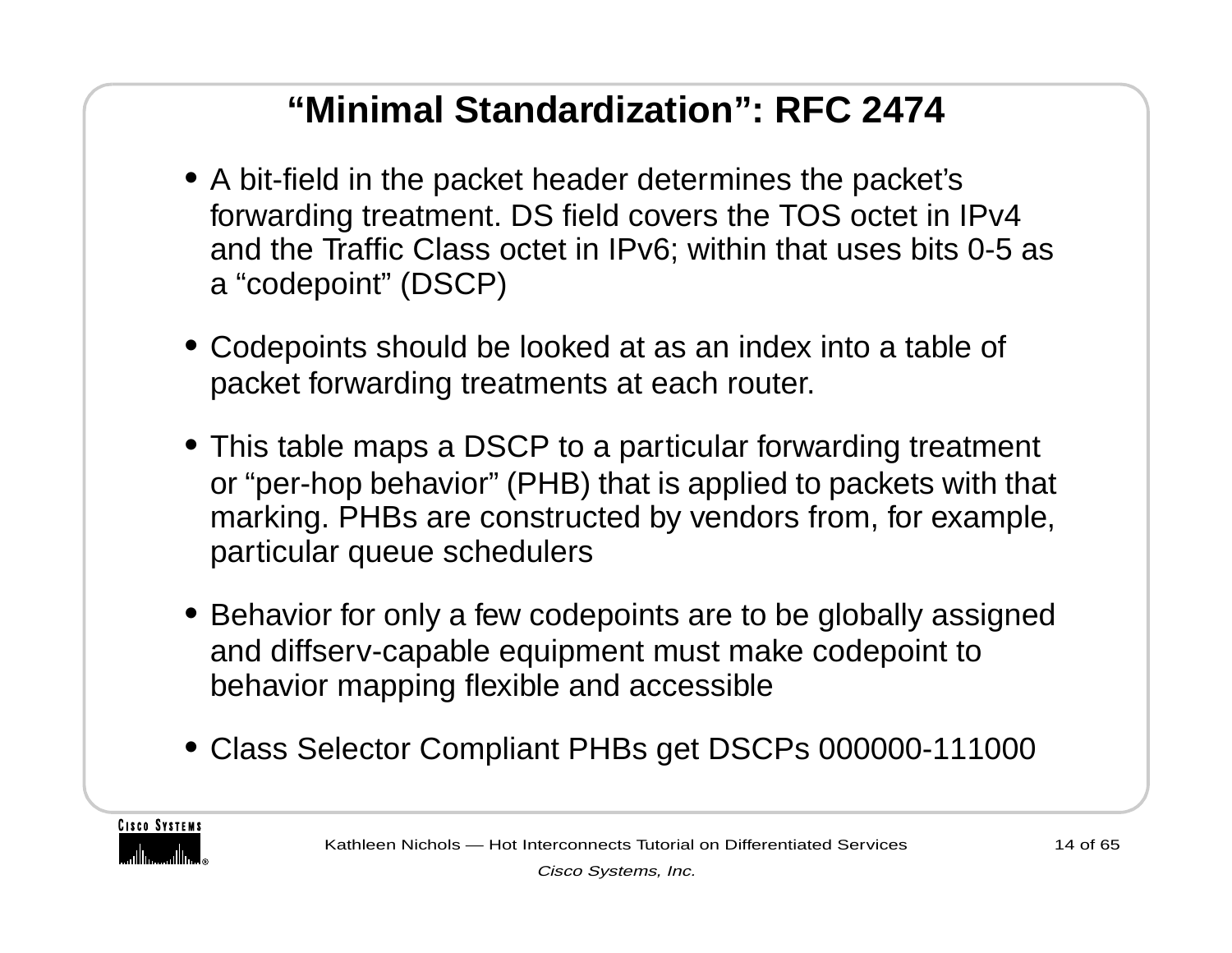#### **Behavior Aggregates, DSCPs, and Classifiers**

The DSCP indicates the packet's behavior aggregate within an administrative domain (or cloud)

Packets with the same DSCP get the same treatment in the forwarding path, thus providing aggregation and scalability

A packet's DS field may be marked with a codepoint "anywhere" in the network (but marking is expected at edges and boundaries)

Marking can be based on microflow identification, the packet ingress link, the measured temporal characteristics of a microflow or aggregate, etc.

Flow identification is done using *multifield* (MF) classifiers.

Behavior aggregate identification is done using behavior aggregate (BA) or DSCP classifiers. These SHOULD be included in all network nodes in a DS domain.

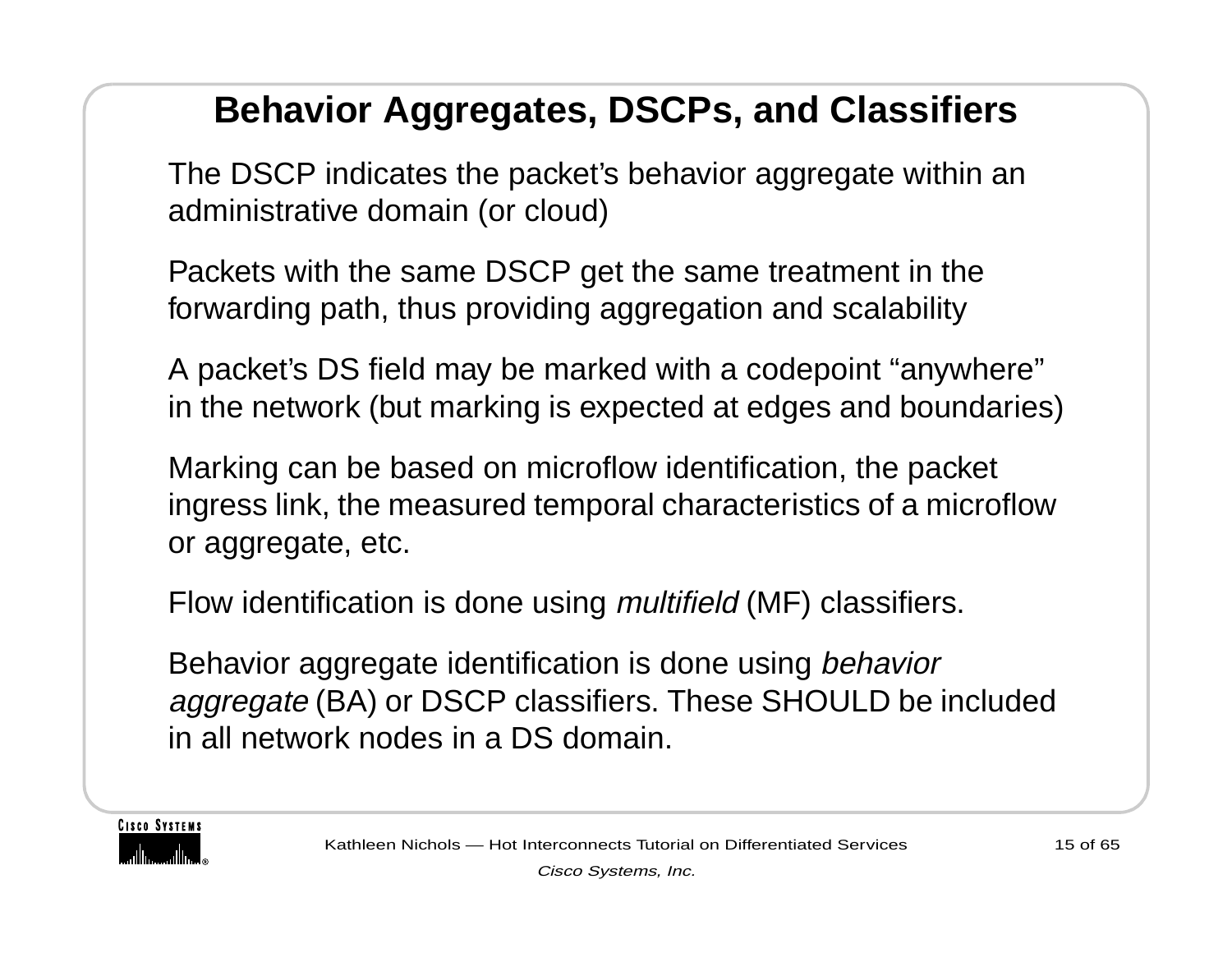### **Use of Traffic Conditioners**

Traffic conditioning is used to enforce agreements between domains and to condition traffic to receive a differentiated service within a domain by marking packets with the appropriate codepoint and by monitoring and altering the temporal characteristics of the aggregate where necessary.

- **•** Traffic conditioners may alter the temporal characteristics of a behavior aggregate to conform to some requirements of a particular DS domain.
- **•** Traffic conditioners are entities that perform control functions that can be applied to a "behavior aggregate, application flow, or other operationally useful subset of traffic, e.g., routing updates."
- **•** Traffic conditioners include metering, policing, shaping, and marking.

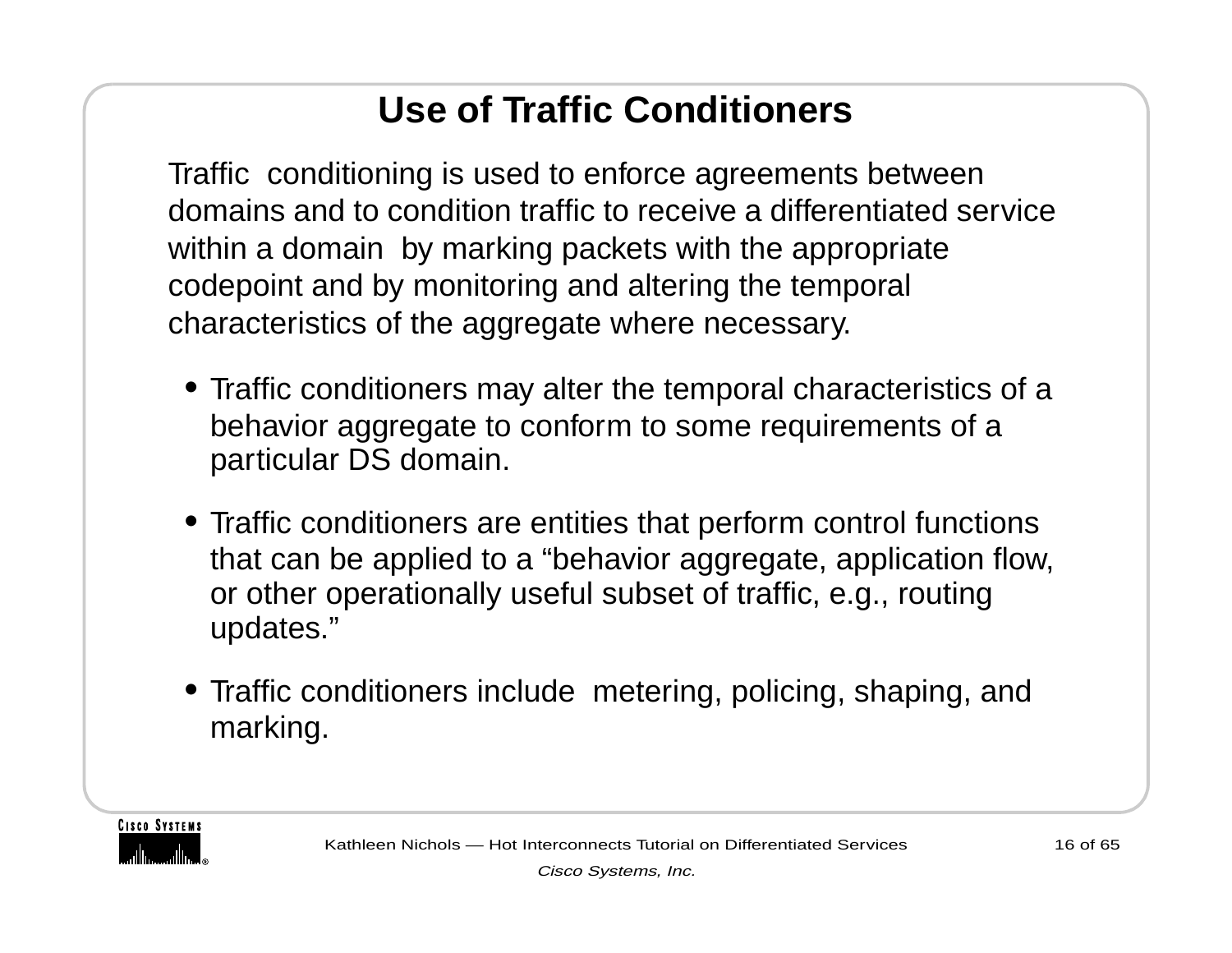#### **The Class Selector Compliant PHB Group**

This PHB group is defined in RFC2474 and seems to be widely underappreciated

- **•** Motivation was to preserve some "backward compatibility" with the use of bits 0-2 of the TOS byte (the Precedence Field) while permitting evolution to a more useful PHB group
- **•** RFC 2474 describes minimum requirements on a set of PHBs that are compatible with most of the deployed forwarding treatments selected by the IP Precedence field.
- **•** The DSCPs 0-7 MUST map to PHBs meeting the requirements though the PHBs may impose additional requirements.
- **•** Other codepoints MAY map to these same PHBs.

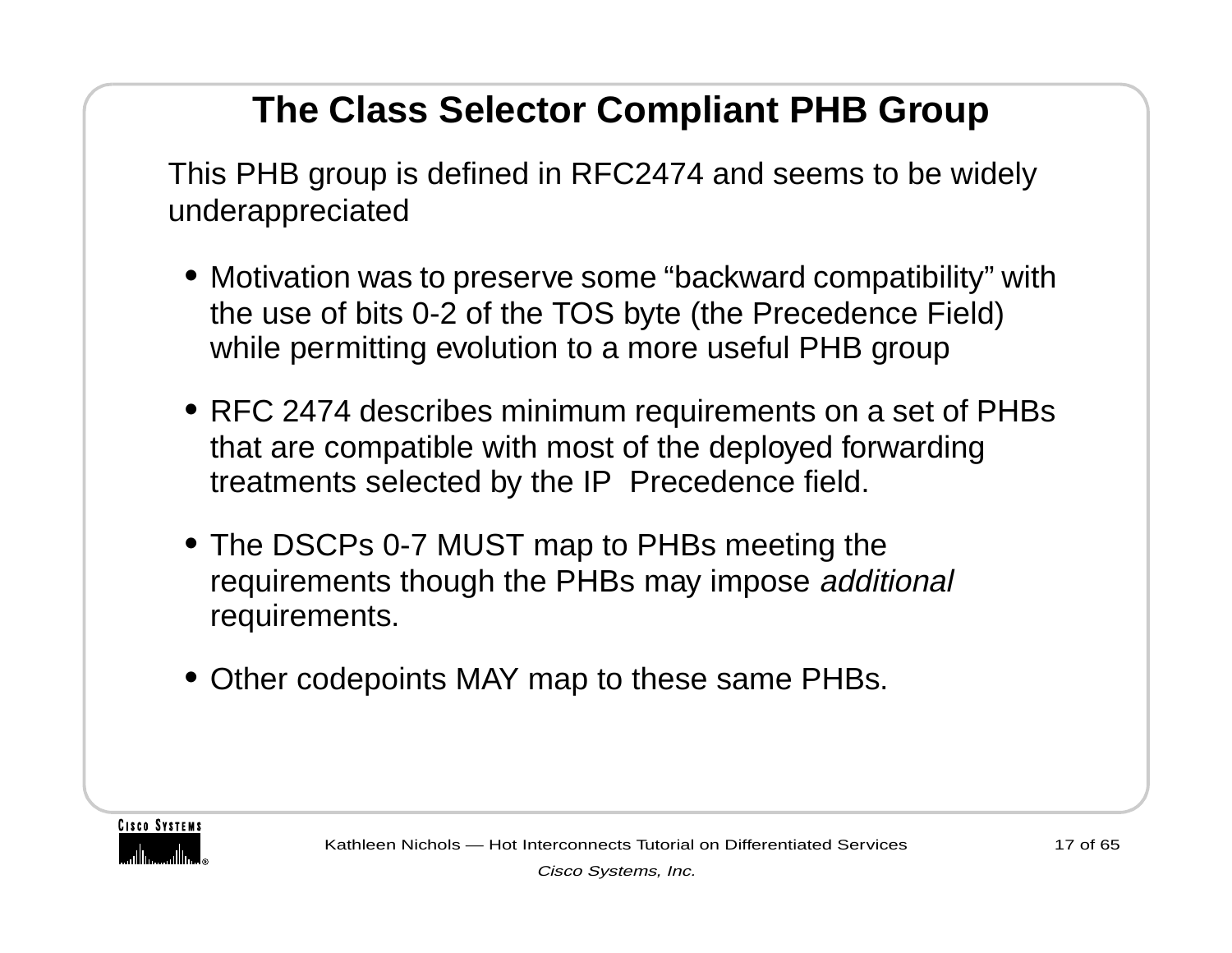#### **Class Selector PHB Group Requirements**

The CSC group must include at least two independently forwarded classes and the one codepoints 6&7 map to must "give packets a preferential forwarding treatment" compared to the PHB selected by DSCP 0 (the "default" behavior DSCP)

Packets with different Class Selector DSCPs may be reordered, though packets with the same DSCP which are not dropped should remain in order

A network node may enforce limits on the amount of the node's resources that can be utilized by each of these PHBs

Note that the CS Requirements can be met with two queues, one of which is mapped to by DSCPs 0-5, the other by DSCP 6&7.

On the other hand, the CS Requirements can be met with a sophisticated CBQ scheduler which may have more than eight queues.

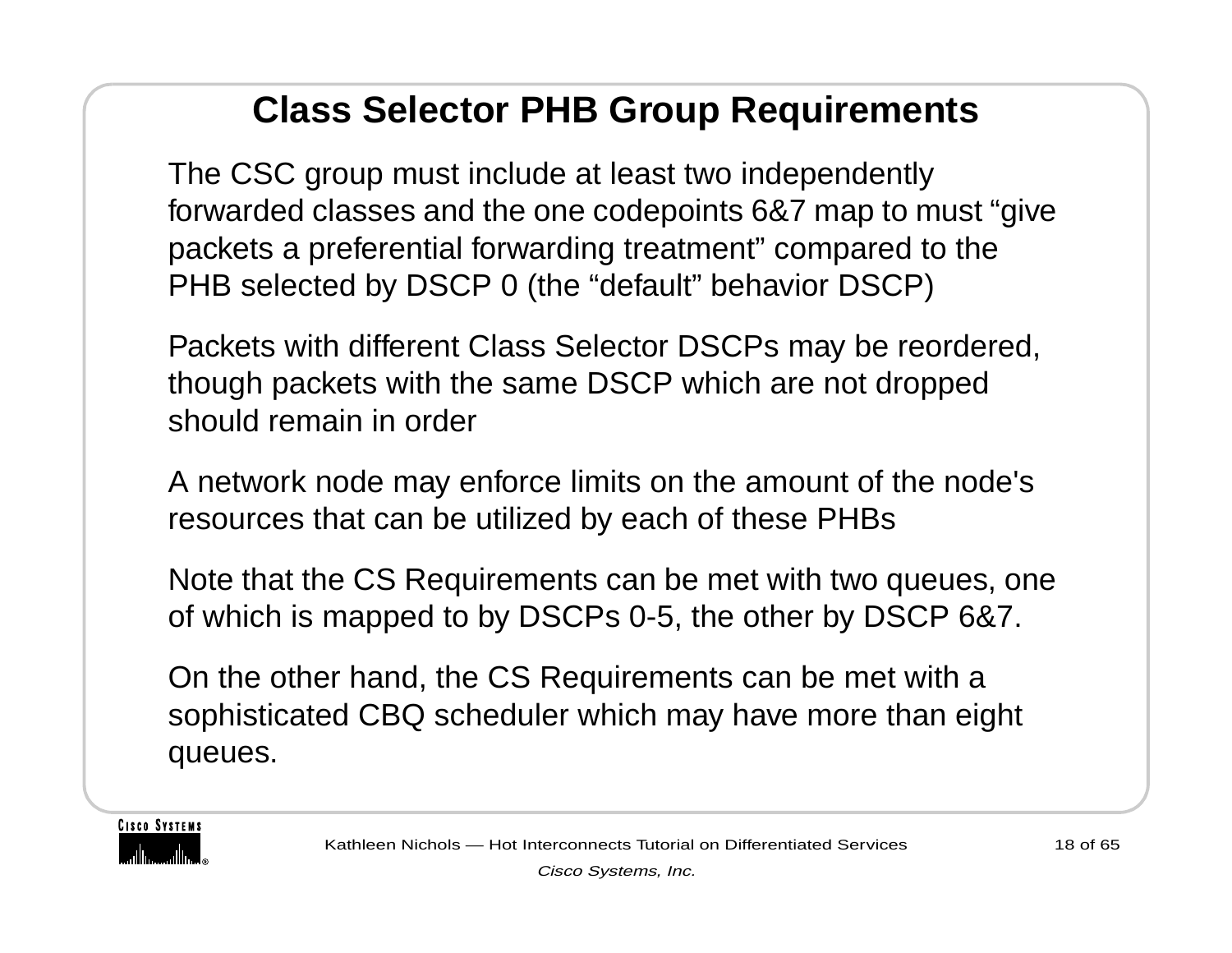#### **Example Uses of a CSC PHB Group**

- **•** Separate traffic by "importance"
- **•** Limit bandwidth given to an aggregate
- **•** Guarantee bandwidth given to an aggregate
- **•** Separate queues for some customers

(These can be discussed in more detail during the tutorial)

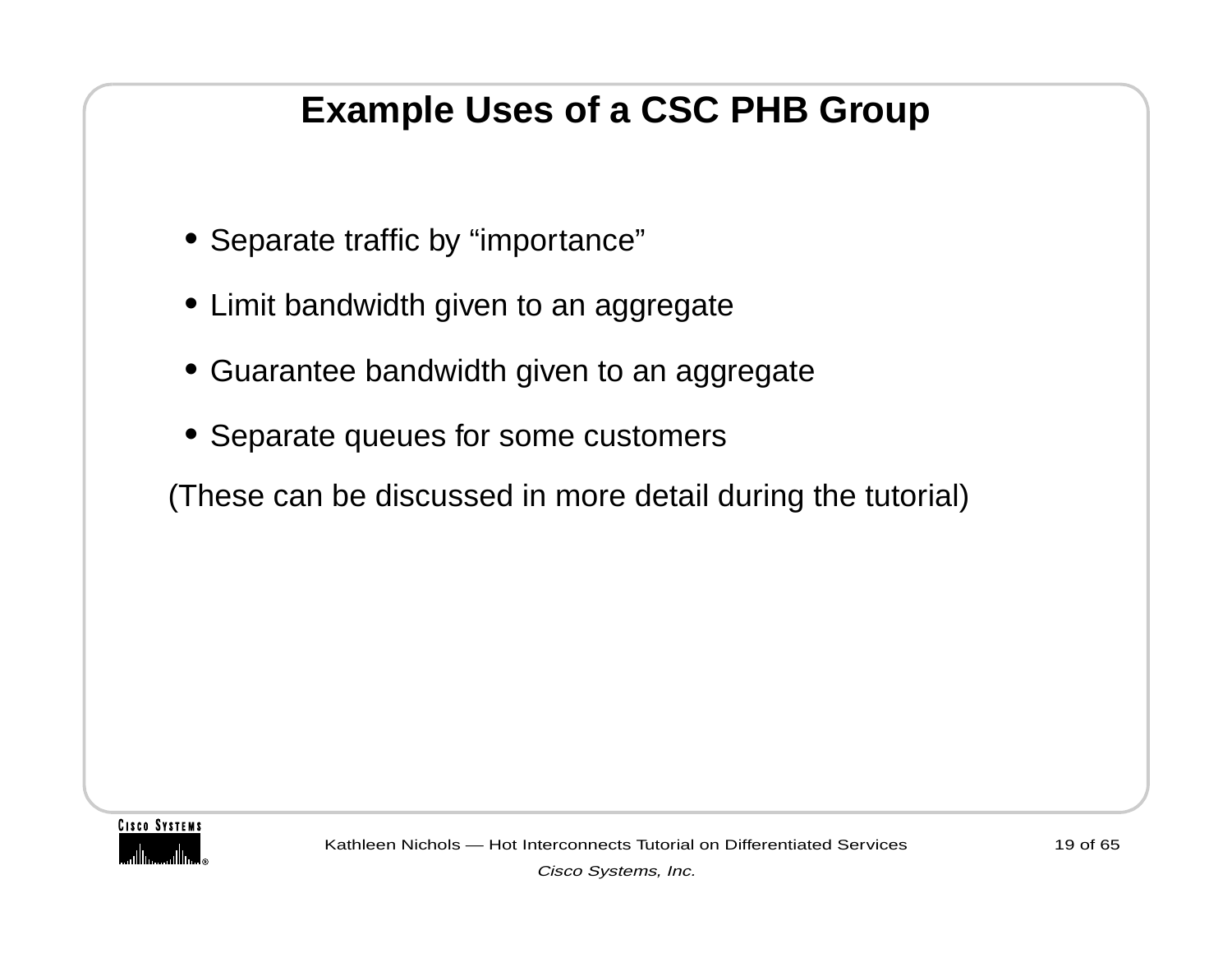#### **Assured Forwarding (AF) PHB Group:RFC 2597**

Four independently forwarded AF classes and within each AF class,three levels of drop precedence (two okay)

Drop precedence of a packet determines the relative importance of the packet within the AF class. A congested AF node preferably discards packets with a higher drop precedence value

Packets with the lowest drop precedence value are assumed to be within a "subscribed profile".

A packet that belongs to AF class i and has drop precedence j within that class is designated as belonging to the AFij aggregate.

An AF-compliant node allocates resources sufficient to (at least) achieve the configured service bandwidth over "both large and small time scales."

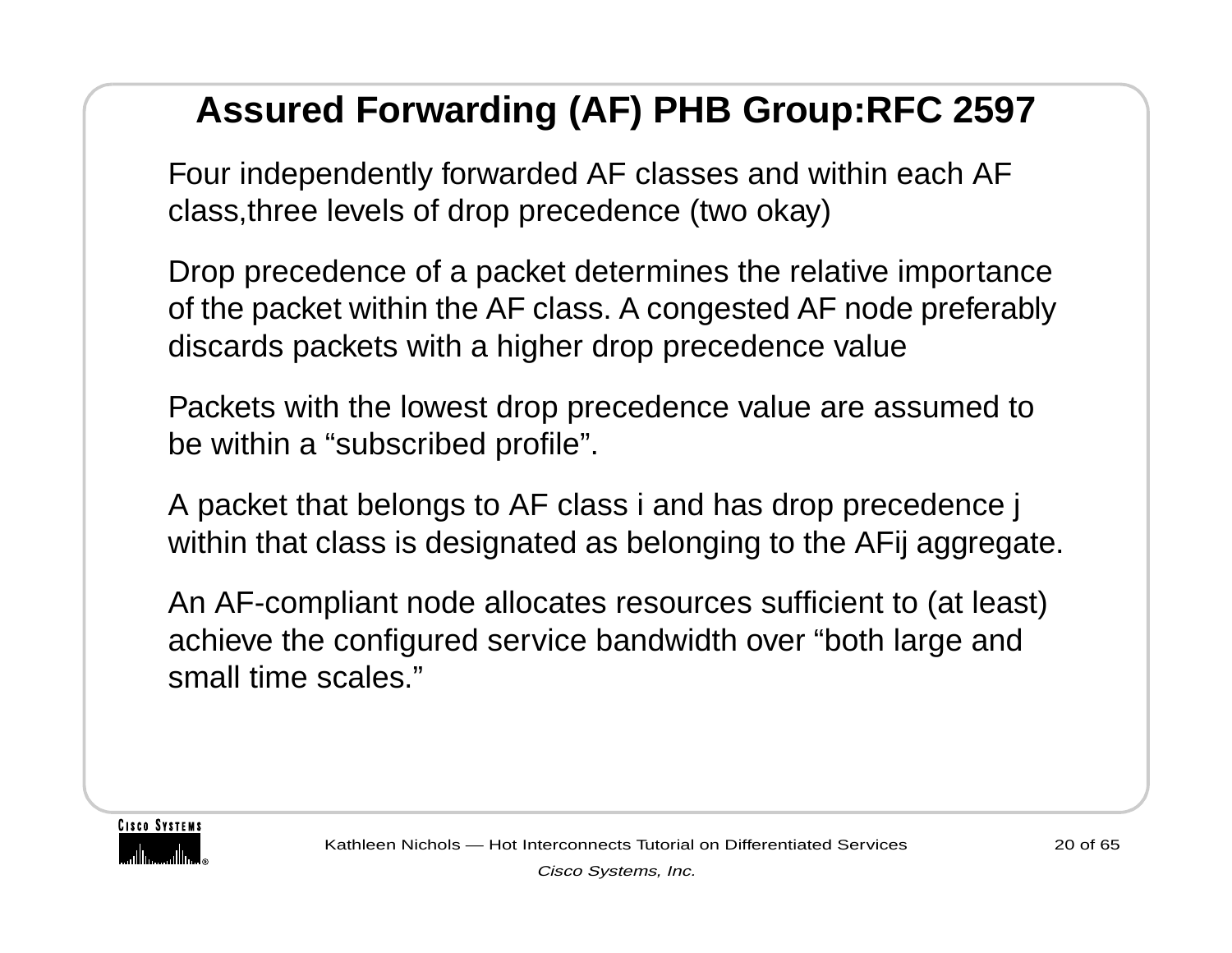#### **More on the AF PHB Group**

The concept of drop precedence within a class is a descendant of the MIT work on RIO ("RED with In and Out", see diffserv.lcs.mit.edu/Papers/exp-alloc-ddc-wf.pdf), a two-level DP

There are twelve recommended codepoints:

| <b>Drop</b><br><b>Precedence</b> | <b>Class 1</b> | Class 2 | Class 3 | Class 4 |
|----------------------------------|----------------|---------|---------|---------|
| Low                              | 001010         | 010010  | 011010  | 100010  |
| Medium                           | 001100         | 010100  | 0111001 | 100100  |
| High                             | 001110         | 010110  | 011110  | 100110  |

It is possible to use some of the CS codepoints since the AF classes could constitute a CS-compliant PHB group

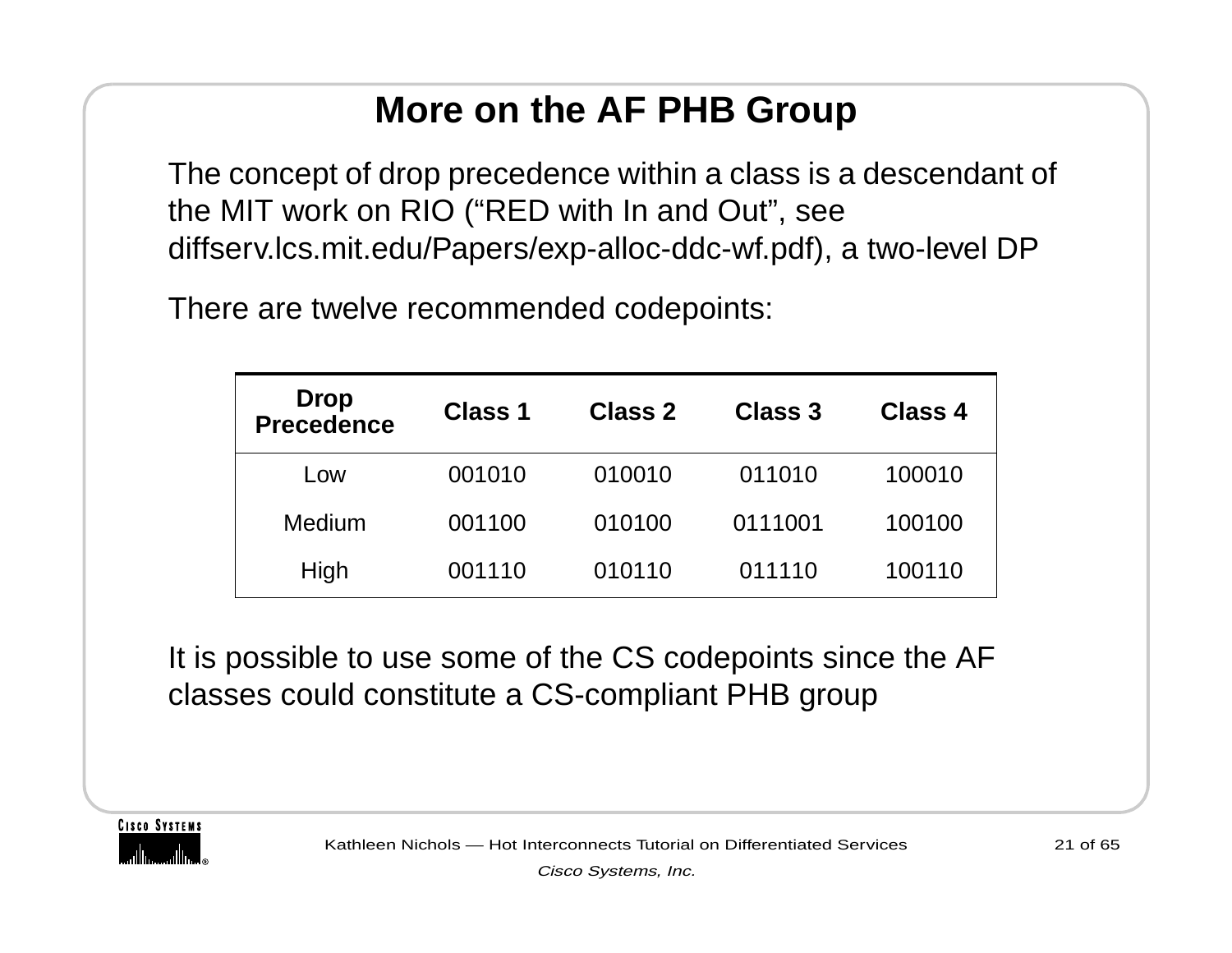#### **Example Implementations of RFC 2597**

The four AF classes can be implemented with four queues serviced by WRR; further, these might be four CSC queues, say DSCPs 1-4

The drop precedence mechanism in each class (queue) can be implemented by RIO where both of the higher DPs map to "outs" and the lower DP maps to "ins". Cisco has generalized this to "weighted RED" (WRED)

Buffer allocation strategies based on DP might also work

Can't use separate queues due to the non-reordering constraint

Some Internet-drafts on various "markers" for indicating which DP within a class based on compliance to service profile (Heinanen, Fang)

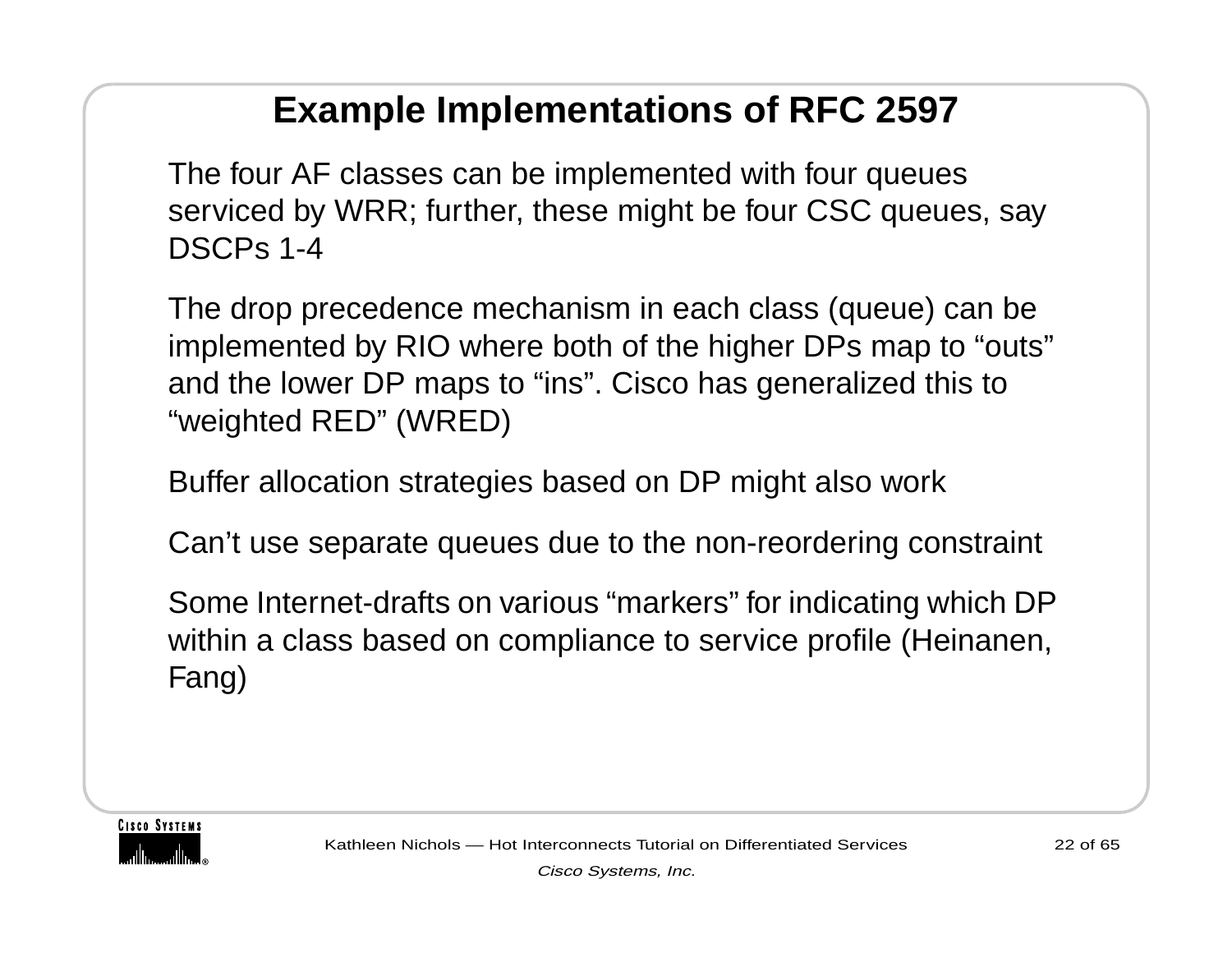#### **The EF Per-Hop Behavior (RFC 2598)**

This is a forwarding behavior of general use, but its most likely applicability is for "virtual leased lines" (VLLs) and for VoIP

In simple terms, it is a rough equivalent of PQ, can be implemented by PQ with some safety mechanism

More precisely (from RFC 2598):

"the departure rate of the aggregate's packets from any diffserv node must equal or exceed a configurable rate.

The EF traffic SHOULD receive this rate independent of the intensity of any other traffic attempting to transit the node.

It SHOULD average at least the configured rate when measured over any time interval equal to or longer than the time it takes to send an output link MTU sized packet at the configured rate. "

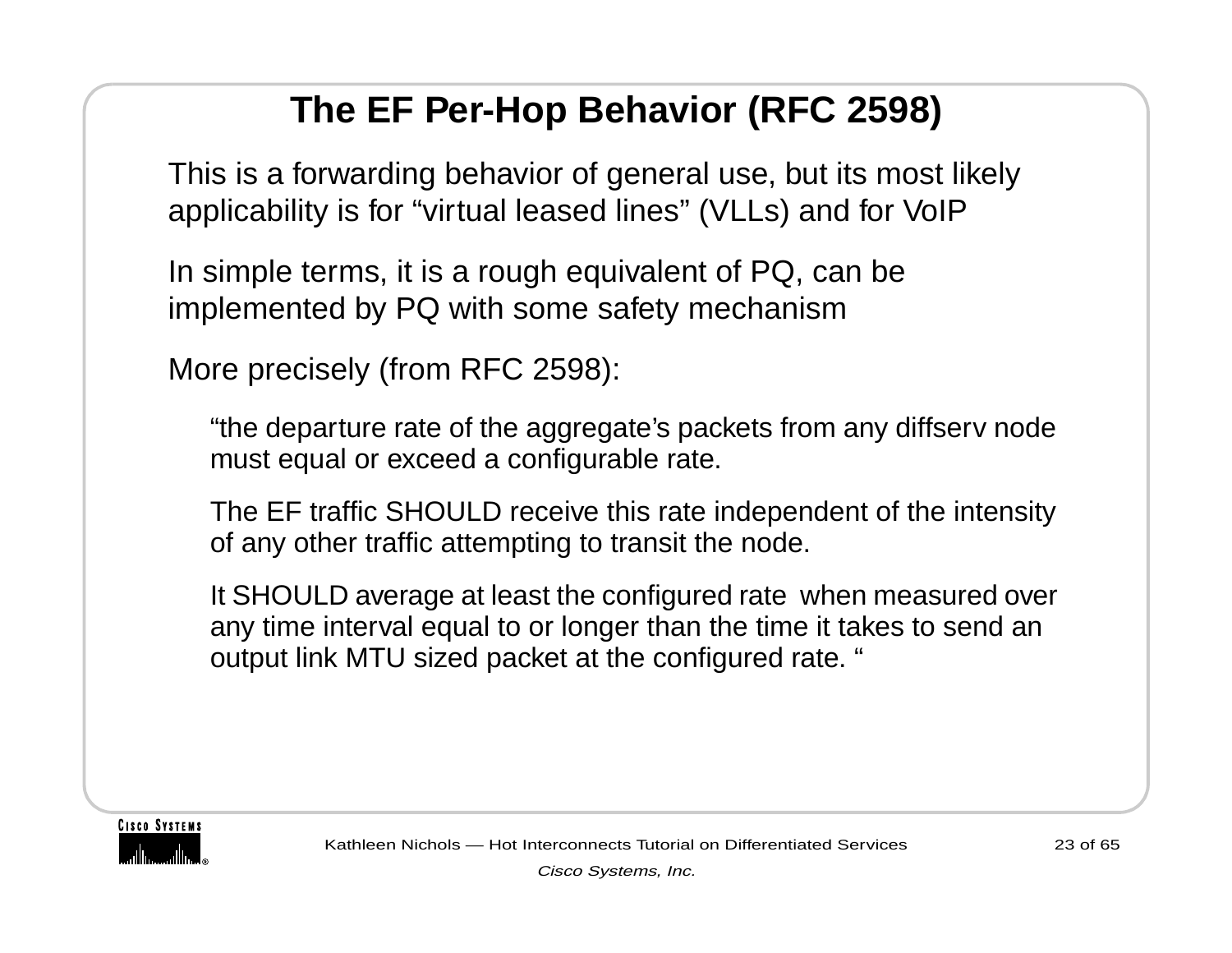#### **Implications of the Definitions**

At most 50% of a link can be composed of the EF aggregate. Otherwise, an MTU-sized packet of some other aggregate followed or proceeded by an MTU-sized EF packet will violate the "SHOULDs" quoted on the previous slide.

The worst case displacement (which leads to jitter) of an EF packet is composed of two parts:

- **-**First, the packet might encounter a packet from each of the other microflows which compose the EF aggregate. (If the EF configuration conforms to RFC 2598 then a packet from any microflow can encounter at most one packet from each of the other EF microflows.)
- **-** Second, the packet might have to wait for an MTU-sized packet of some other aggregate at every hop along its path.

To get this worst case, the next packet of the stream must wait for no packets

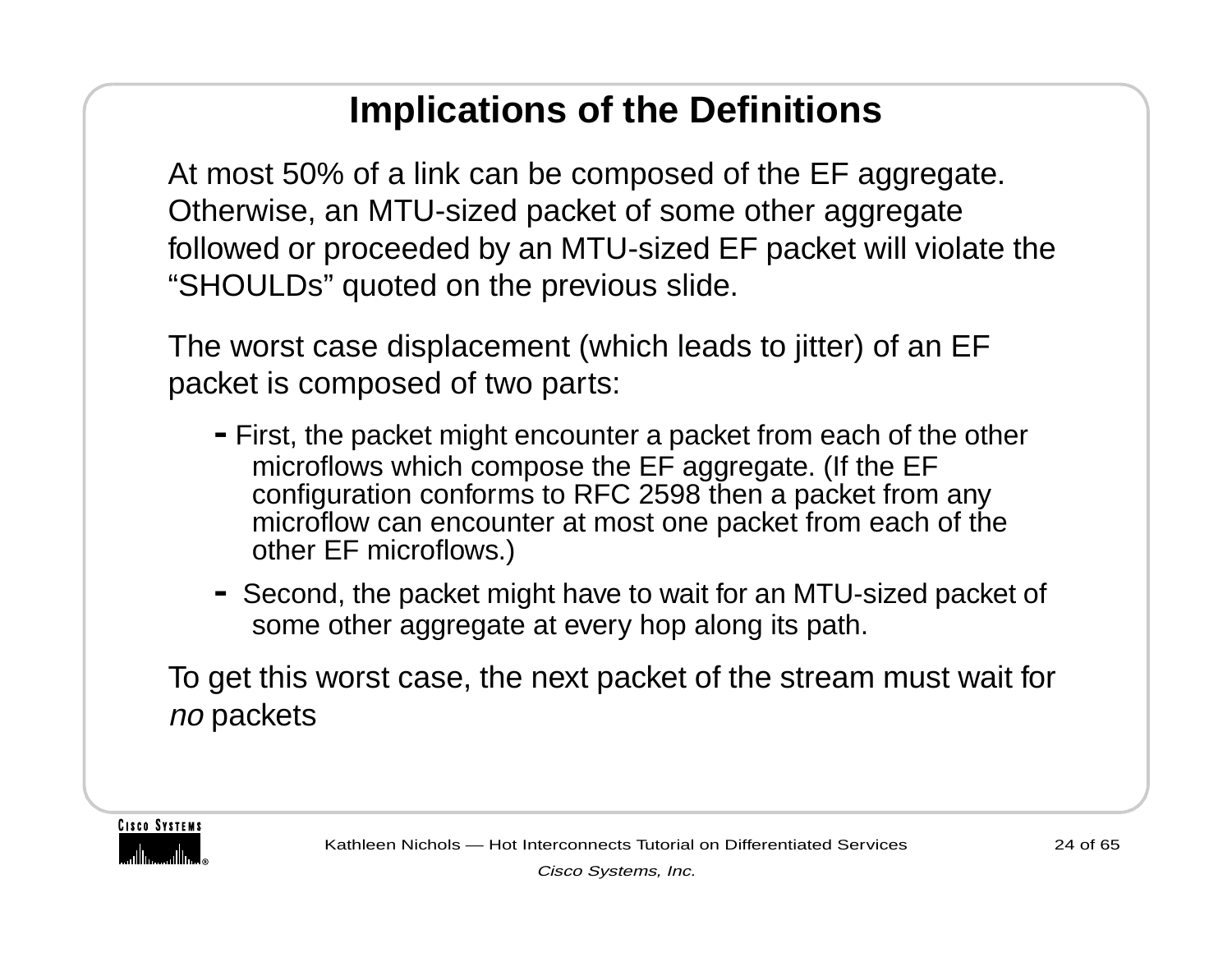#### **Example Implementations of EF PHB**

Arrival rate is twice the output link bandwidth

EF queue configured to get 25% of the output link bandwidth. BE is configured to get 75% of the output link bandwidth.

(Here packets come in only two sizes, the MTU and one-half the MTU.)





Kathleen Nichols — Hot Interconnects Tutorial on Differentiated Services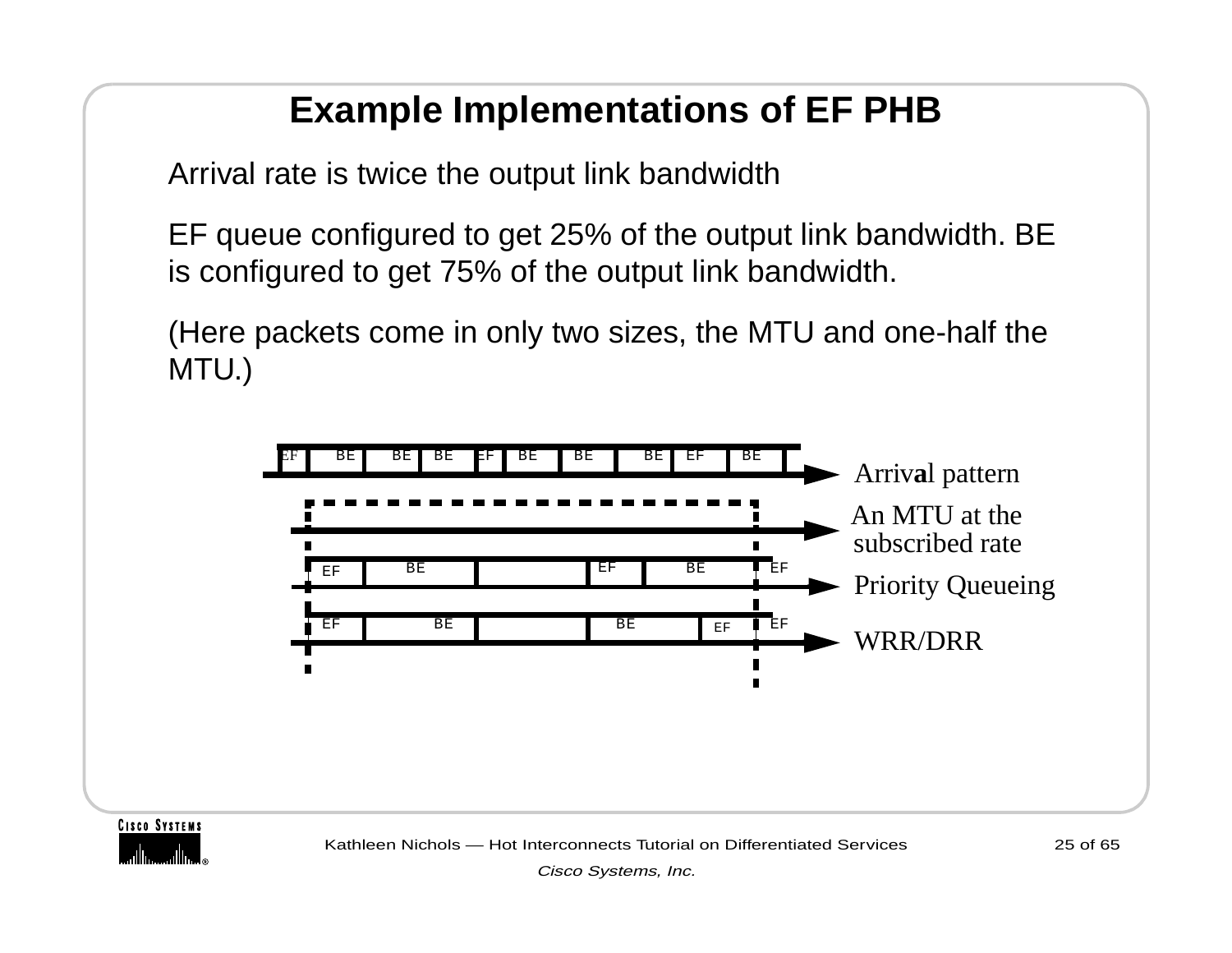#### **Pending Issues in the Diffserv WG**

- **•** A diffserv MIB
- **•** Terminology for a collection of behavior aggregates that have an ordering constraint between them (this only applies to certain AF aggregates at present)
- **•** Correct approach for tunnels
- **•** General purpose PHB identifiers that may be used by a range of protocols
- **•** Just selected two new terms:
	- **-**Ordered Aggregate: a set of Behavior Aggregates which share an ordering constraint (as in different AF DPs in same AF class)
	- **-**PHB Scheduling Class: the set of one or more PHBs applied to the set of Behavior Aggregates forming a given OA

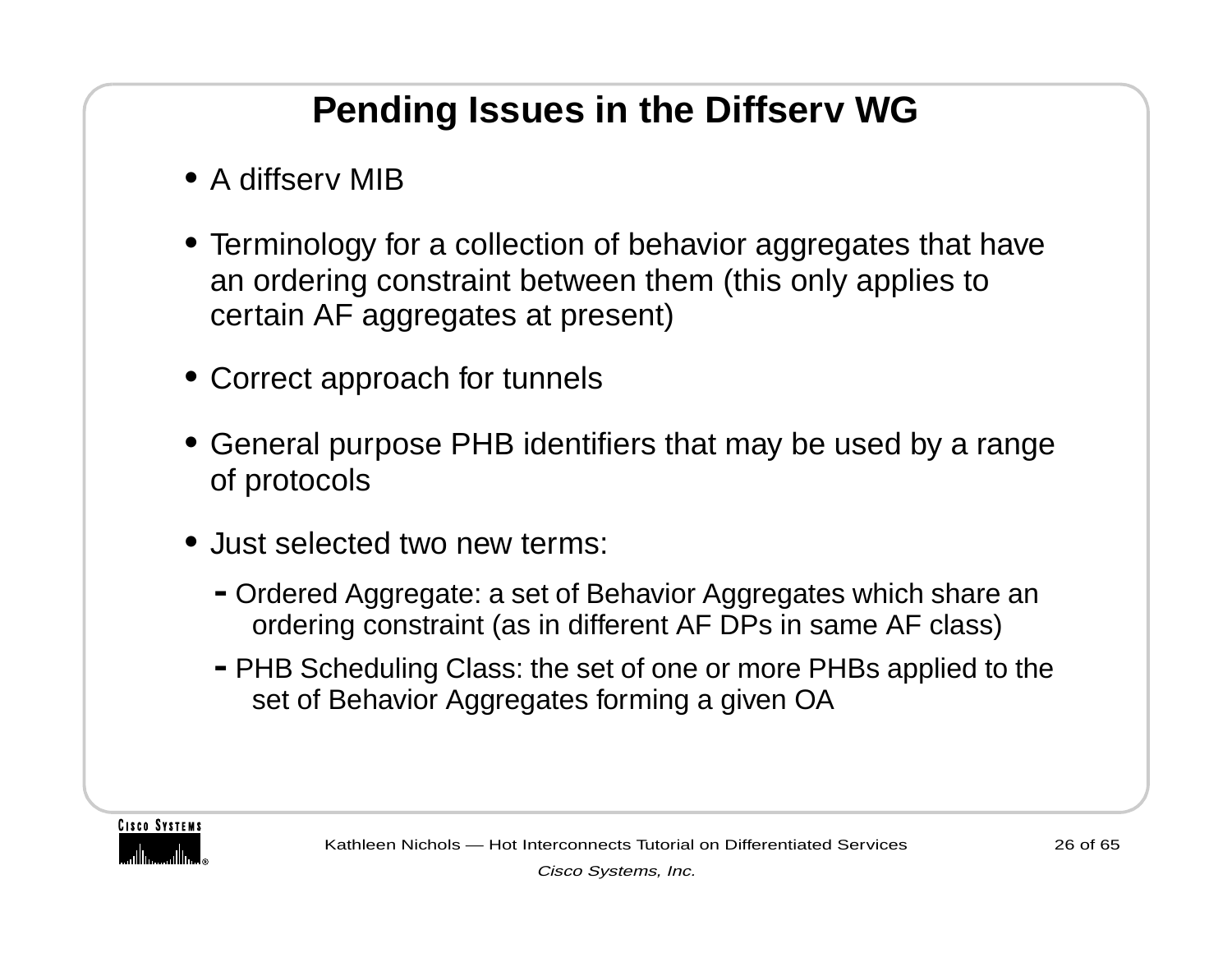#### **Services in the Diffserv Framework**

- **•** That covers the forwarding path, but what about building services?
- **•** Services are built by adding rules to govern behavior aggregates:
	- **-**initial packet marking
	- **-**how particular aggregates are treated at boundaries
	- **-**temporal behavior of aggregates at boundaries
- **•** Classifiers and traffic conditioners at DS boundaries are configured to enforce rules in accordance with the service specification (briefly, let's punt how the rules get propagated)
- **•** Different user-visible services can share the same aggregate
- **•** Services must be sensible and quantifiable under aggregation

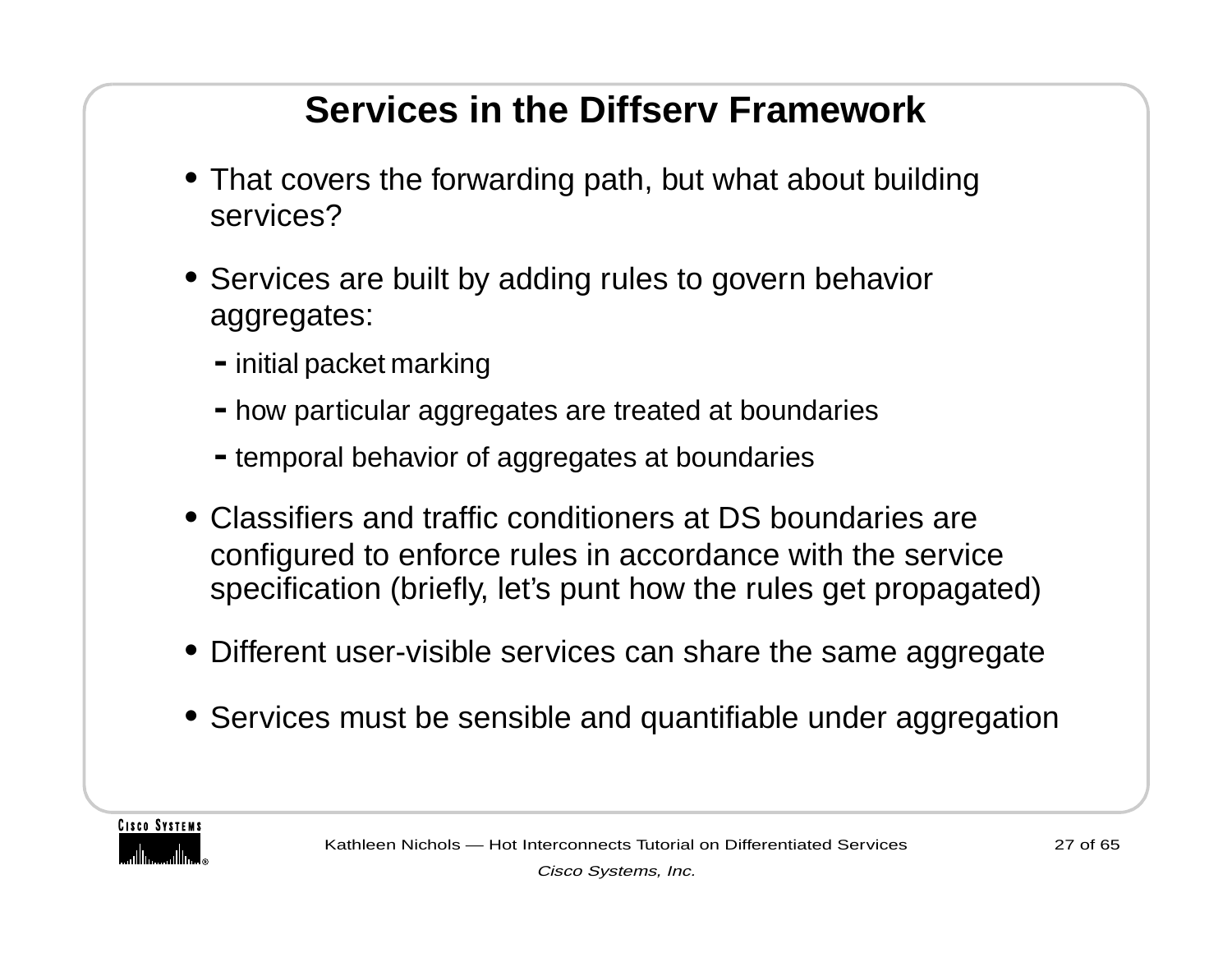#### **Issues in Evaluating Differentiated Services**

There are many Internet Drafts, conference papers, and journal papers that purport to be evaluations of differentiated services

Beware

Many of these make sweeping conclusions based on very simple traffic models and topologies.

A large number of studies are based on "dumbell" topologies and use a traffic model consisting *only* of long-lived TCPs with the identical RTTs as their traffic model. It's not possible to see aggregation issues in such a topology

So ask yourself what topology captures the salient features of a realistic network? Were traffic loads sufficient to exercise a range of operating points? Do the traffic loads capture the salient features of real networks? Were the simulations run long enough and for enough variation in random starting conditions?

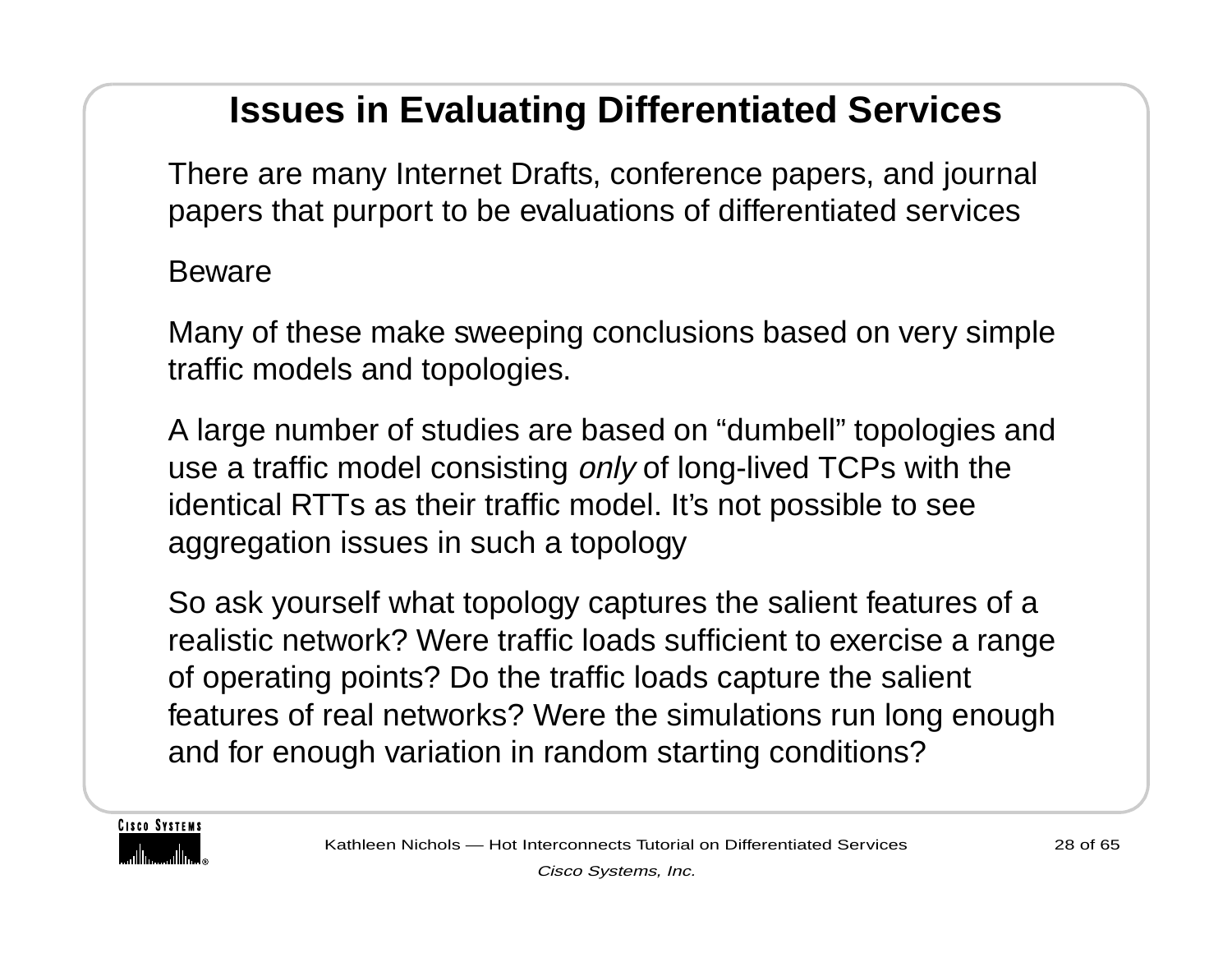

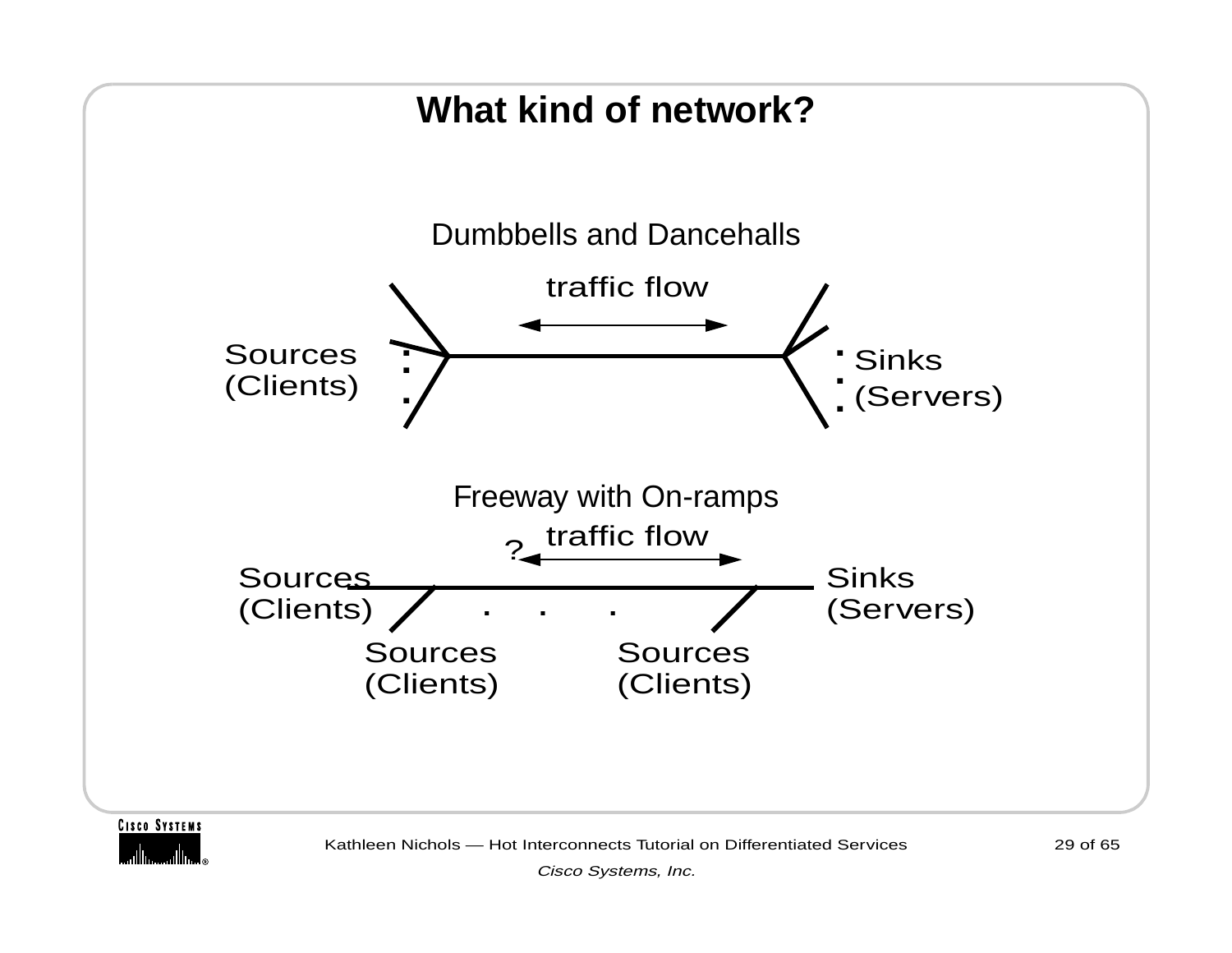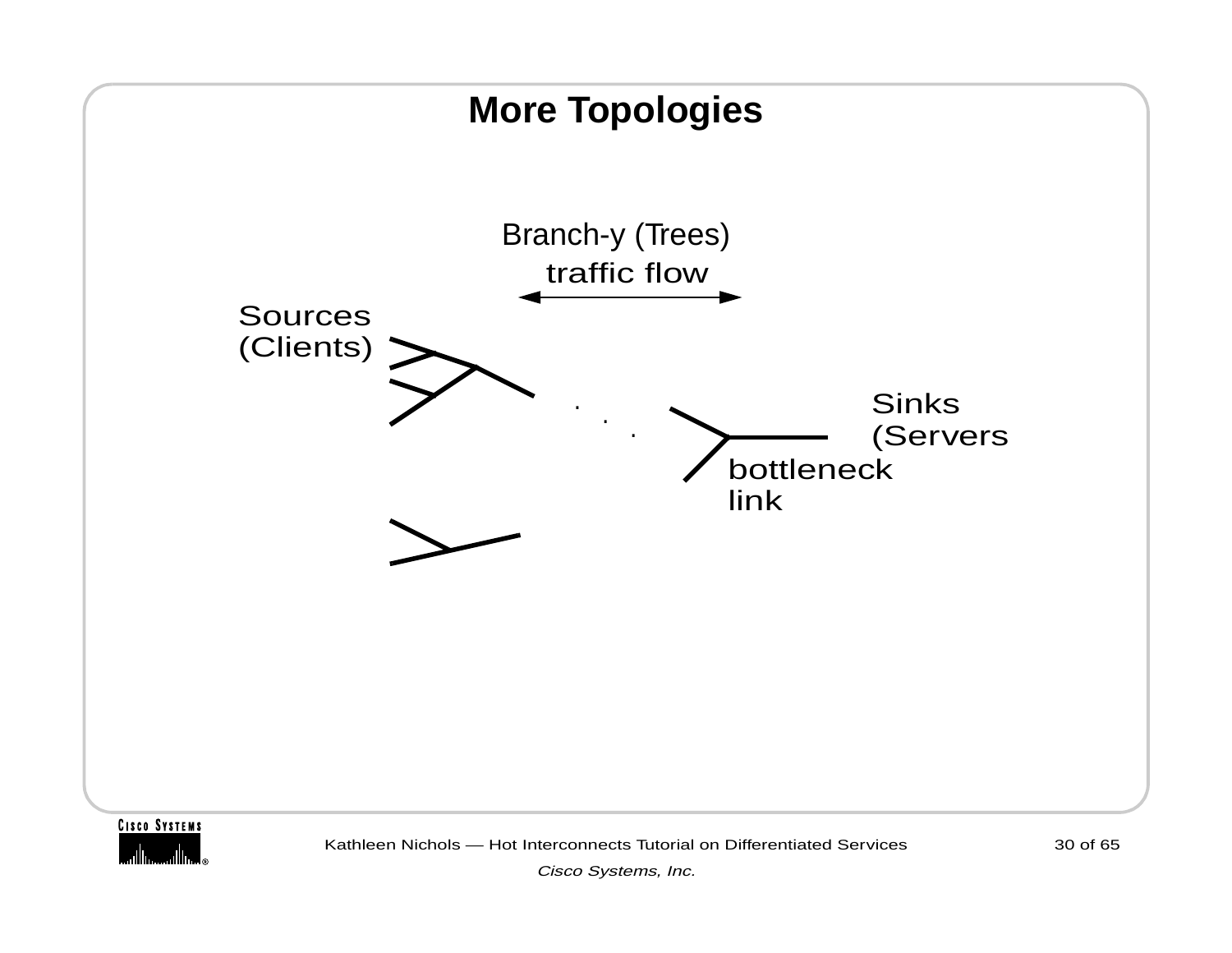

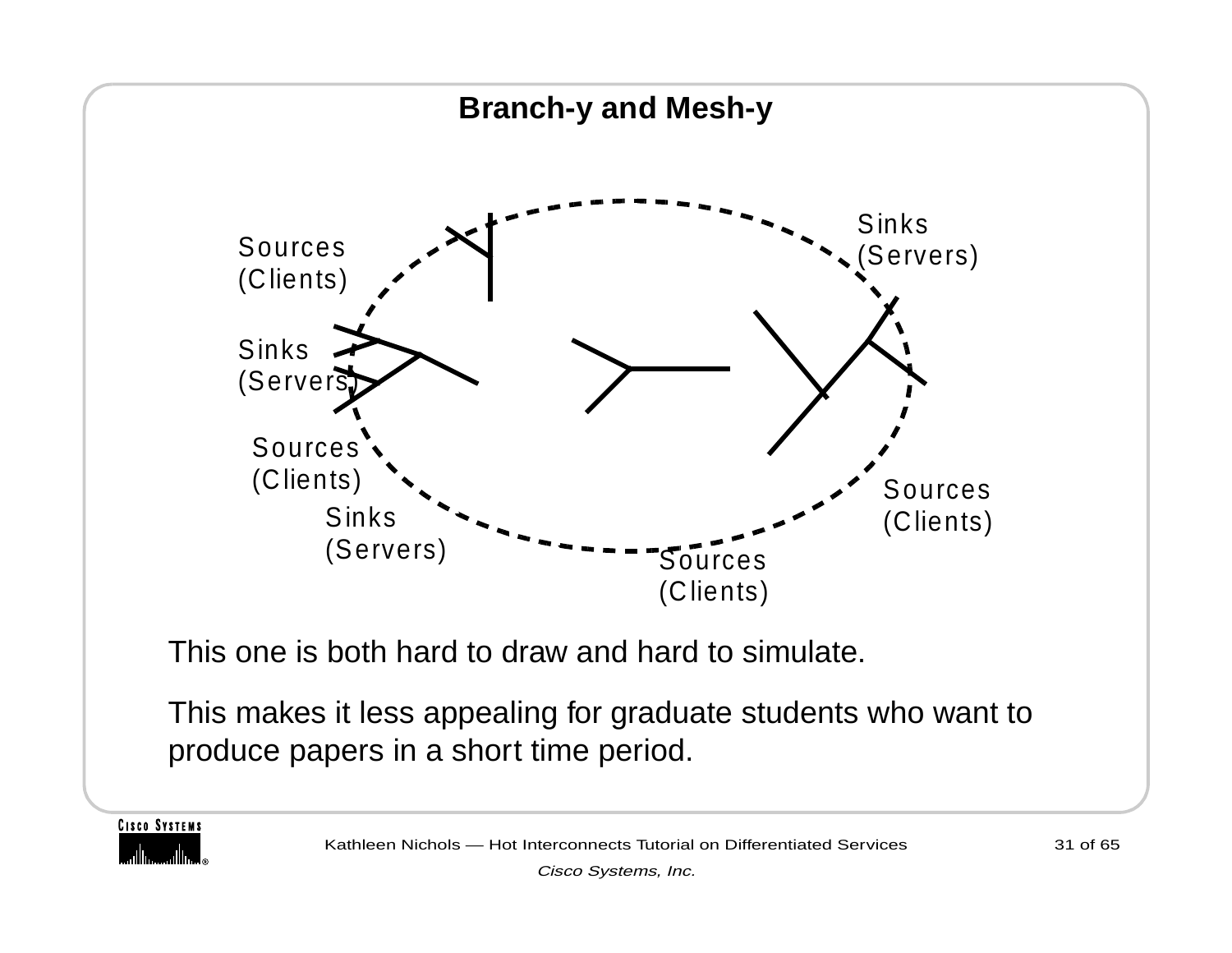#### **Traffic Models**

Most credible measurements put the percentage of HTTP traffic in networks at 60-90% of flows.

Measurement studies have found the distribution of file sizes fetched by HTTP transactions are Pareto distributed with most objects fitting into a single packet.

When a user downloads a web page, typically many small transfers take place. Such flows have different characteristics from a long-lived TCP (like FTPing a large file)

Further, many of the simulator models used treat all packets as having the same size or ignore the SYNs and FINs of a TCP connection, both of which obscure web traffic patterns.

Most of the published studies use long-lived TCPs. Some CBR.

What we know about Internet traffic is that it will change over time, so we must design for a range of operating points

**CISCO SYSTEMS** 

Kathleen Nichols — Hot Interconnects Tutorial on Differentiated Services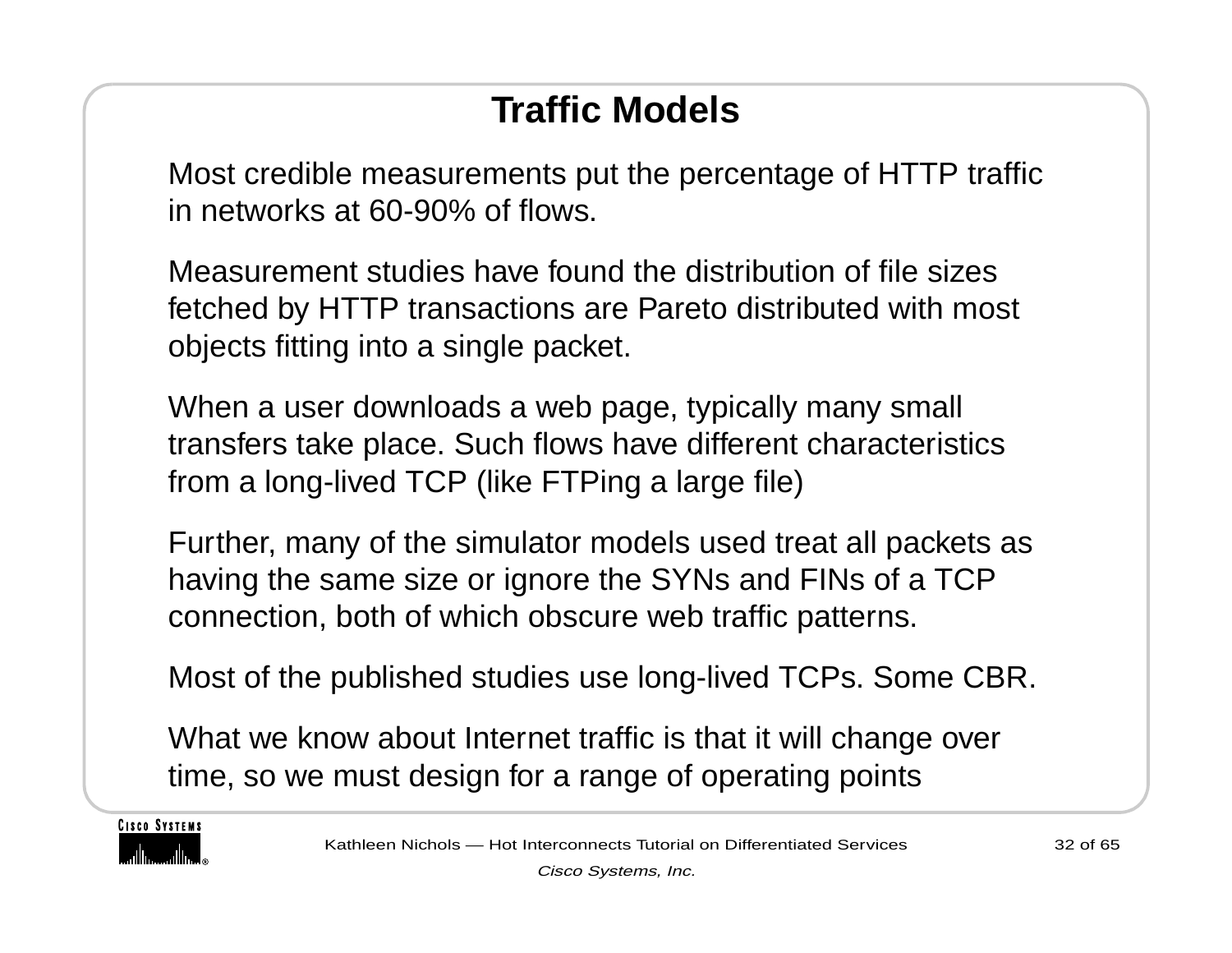#### **Results for Drop Preference**

Dave Clark of MIT proposed a service based on RIO droppers and edge marking by "time sliding window" markers

RIO droppers use two 93 RED algorithms running on the same queue. For "outs", dropping starts at a lower average queue size and has a higher probability. The queue average used for the "outs" includes all packets, for the "ins", only the "in" packets are counted

Result were reported in "Explicit Allocation of Best Effort Packet Delivery Services" by Feng and Clark, published in Transactions on Networking (URL on a previous slide)

Table 1of that document shows results for a topology of a single shared 33 Mbps link with 10 sources on one end, 10 sinks on other, 91% of the link was allocated, each flow had a target rate of either 1 Mbps or 5 Mbps and one of 5 RTTs (20-100ms). I plotted the table to get a better picture of the RTT effect.

**CISCO SYSTEMS**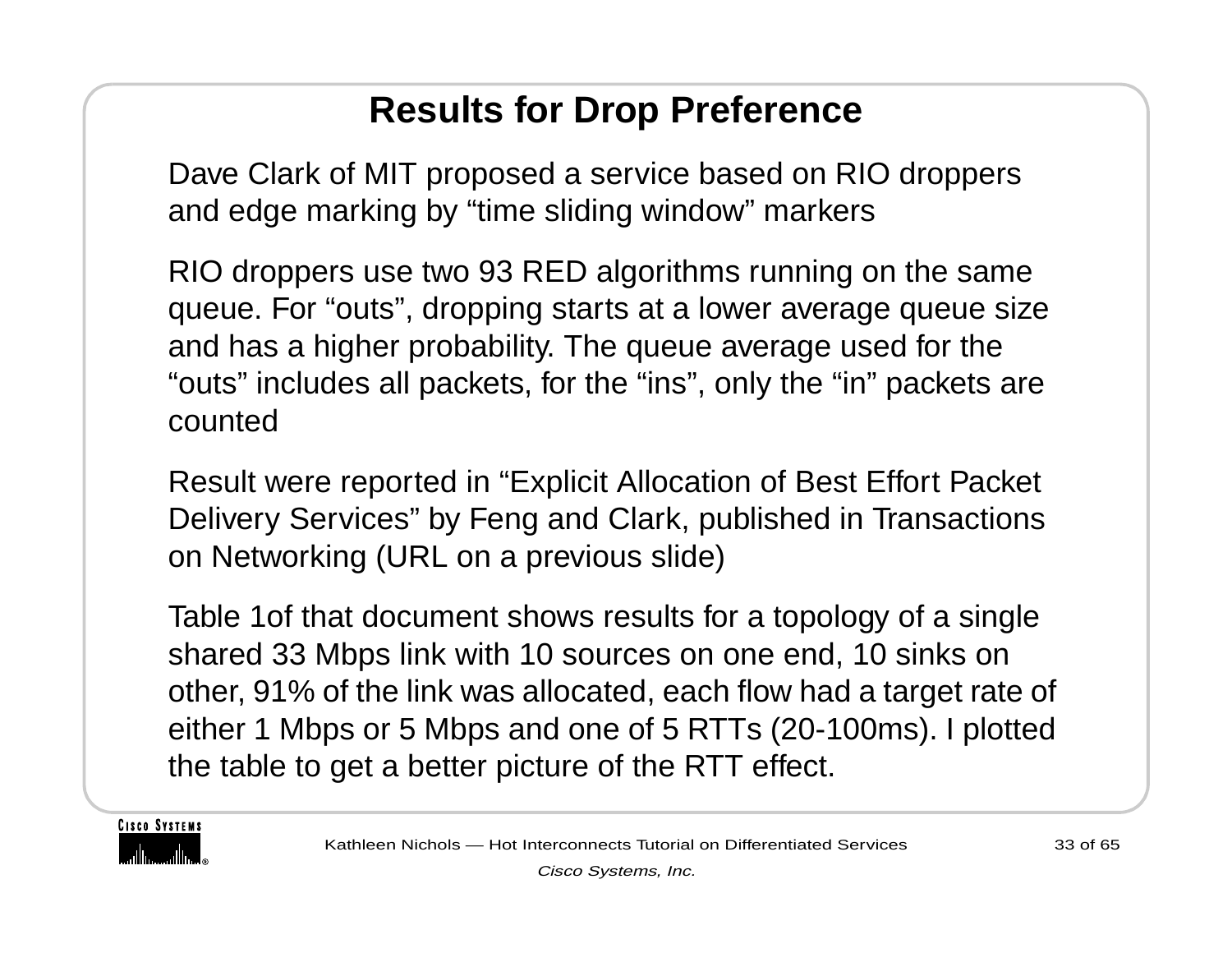#### **Achieved-to-Target vs. RTT**

Round/red are the results for the all BE flows, divided by 3.3Mbps Diamond/blue are the RIO results divided by target rate



#### **CISCO SYSTEMS**



34 of 65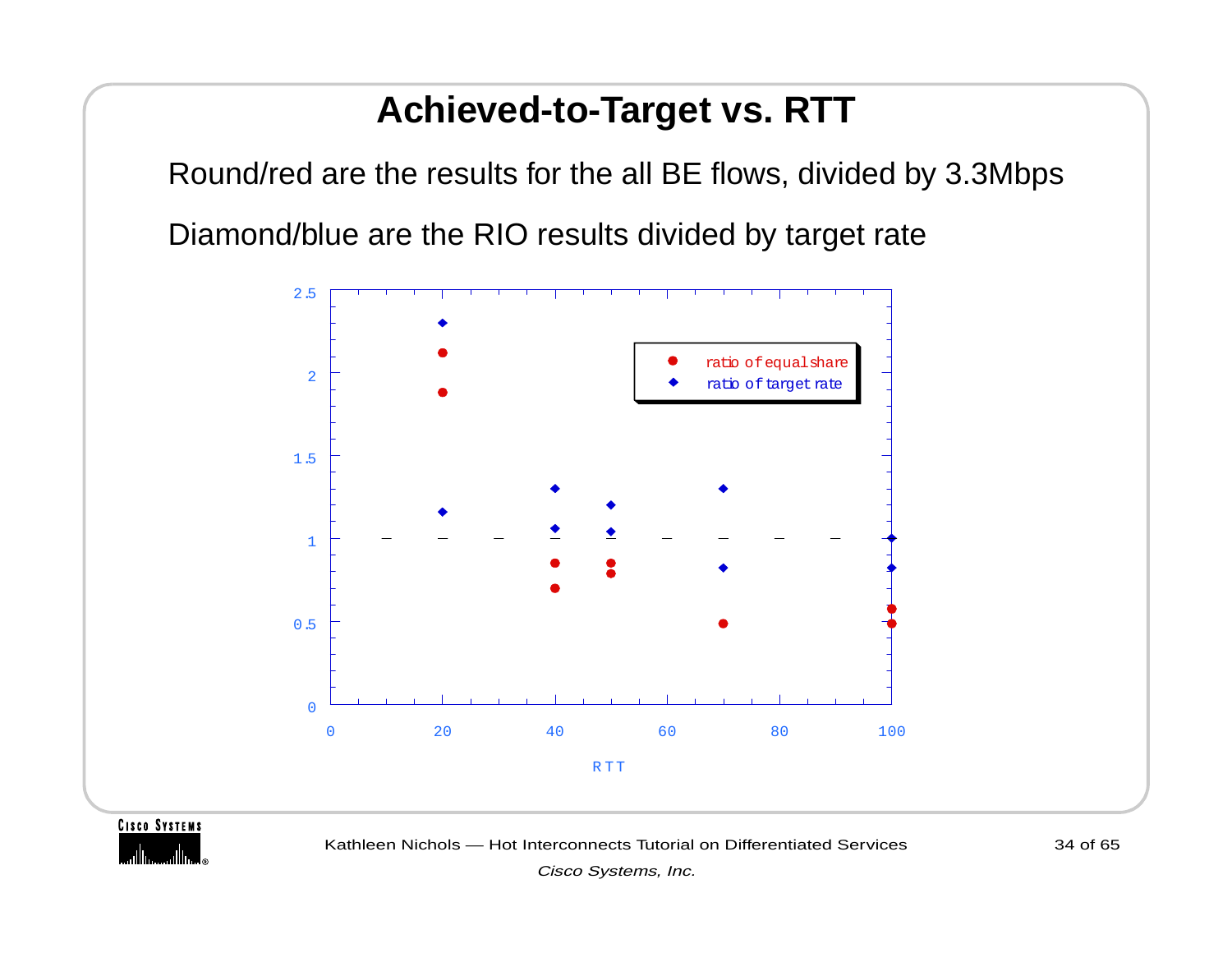#### **What do the Results Mean?**

Looked like using "in" marked packets might overcome some RTT effects, but not conclusive, clear, or quantifiable

What would happen if there was more BE traffic mixed in (of various types) and more interesting topologies?

Juan-Antonio Ibanez simulated a similar topology, 50 sources and sinks through a single link, using only long-lived TCPs. He found sensitivities to RIO parameters and metering (how the decision to mark "in" is made). An edited form of his report was published as an Internet Draft in July of 1998 and is available at http:// ec.eurecom.fr/~ibanez/internet\_draft.html.

Here are some of those results.

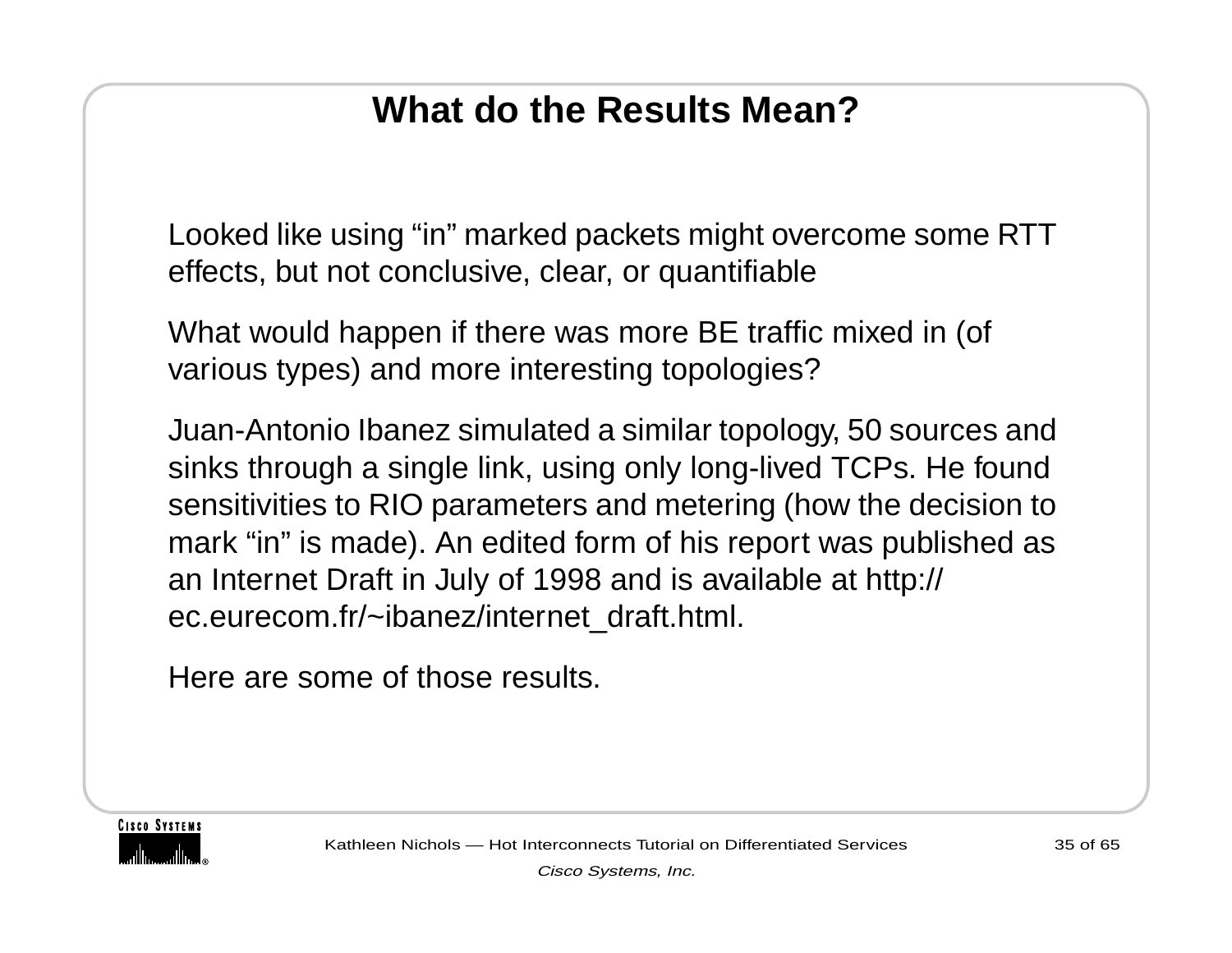

Mix of 20 RIO, 20 BE FTPs where 76% of shared link bandwidth was allocated to "ins". Five target rates were allocated to sets of four hosts each. The rates were: 0.1, 0.2, 0.5, 1.0, and 5.0 Mbps.

**CISCO SYSTEMS** 

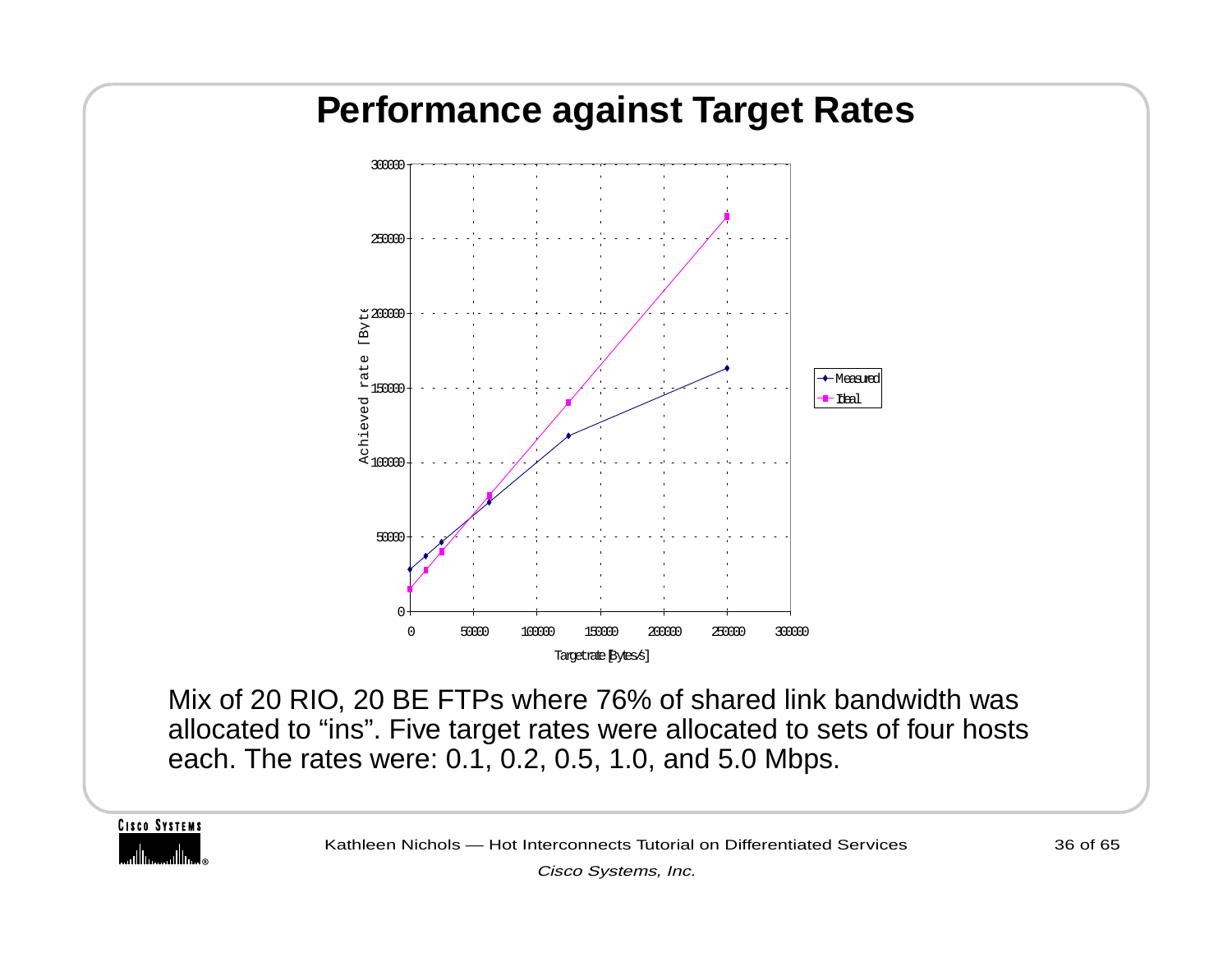## **Effect of a Non-responsive Source**



Added a non-responsive BE source to 10 RIO, 10 BE FTPs (same RTT, same target rate). The "out" packets degrade the performance.

**CISCO SYSTEMS**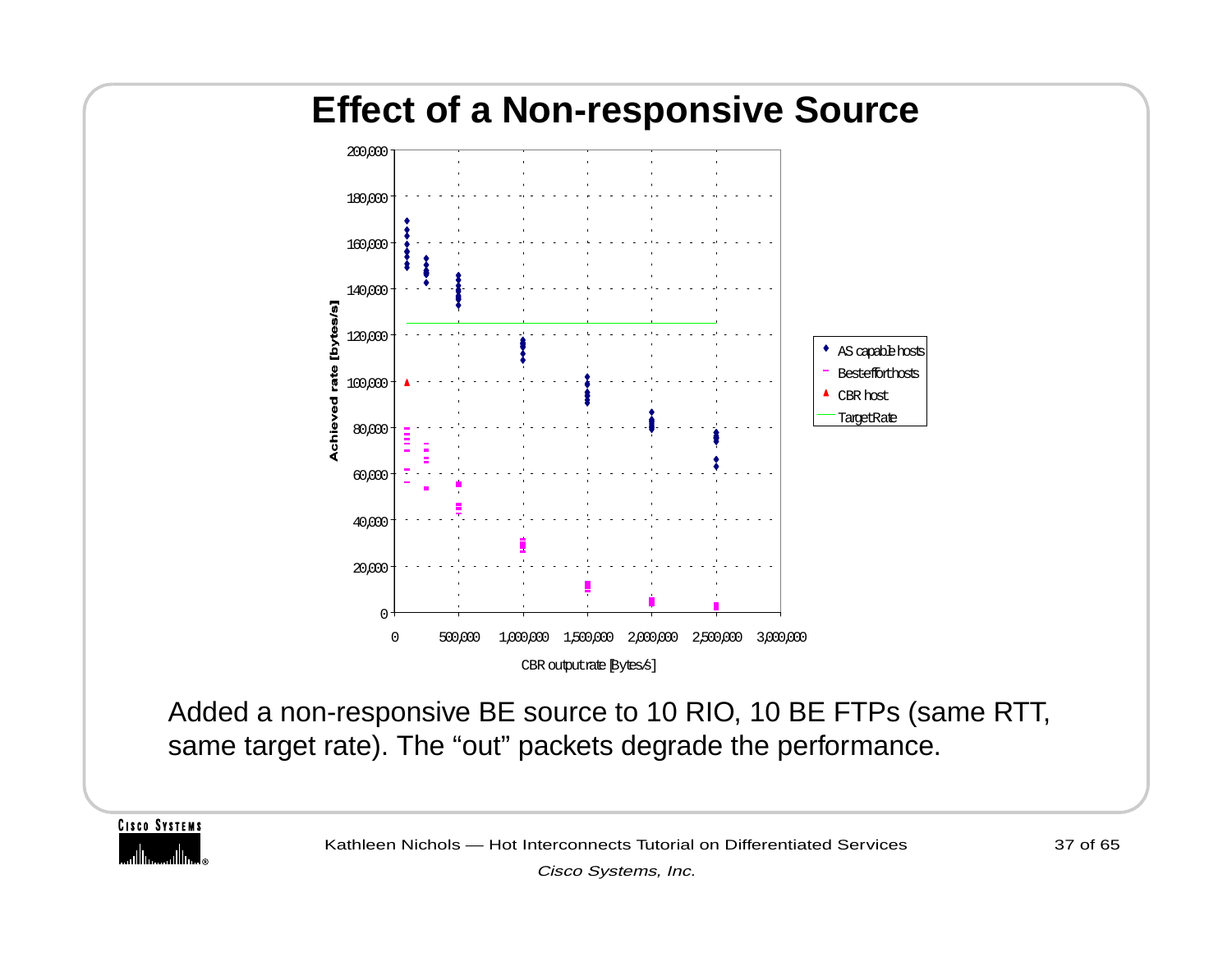#### **Preliminary Work with a Branchy Topology**

Eight FTPs, each with a target rate of 100 Kbps. Police at merges. Five of the FTPs saw one to three drops of "ins". 7.5% of "ins" remarked "outs"



**CISCO SYSTEMS** 



Kathleen Nichols — Hot Interconnects Tutorial on Differentiated Services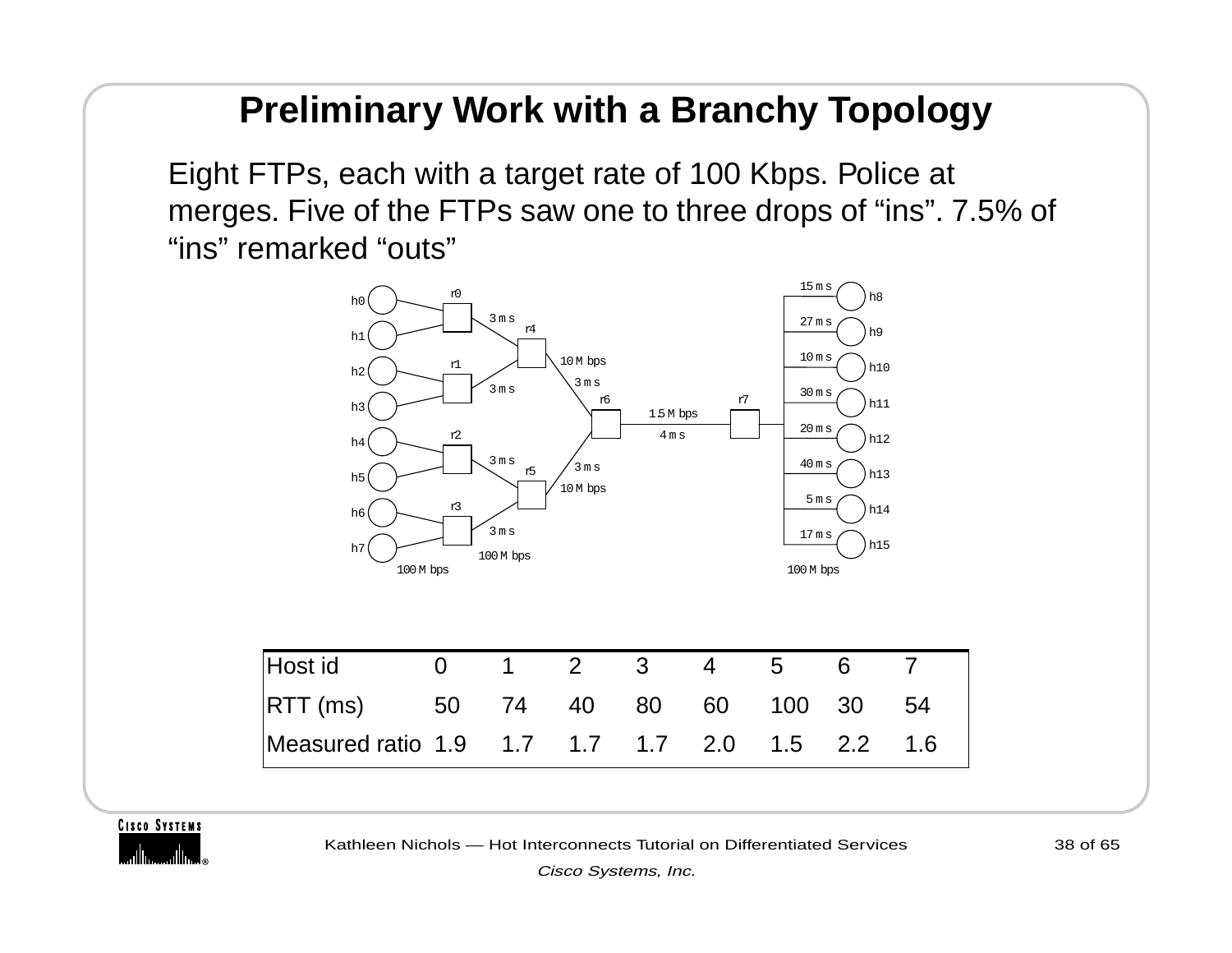#### **Worst Case Train of "In" Packets**

Assume: each node has in-degree, i, each internal link has bandwidth B, the egress link has bandwidth L, each input may burst b "in" packets. How large a train of "in" packets can appear at link L?





Kathleen Nichols — Hot Interconnects Tutorial on Differentiated Services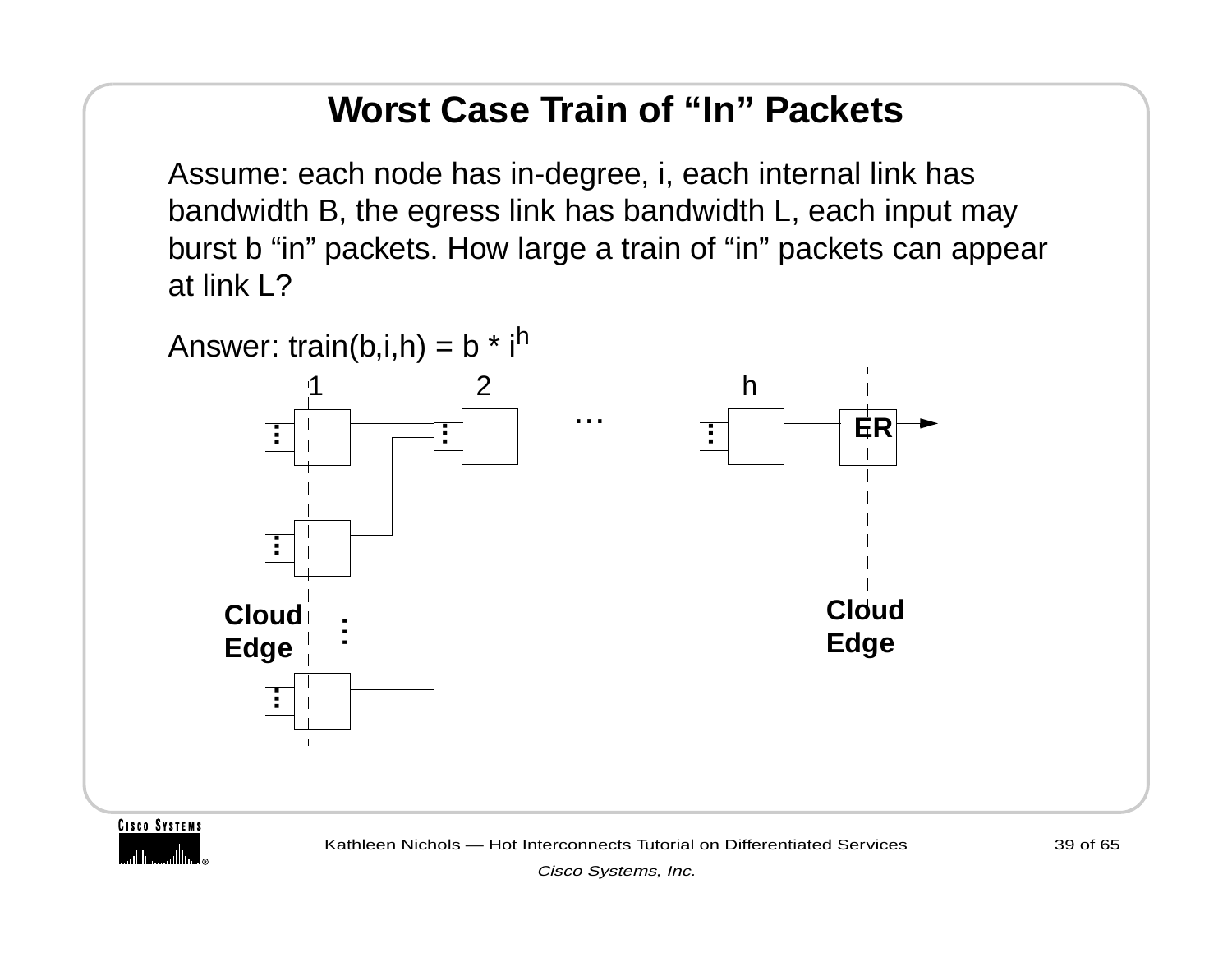#### **Implications**

If the rate allocation of "in" traffic is  $a^*L$ , then can expect that if  $a^*b$ >= 1.0, the entire link can be used by the "in" traffic for the period it takes to transmit train $(b, i, h)$  packets at rate  $L$ 

If  $L < B$ , then must buffer a train\*(B-L)/B packets to avoid loss. Reasonable values of B/L are in the range from 1 to 100. At B/L of 5, buffering 80% of the burst; at 10, 90%; at 100, 99%. (This is a pessimistic estimate

Use of a value of  $i$  smaller than the actual router in-degree might be used to indicate a more "statistically likely" percentage of sources that are sending their allocation

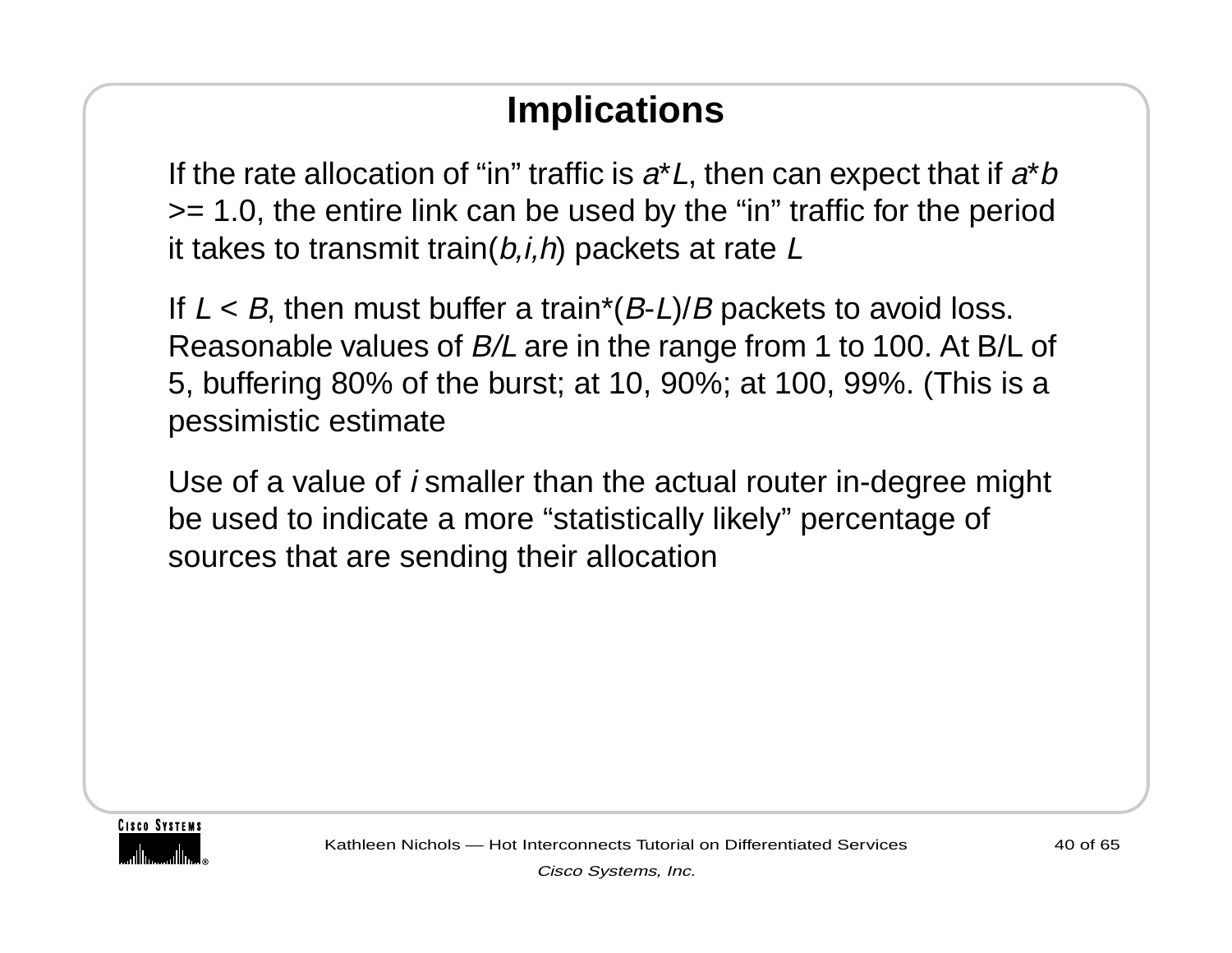#### **Other Studies**

Claim is that marking non-responsive sources as "way out", can solve problem. This raises questions many new questions.

"Effect of Number of Drop Precedences in Assured Forwarding", Mukul Goyal, Arian Durresi, Raj Jain, ftp.isi.edu/internet-drafts/ draft-goyal-dpstdy-diffserv-01.txt. In best case, appears that "inprofile" traffic needs to be limited to 50% of the link and this for a "dumbbell dancehall" topology where there are two levels of mixing, one for 5 senders, the next merges these 10 merged streams. Traffic model of FTPs with unresponsive CBR.

Other published evaluations use a very simple dumbbell and no additional traffic models. Allocated traffic is long-lived FTPs; nonresponsive traffic is all considered "undesirable"

Note that this is all very much untried with the primary traffic of the Internet: web surfing

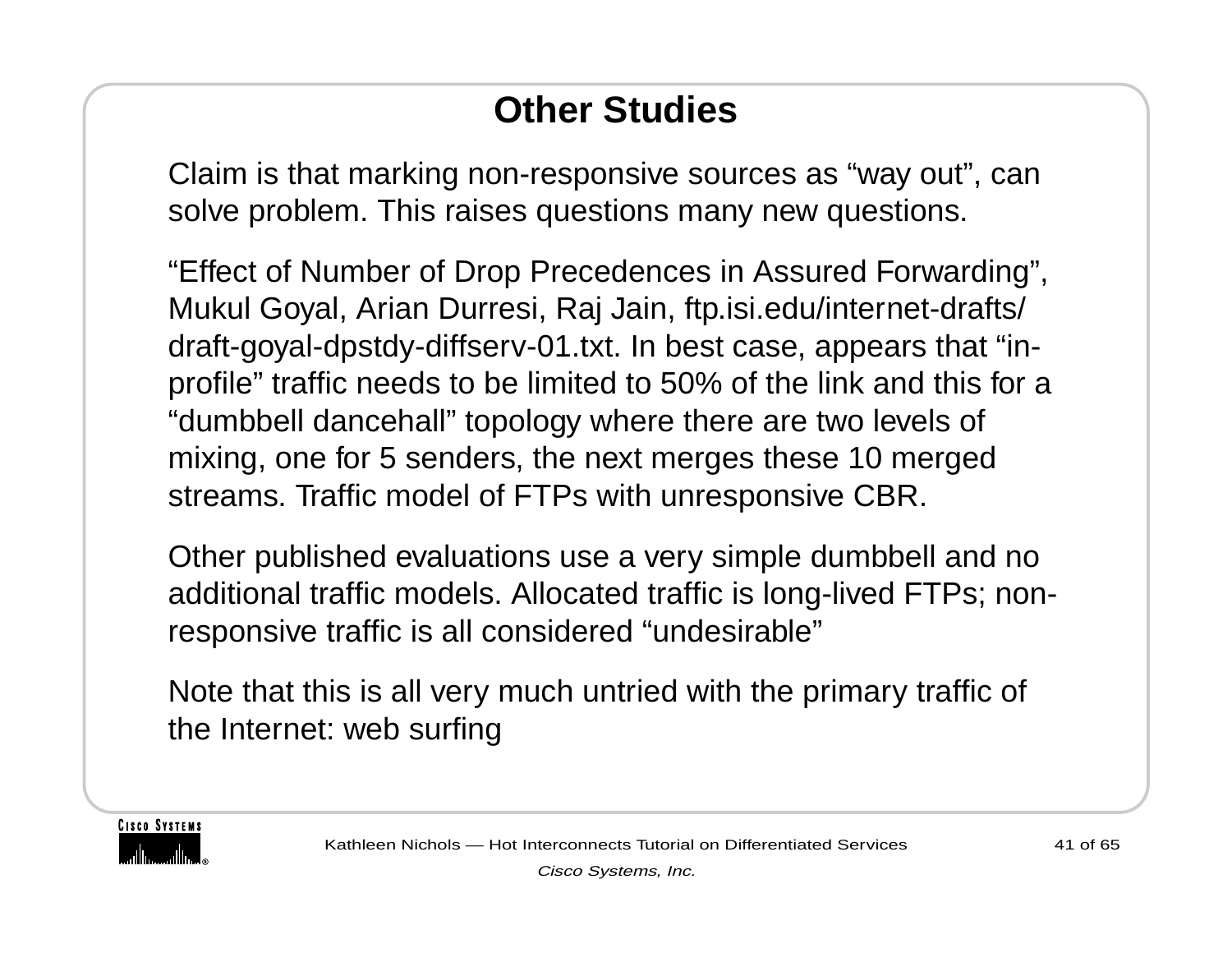#### **Other Open Questions about DP**

- **•** Is it possible to build a service which aggregates well from this PHB? Resources are allocated for service rate, but bursts are permitted. The effect on the applications is not clear if bursts are all remarked to a higher precedence.
- **•** How do you allocate in order to accomodate bursts of lower drop precedence? The effect on the network is not clear if multi-packet bursts of low drop precedence are allowed.
- **•** How much re-marking happens in a branchier network? Do the remarked packets later get dropped? Is the re-marking "fair"? In what sense can a flow's "expected capacity" be predicted?
- **•** Can one non-reponsive flow take over the high DP (nonallocated) bandwidth?
- **•** What about when "non-responsive" does not equate to "bad"?

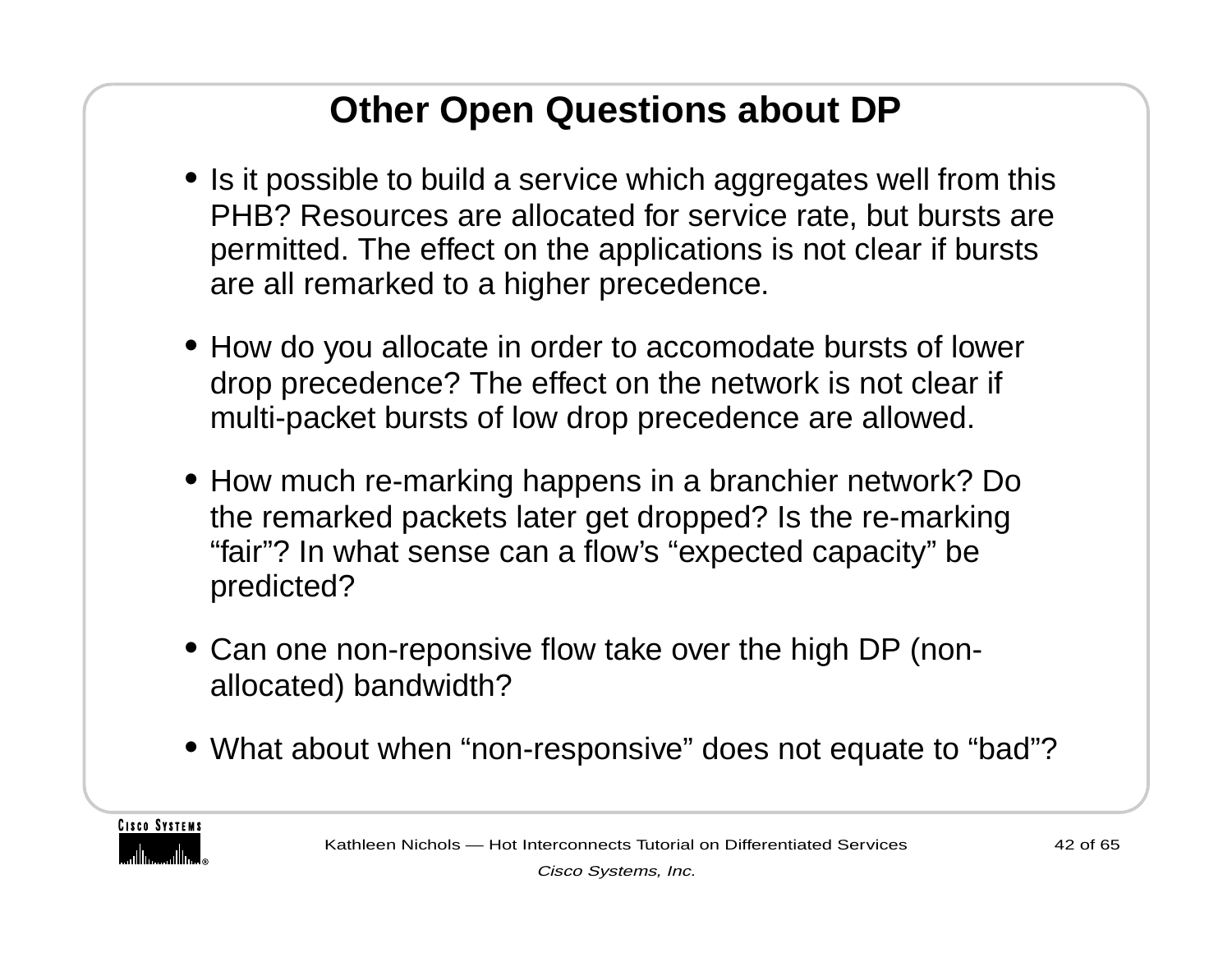#### **Evaluating EF PHB's Virtual Leased Line**

RFC 2598 proposes a "virtual leased line" (VLL) service that can be built from the EF PHB combined with border policers that drop packets that exceed a peak rate where no bursts are permitted.

Shaping is expected to be employed to conform to the policers, where an "upstream" border will shape its traffic to avoid drop.

With these rules, it is easy to aggregate such a service since the peak rates just add.

The notion of a VLL is that is "looks like a wire" to the application in terms of its performance.

Much discussion has centered on the use of VLL for VoIP, since it has the properties of low jitter and guaranteed rate and VoIP is a topic of considerable current interest. It is intended to provide what appears to be a dedicated link which can be used by any mixture of network traffic, potentially useful for VPNs.

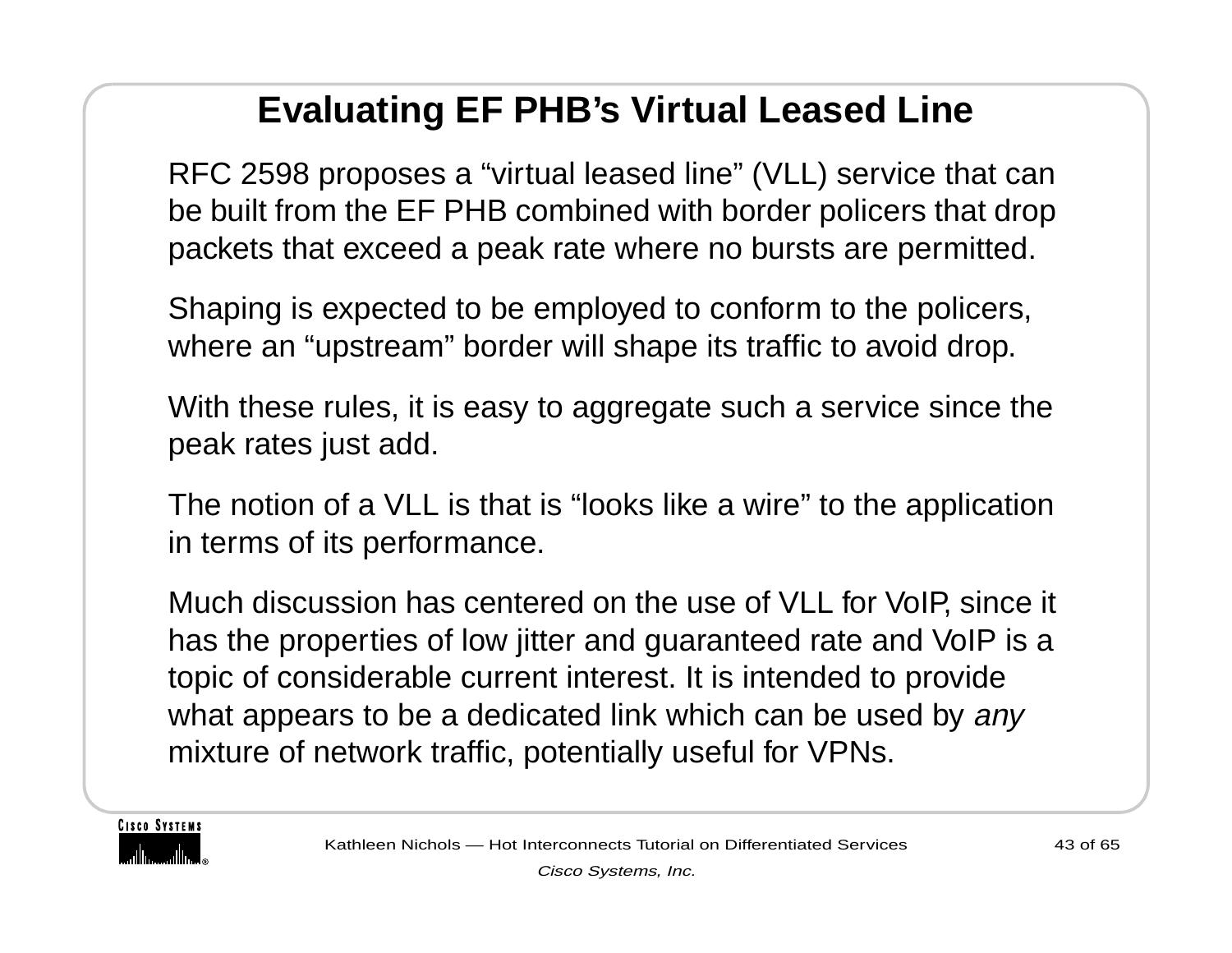#### **Evaluating VLLs Forwarding Path Performance**

Forwarding path performance of VLLs for general Internet traffic is frankly not that interesting. As long as the traffic is shaped properly (this means sufficiently sized holding buffers and good queue management ), the VLL really does look like a dedicated link at the subscribed peak rate.

Most VLL evaluation concerns jitter performance for VoIP type traffic in a VLL. These values are easy to bound in worst case, but we'd like to understand "typical" behavior and how different EF PHB implementations and allocation percentages affect jitter performance.

Kedarnath Poduri simulated EF performance on the six-hop branchy topology with a mixture of flow types and using a mix of BE traffic (HTTP, FTP, CBR). I presented the results in August '98 at the NASA NREN QoS Workshop (http://www.nren.nasa.gov/ workshops3.html) and the jitter work was included in RFC 2598.

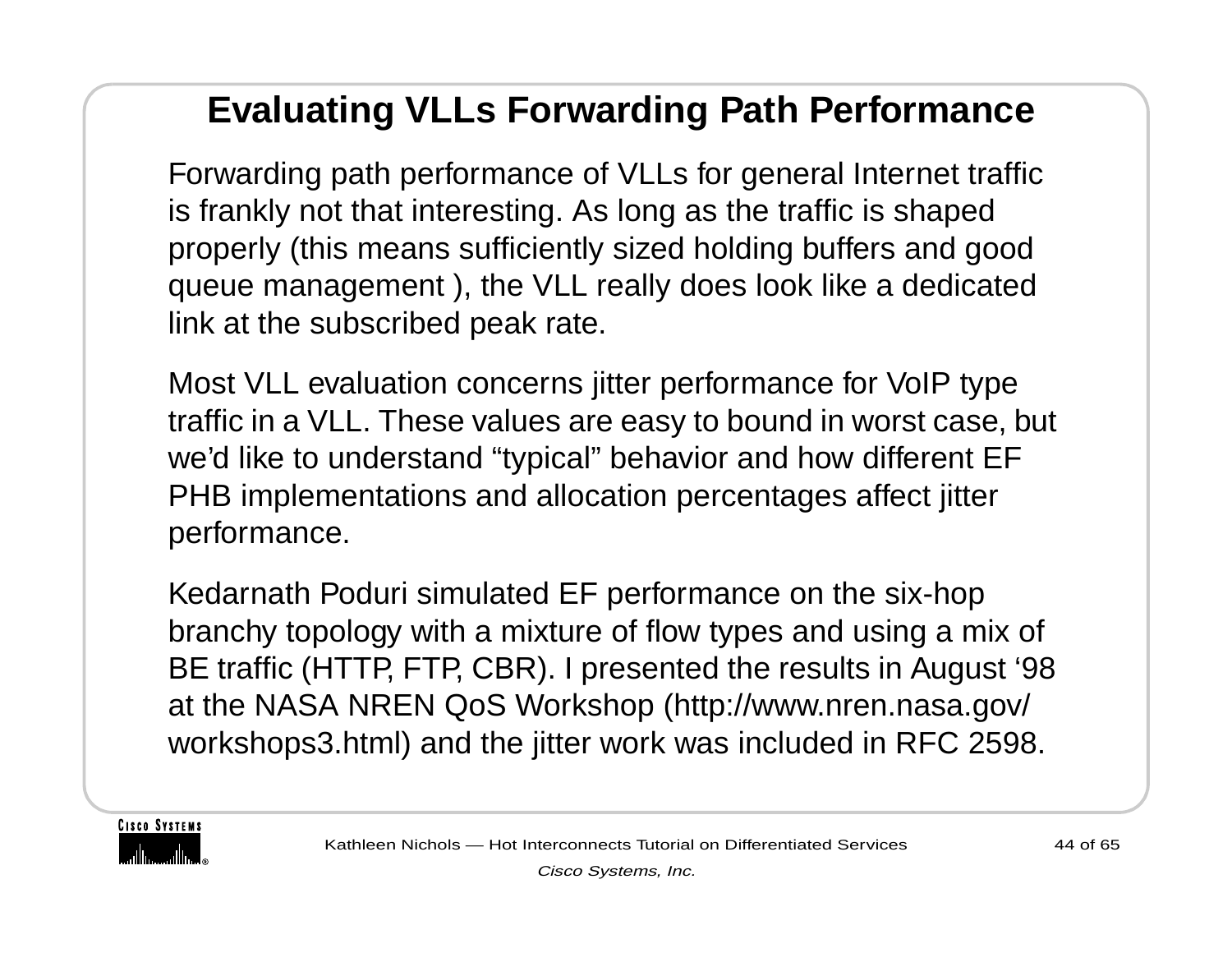#### **Performance Against a Dedicated Link**

(These results are also due to K. Poduri and were also presented at the NASA Workshop.)

The percentage of the bottleneck link allocated to "marked" packets varies: 20, 40, and 60 percent.

Eight FTPs were rate-limited and marked for EF PHB.

Results are the average transfer rate of each flow (all were the same).

| percentage<br>of bottleneck | rate (Kbps) | measured<br>line rate | measured<br>EF rate |
|-----------------------------|-------------|-----------------------|---------------------|
| 20                          | 100         | 90                    | 90                  |
| 40                          | 150         | 143                   | 143                 |
| 60                          | 225         | 213                   | 215                 |



Kathleen Nichols — Hot Interconnects Tutorial on Differentiated Services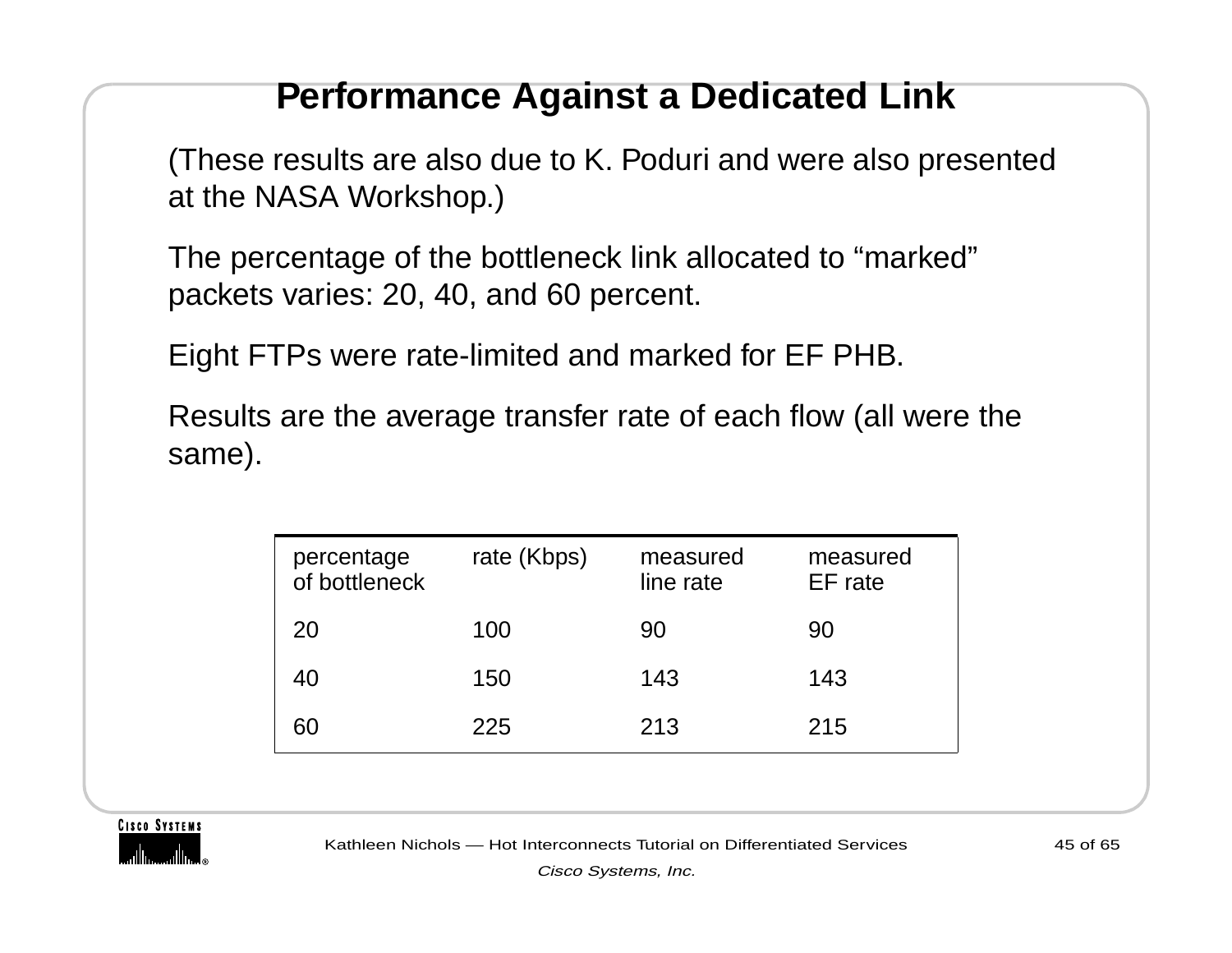#### **Evaluating Jitter for VoIP using VLLs**

More recent results focused on a VLL over multiple hops. Following results due to Yonghwan Kim of Cisco, for an internal report. Also presented at ETSI QoS Workshop in June '99.

Jitter is the difference between the absolute value of the arrival time differences minus the absolute value of the departure time differences of two adjacent packets,  $(|(a_i-a_i)-(d_i-d_i)|)$ .

"Freeway" topology of varying numbers of hops. Each hop is 1.5 Mbps.



**CISCO SYSTEMS** 

Kathleen Nichols — Hot Interconnects Tutorial on Differentiated Services

46 of 65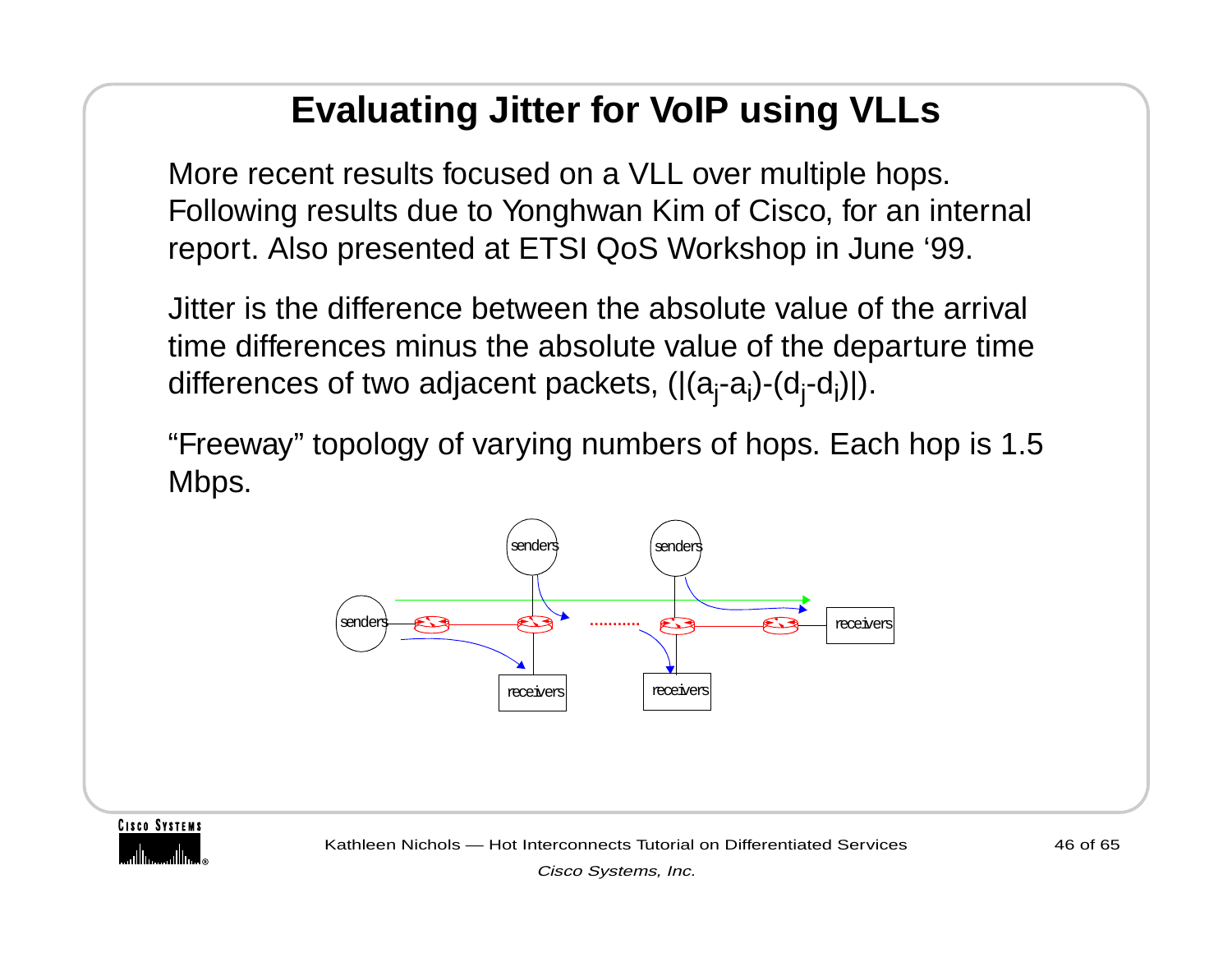# **Median Jitter of VoIP using VLL** 10 m <sup>s</sup> 15 m <sup>s</sup> 20 m <sup>s</sup>

num ber of congest T1 hops

4 8 12 16 20 24

P Q

W RR DRR

FQ

The "VoIP" flows were 24Kbps, 20 ms between 60 byte packets 10% of traffic is EF-marked, 60% gets other "special" treatment Of the EF packets, half are long (1500 bytes), half short (100 bytes)

5 m <sup>s</sup>

**CISCO SYSTEMS**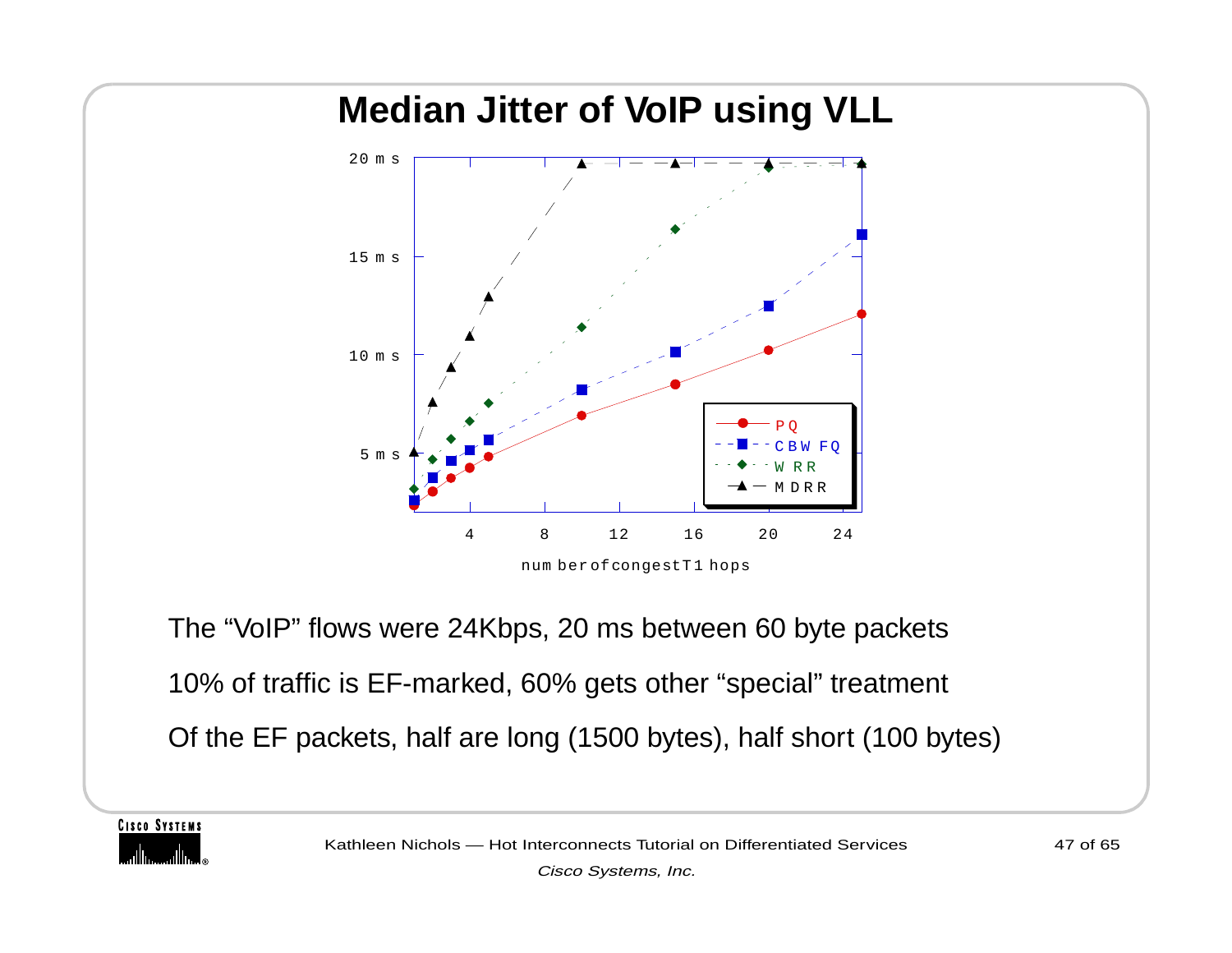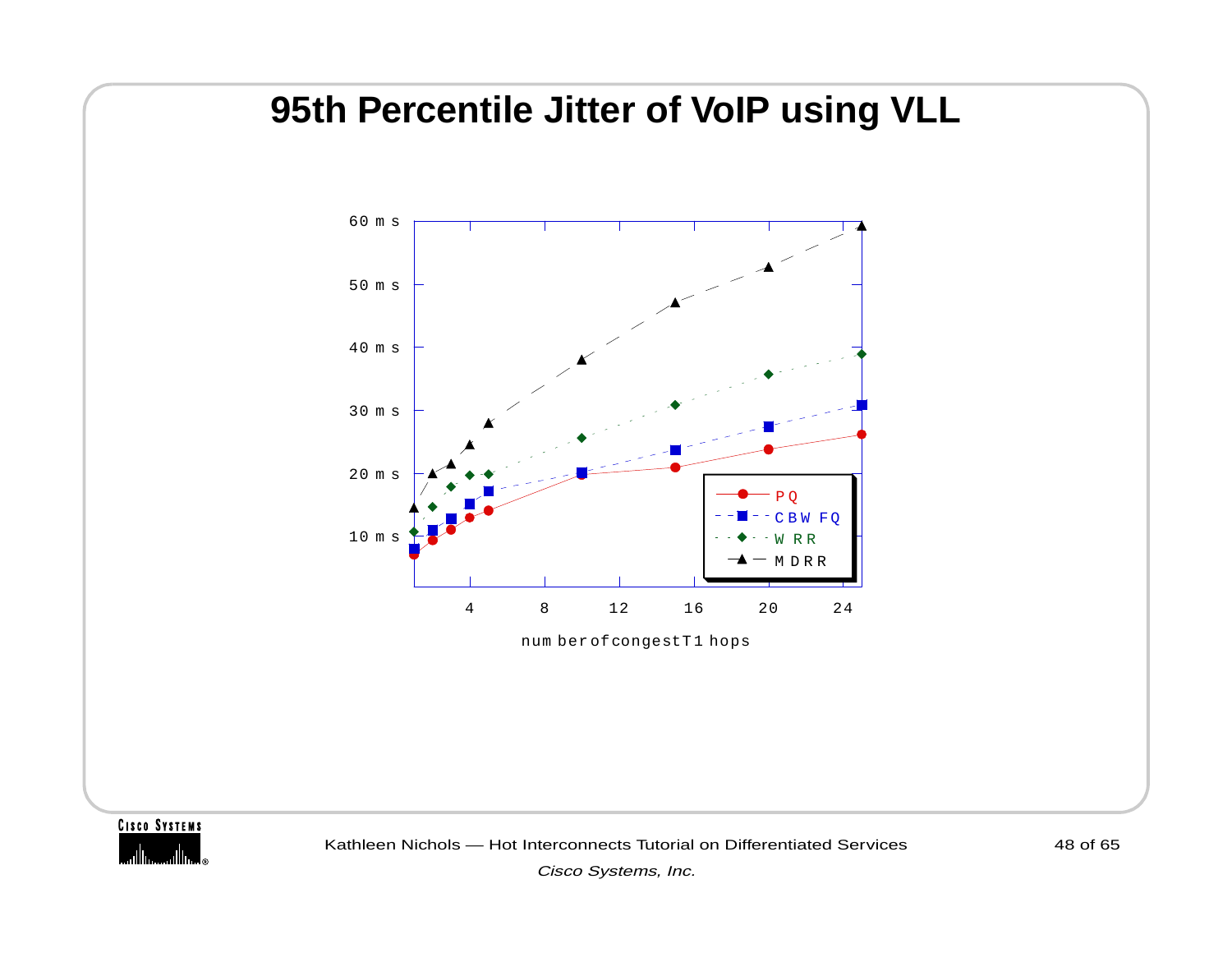#### **Jitter for a WRR EF Implementation**

Uses a single bottleneck topology, six hops, middle is bottleneck

Here there are a total of 5 queues, one of which is EF.

EF gets 20% of each link.

A WRR queue scheduler is used and the ratio of the Rounding weight to the Target rate is varied, R/T.



**CISCO SYSTEMS** 

Kathleen Nichols — Hot Interconnects Tutorial on Differentiated Services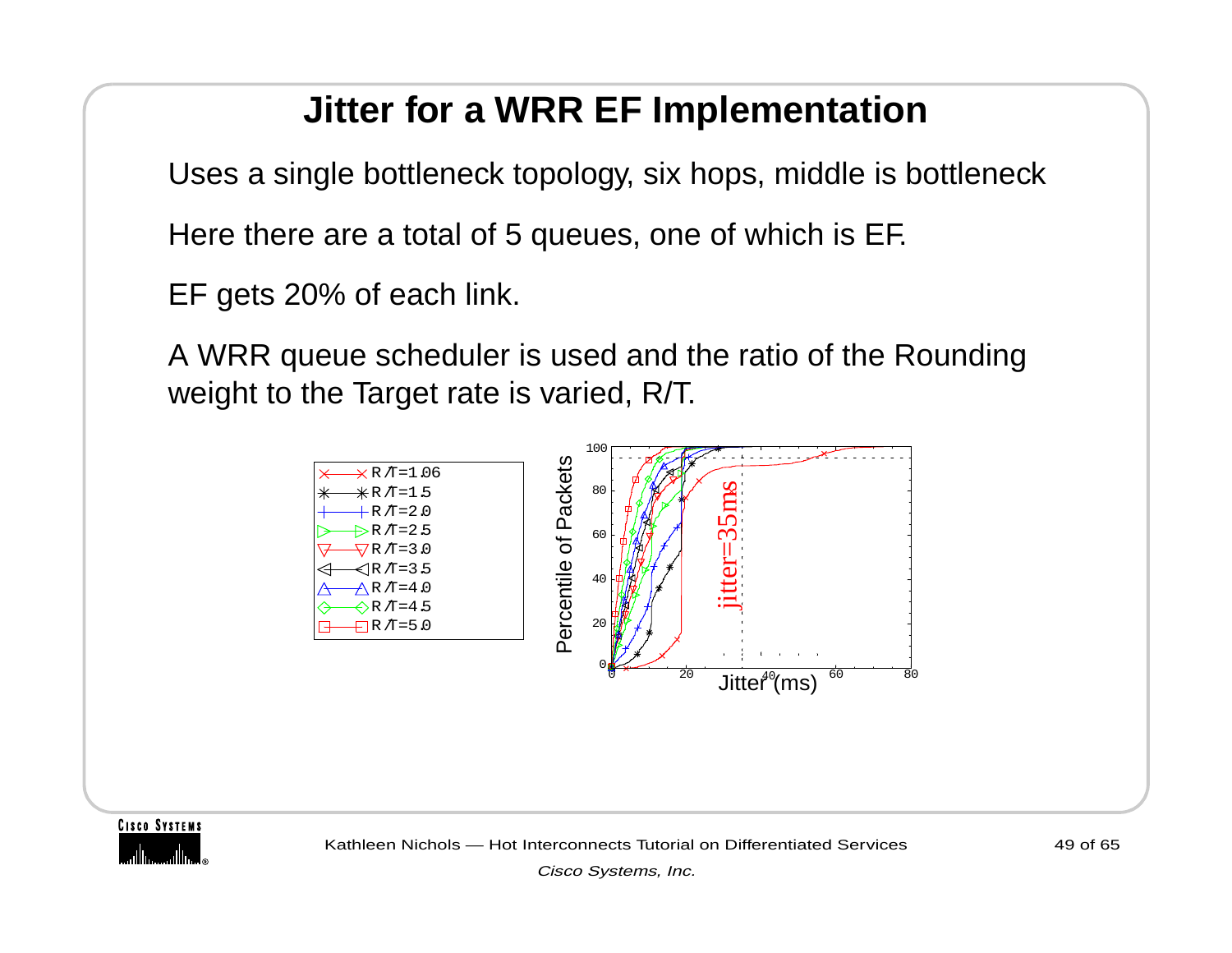#### **Simple Analysis to Bound EF Jitter**

Recalling our earlier discussion of the two components of jitter, we assume a worst case for both the displacement from other EF microflows and the per-hop wait for a full MTU-sized packet of another aggregate.

Assume the cloud's bottleneck bandwidth, **B**, is the bandwidth of every link. Worst case is an allocation, **<sup>a</sup>**, of 50%. Compare to a 30% allocation to see how that affects jitter.

We can refine this to be a sort of "average" worst case by first noting that, at each hop, we wait on average for a half of an MTUsized packet and that the chances of meeting a packet of another aggregate depend on how highly utilized the link is. The former halves the jitter component due to the number of hops, **h**, and the latter multiplies it times the utilization percentage.

These bounds assume no displacement in the next packet of the stream which is quite unlikely.

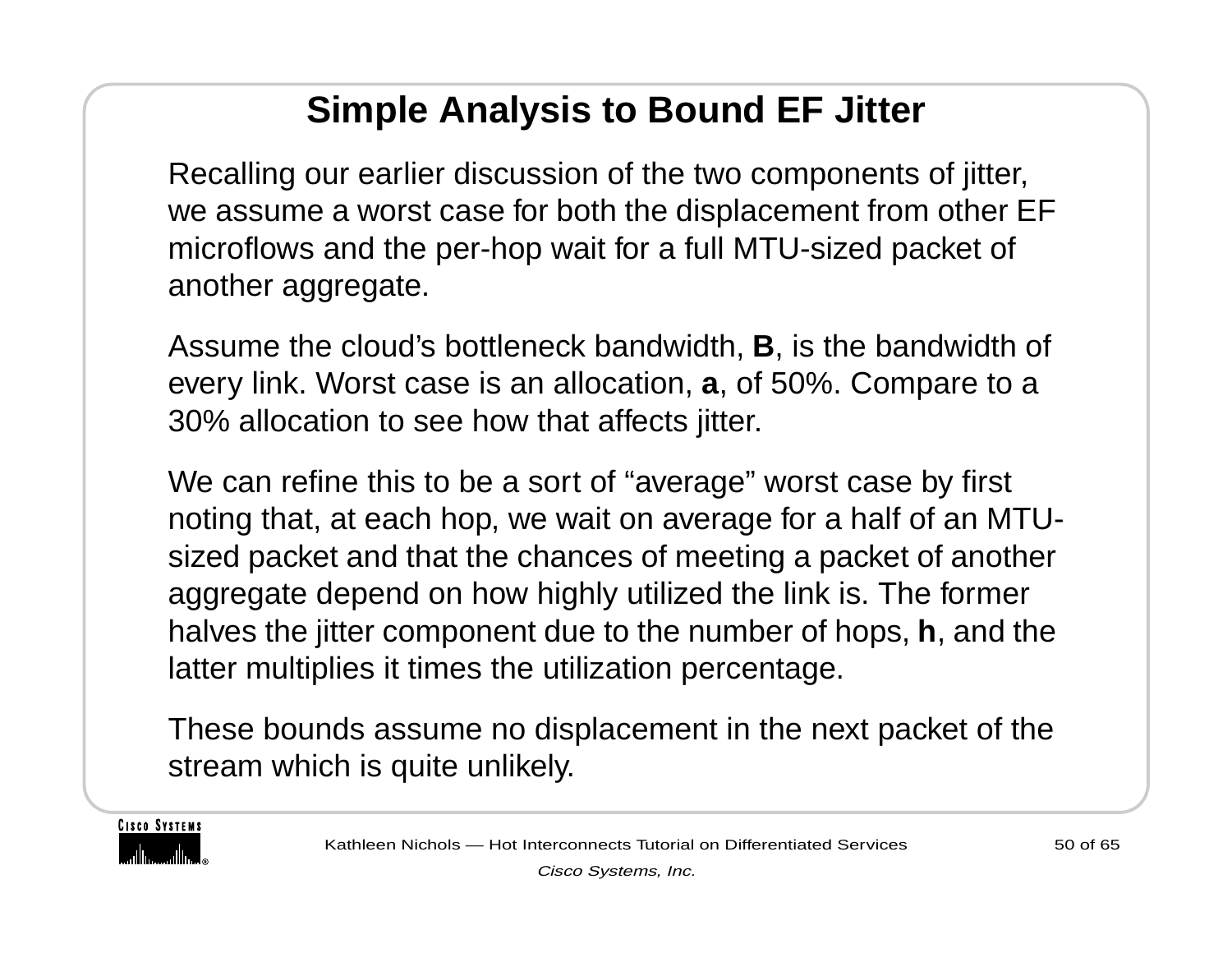

**CISCO SYSTEMS** 

Kathleen Nichols — Hot Interconnects Tutorial on Differentiated Services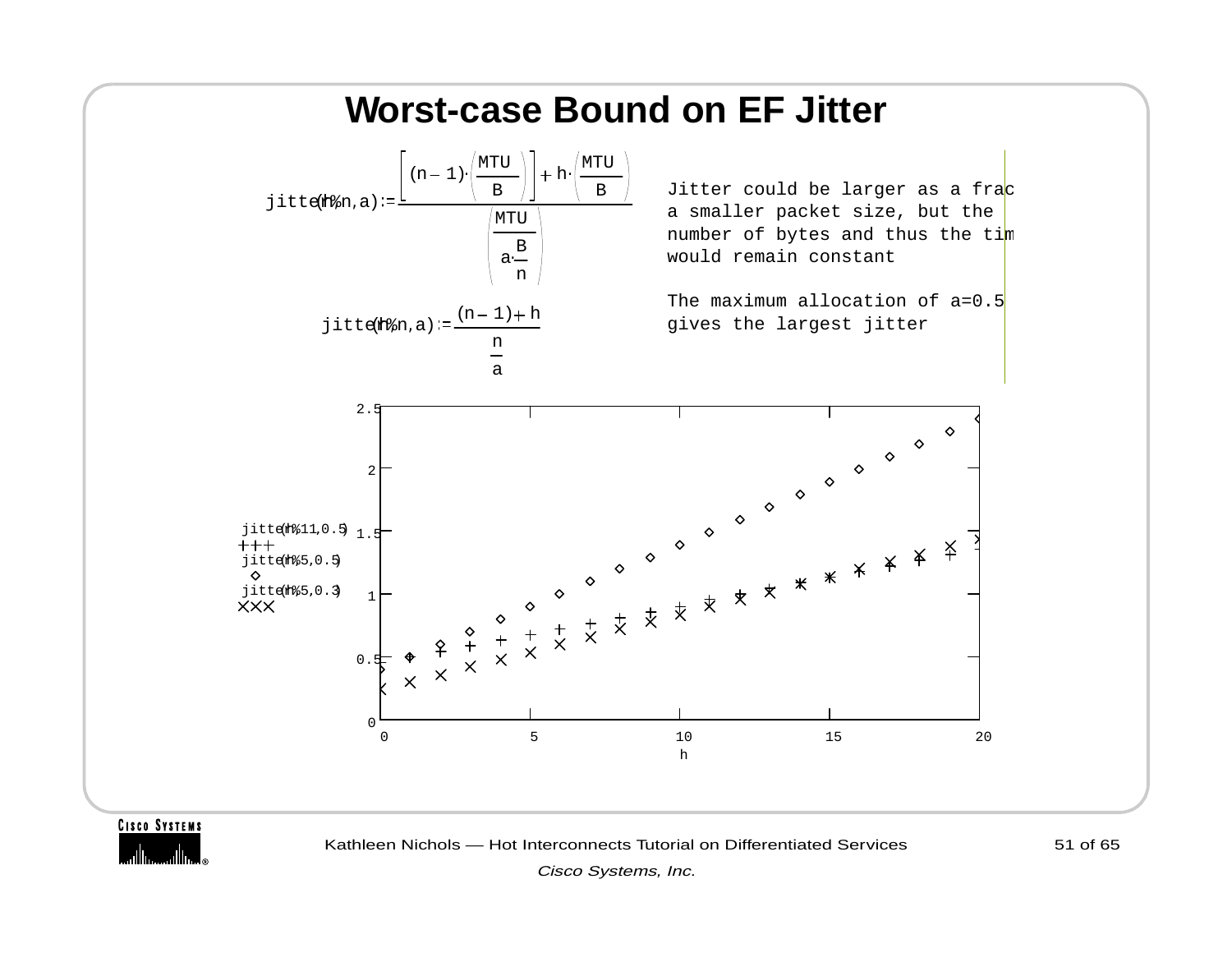#### **Relaxing the Bound with Averaging**



Using the average wait of half an MTU makes a larger difference than varying the link utilization, but both give some feel for what conditions have to occur to have jitter exceed one MTU at rate

**CISCO SYSTEMS**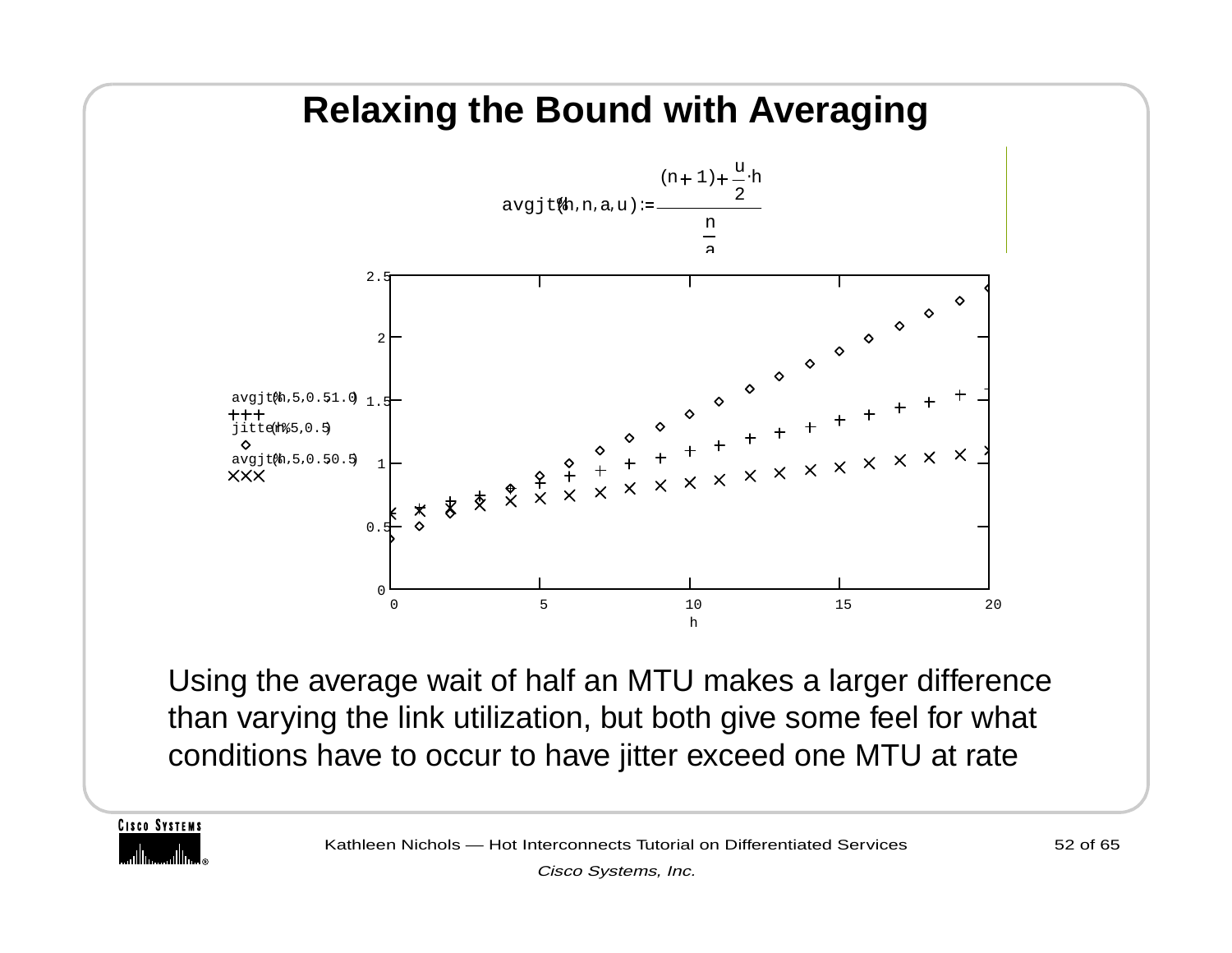### **Allocation of QoS Services**

A technical specification of a particular service first must make sense and must perform as expected

Then we can begin to explore how it can be allocated within a cloud to meet technical constraints and policy considerations. Ideally, start with simple and conservative allocations

Traffic conditioners at boundaries as well as the mechanisms that implement PHBs must be properly configured to the allocation

For services which cross clouds, must address how to communicate and specify the relevant data about the service between clouds. Ideally, the information that crossed boundaries is simple and static or quasi-static

As an application to be given QoS, voice has some nice properties: a known and relatively low bandwidth, self-shaped

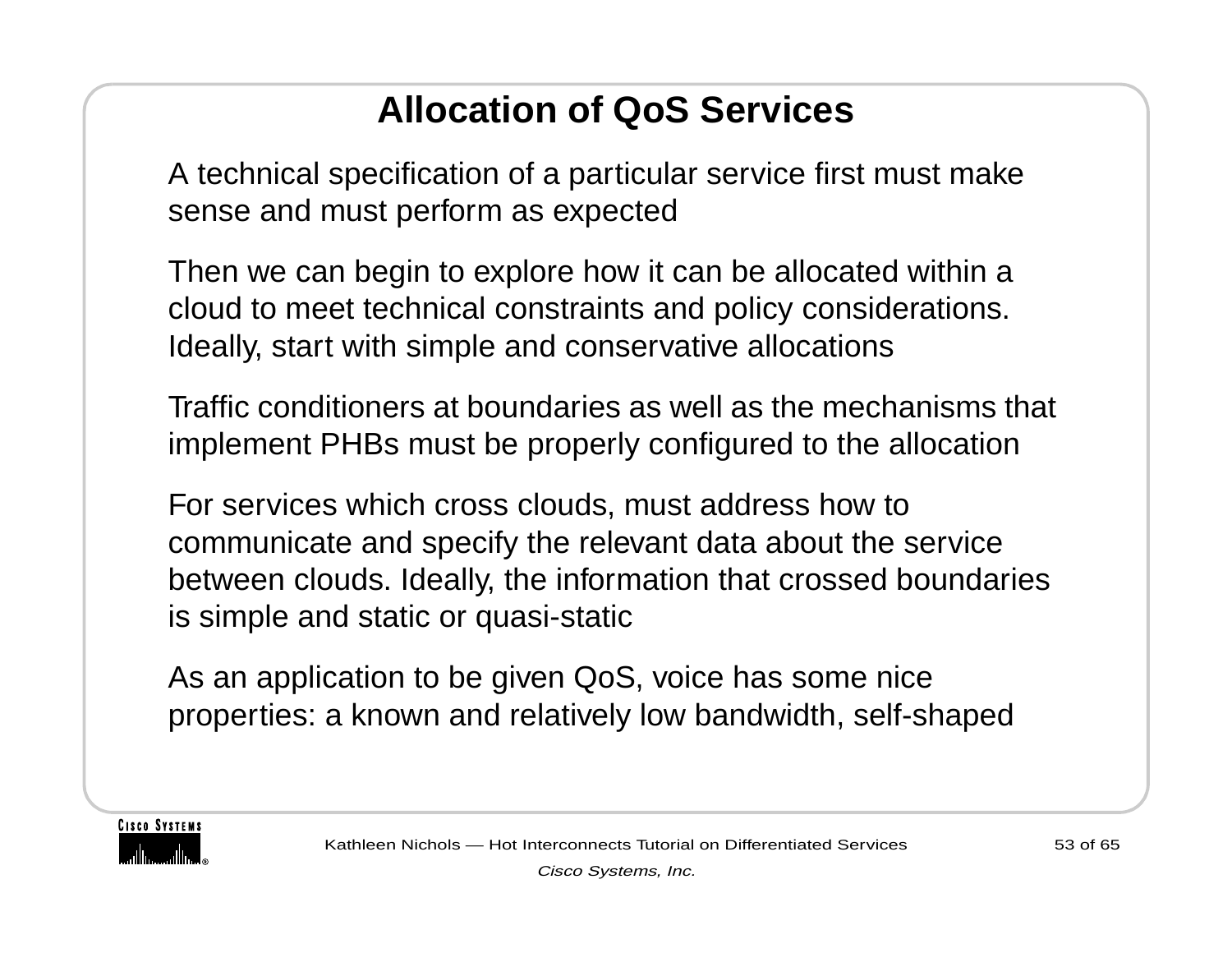

**CISCO SYSTEMS** 

Kathleen Nichols — Hot Interconnects Tutorial on Differentiated Services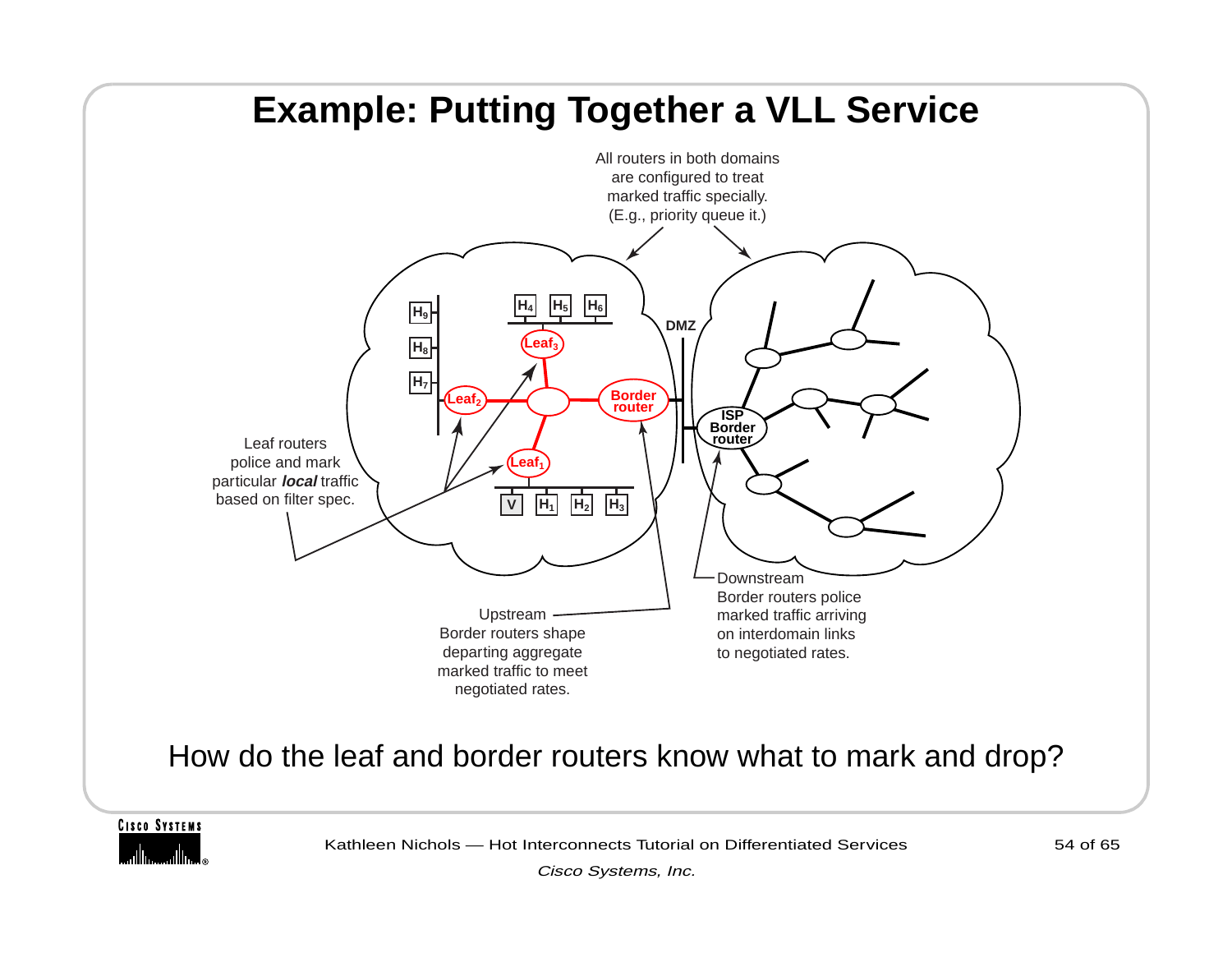#### **Allocation by Controlling Clouds and Boundaries**

- **•** A repository of of policy is needed to keep track of priorities and limits on QoS allocations for individual users, projects, and/or departments.
- **•** An entity needs to receive requests for QoS, consult and update the database, and send configuration information to the routers, where indicated.
- **•** Call this entity a bandwidth broker (BB) (Van Jacobson).BB is part of the network infrastructure and must authenticate requests from users. Some information can be configured.
- **•** Intradomain policy decisions and implementations remain up to each domain. Share information about aggregates at boundaries.
- **•** BBs in a domain may be organized in a hierarchy and/or for redundancy

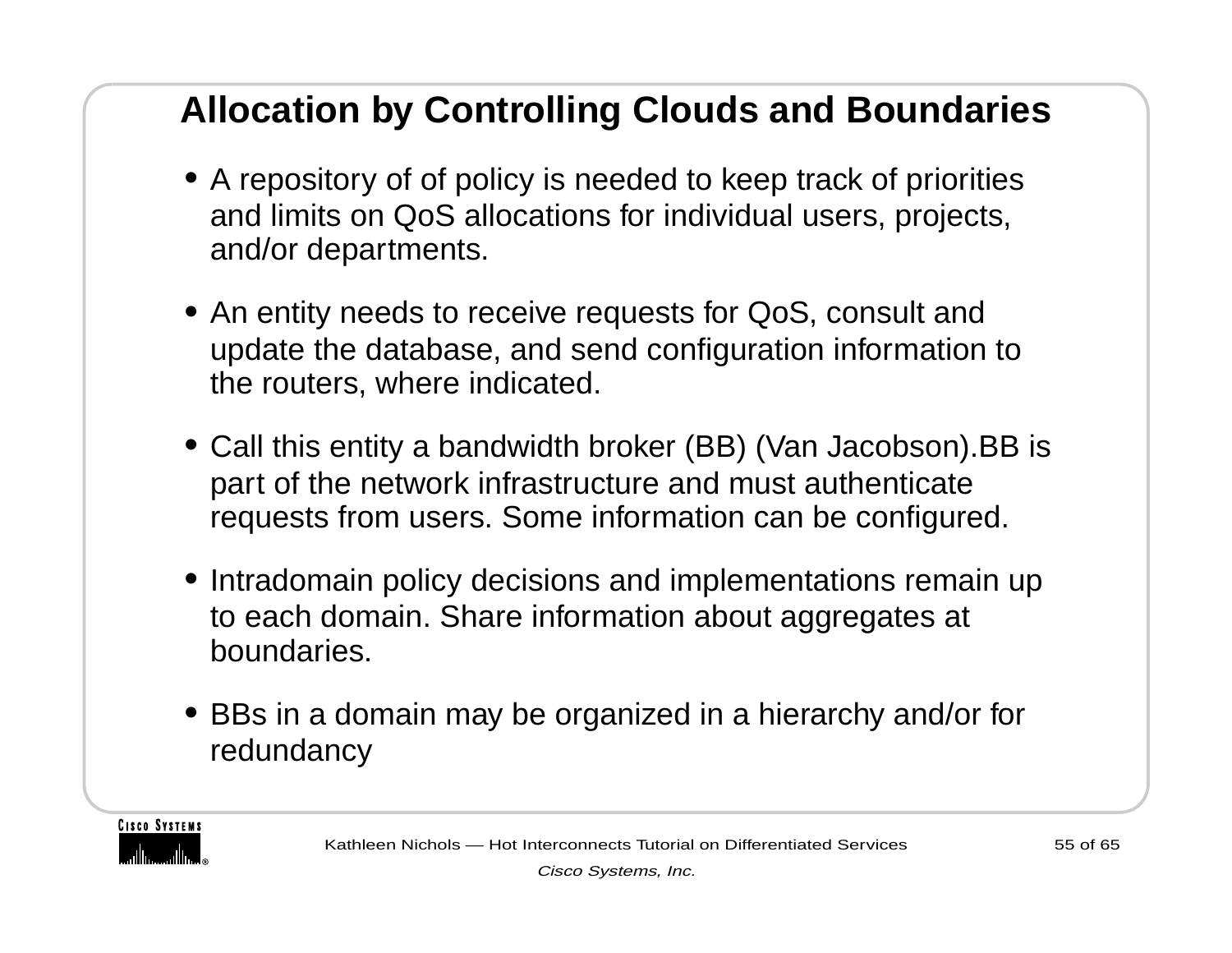#### **Bandwidth Broker Background**

- **•** Van Jacobson has given a number of talks on BBs; slides of some are available at www-nrg.ee.lbl.gov/talks
- **•** In November '97, an Internet-draft with BB discussion was written. Though the forwarding path part has been superseded, it is available as informational RFC 2638 at ftp:// ftp.ee.lbl.gov/papers/dsarch.pdf
- **•** A talk on diffserv and bandwidth brokers by Jacobson given at the Internet2 QoS workshop is available at: www.internet2.edu/media/qos8.ram and the proceedings from that workshop are at www.internet2.edu/qos/may98Workshop/ 9805-Proceedings.pdf
- **•** In the Internet2 talk, Jacobson made the case for BBs to allocate based on their smallest bandwidth link. He shows how the clouds should put such links at their boundaries

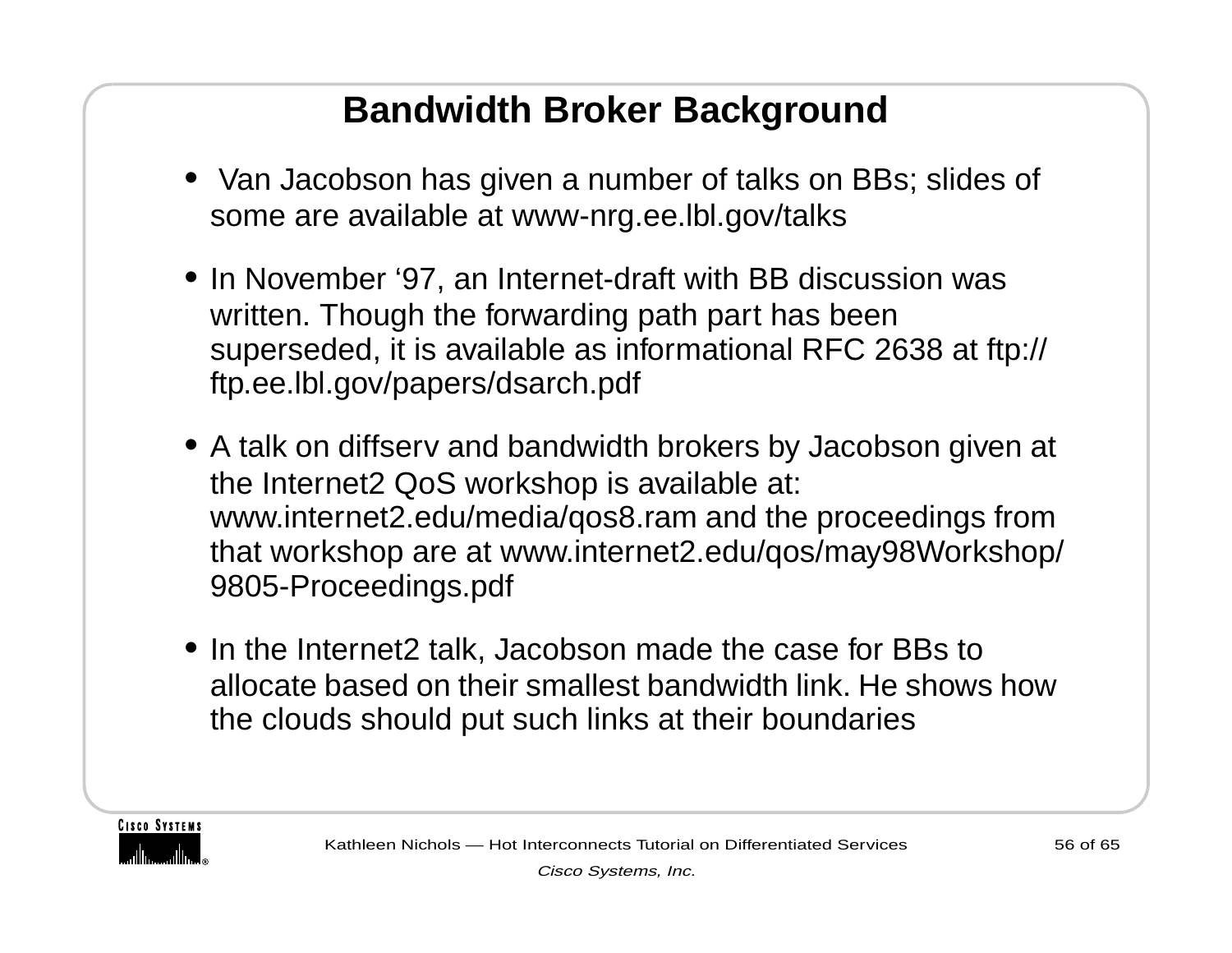#### **Bandwidth Broker in the Enterprise**



In a static or configured implementation, BB configures leaf/ edges with soft state information (COPS-PR?)

**CISCO SYSTEMS**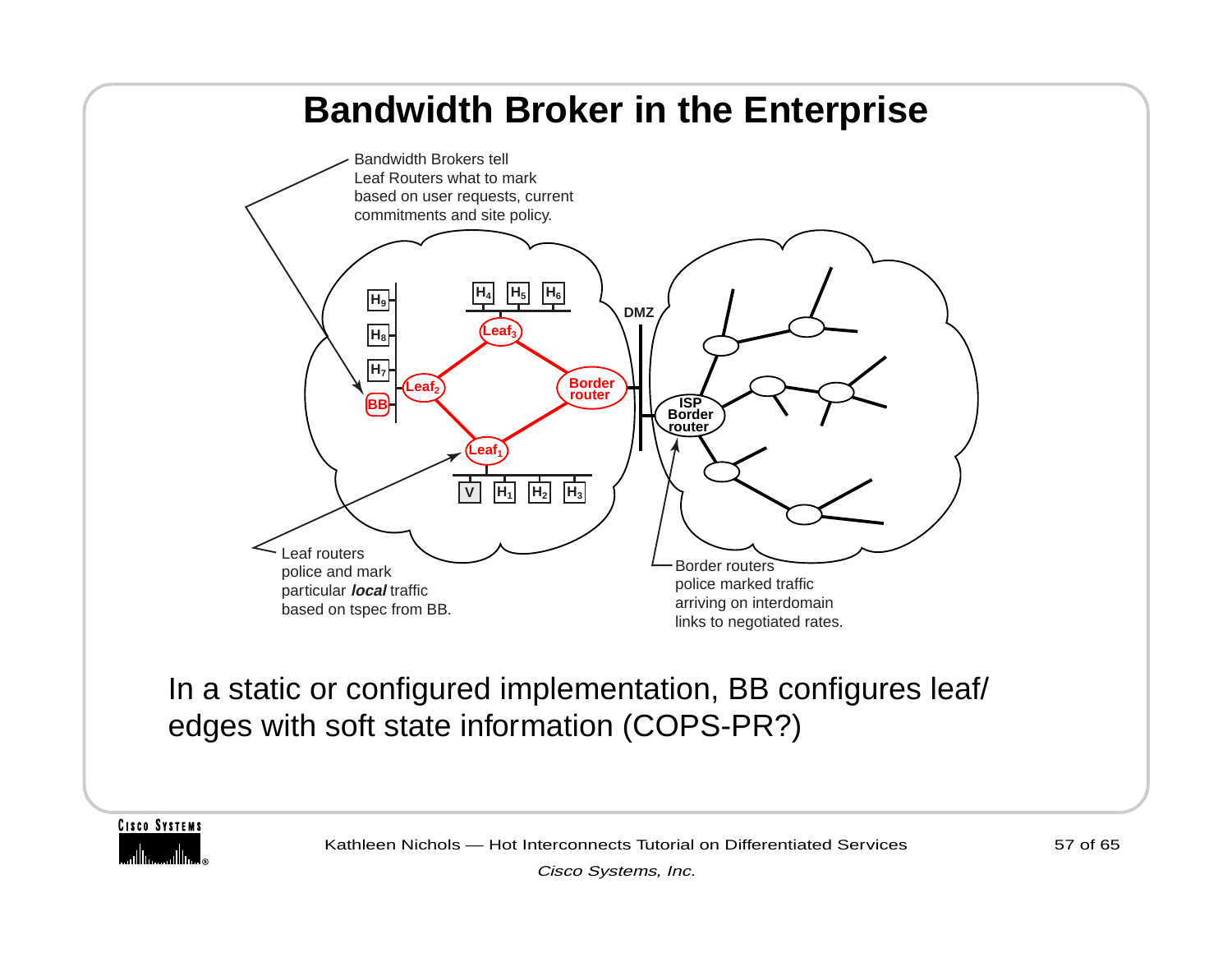

Kathleen Nichols — Hot Interconnects Tutorial on Differentiated Services

Cisco Systems, Inc.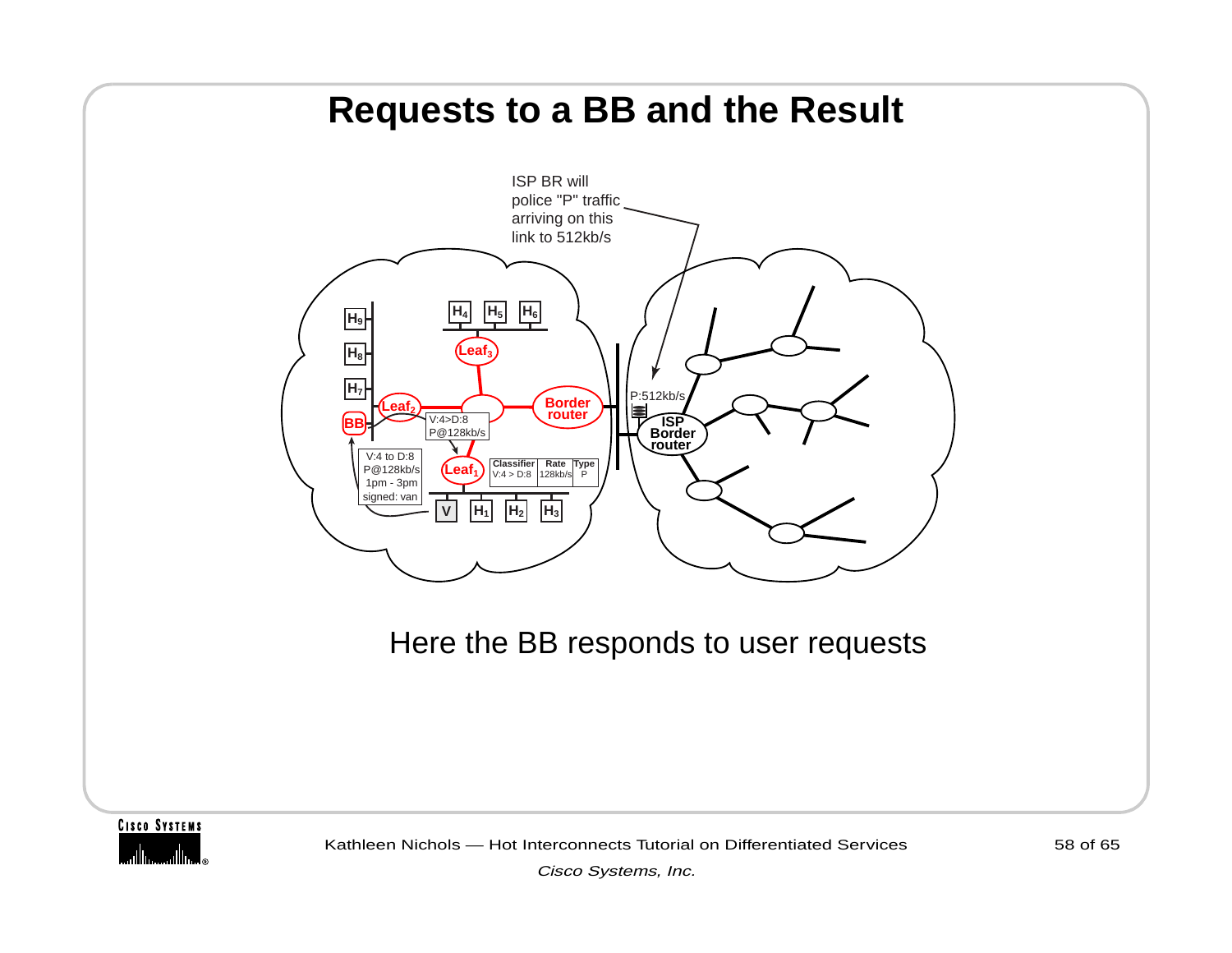#### **Requests Can Come from Many Sources**



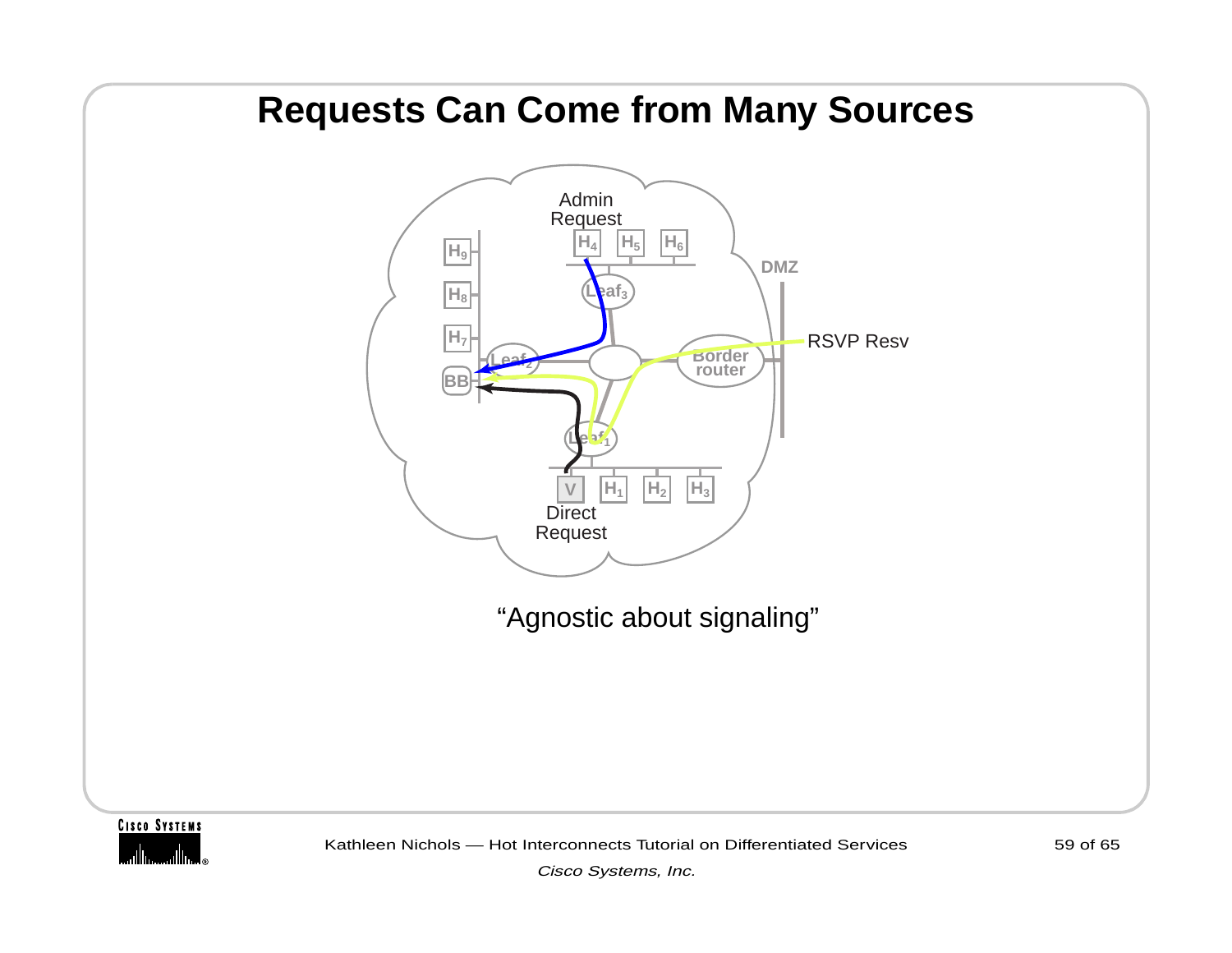#### **Voice in this Framework**

Inside a high-bandwidth cloud, VoIP flows are trivial and not worth tracking

- 1. Assume configured EF at each network node sufficient to handle all calls
- 2. When a call is initiated, check if the destination is within the cloud
- 3. If so, just admit the call
- 4. May want to set up a classifer on the edge router to ensure no "spoofing"

If required, the VoIP flows within the cloud can be limited. The limit should be picked to keep the EF utilization of the cloud's smallest bandwidth links below some percentage. Then, in the third step above, check whether there is sufficient allocation for this call and, if so, decrement the allocation and admit the call

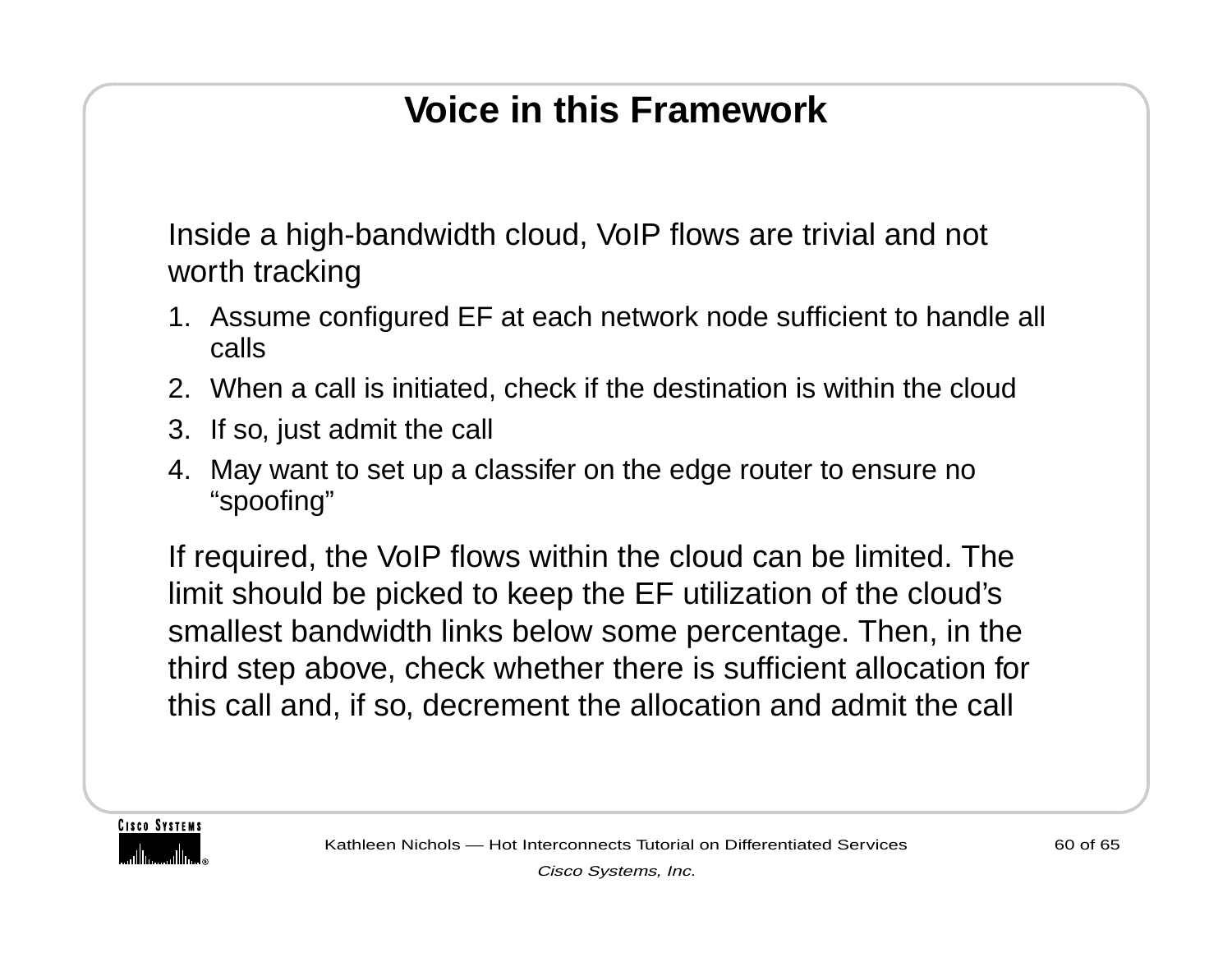#### **Voice between (Administratively Same) Clouds**

Track connections only in the areas of limited resources, boundaries between clouds. For two bandwidth-rich clouds connected by a low-bandwidth link

- **-**Assume the low-bandwidth link is configured for an EF rate that gives a sufficiently low probability of "busy" (bw\_available)
- **-**When a call is initiated, check destination
- **-**If it's in the other cloud, check: (bw\_available call\_bw) >=0?
- **-**If not, refuse call
- **-**If yes, bw\_available -= call\_bw and proceed

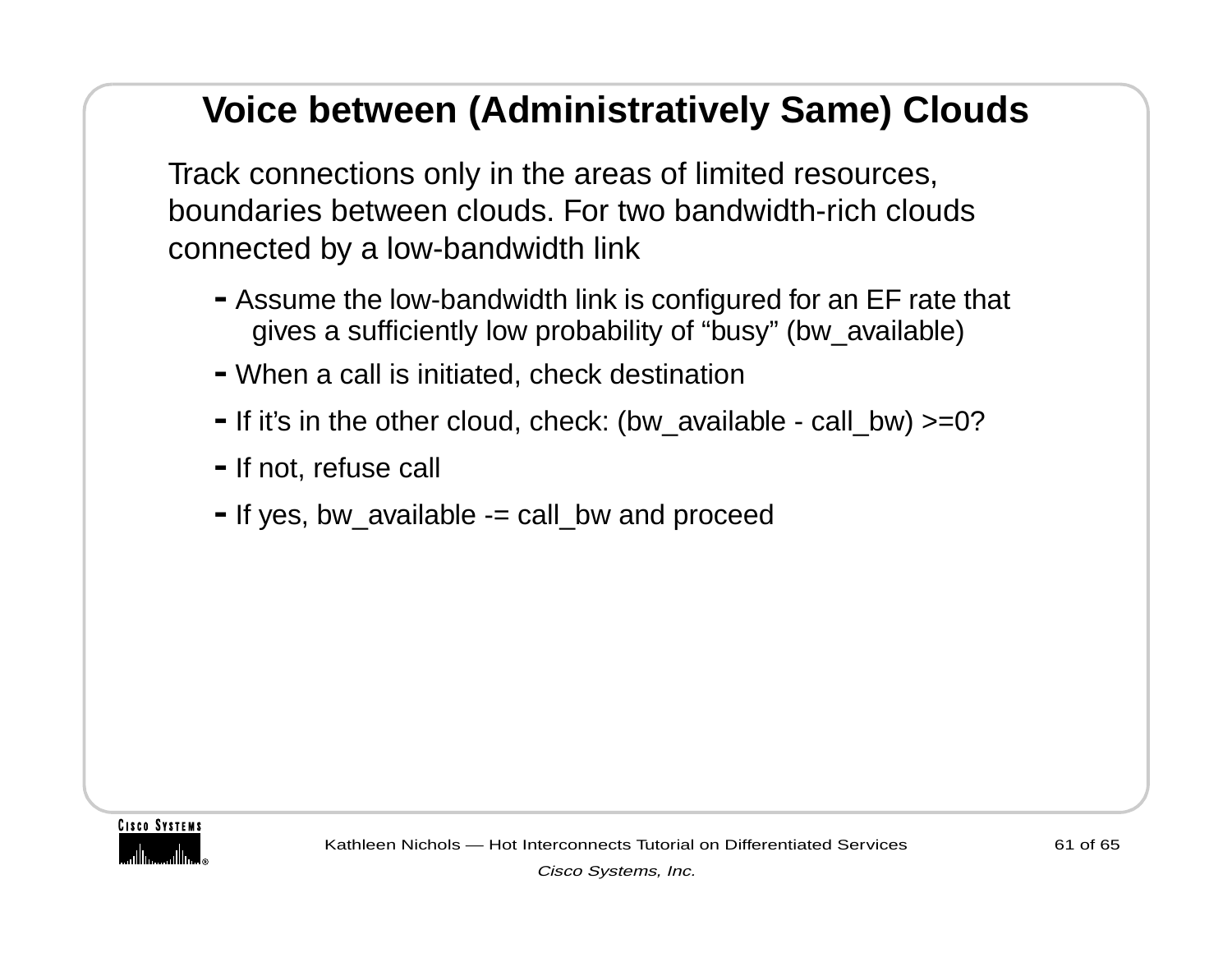#### **Voice across Clouds**

Locally, track connections only in the areas of limited resources, tail to "next cloud".

- **-**Assume the tail is configured for an EF rate that sufficient to handle all outside calls most of the time (bw\_available)
- **-**When a call is initiated, check destination
- **-**If it's "not-me", check: (bw\_available call\_bw) >=0?
- **-**If not, refuse call
- **-**If yes, signal/message "next cloud" and wait for reply
- **-**If reply is positive, bw\_available -= call\_bw and proceed

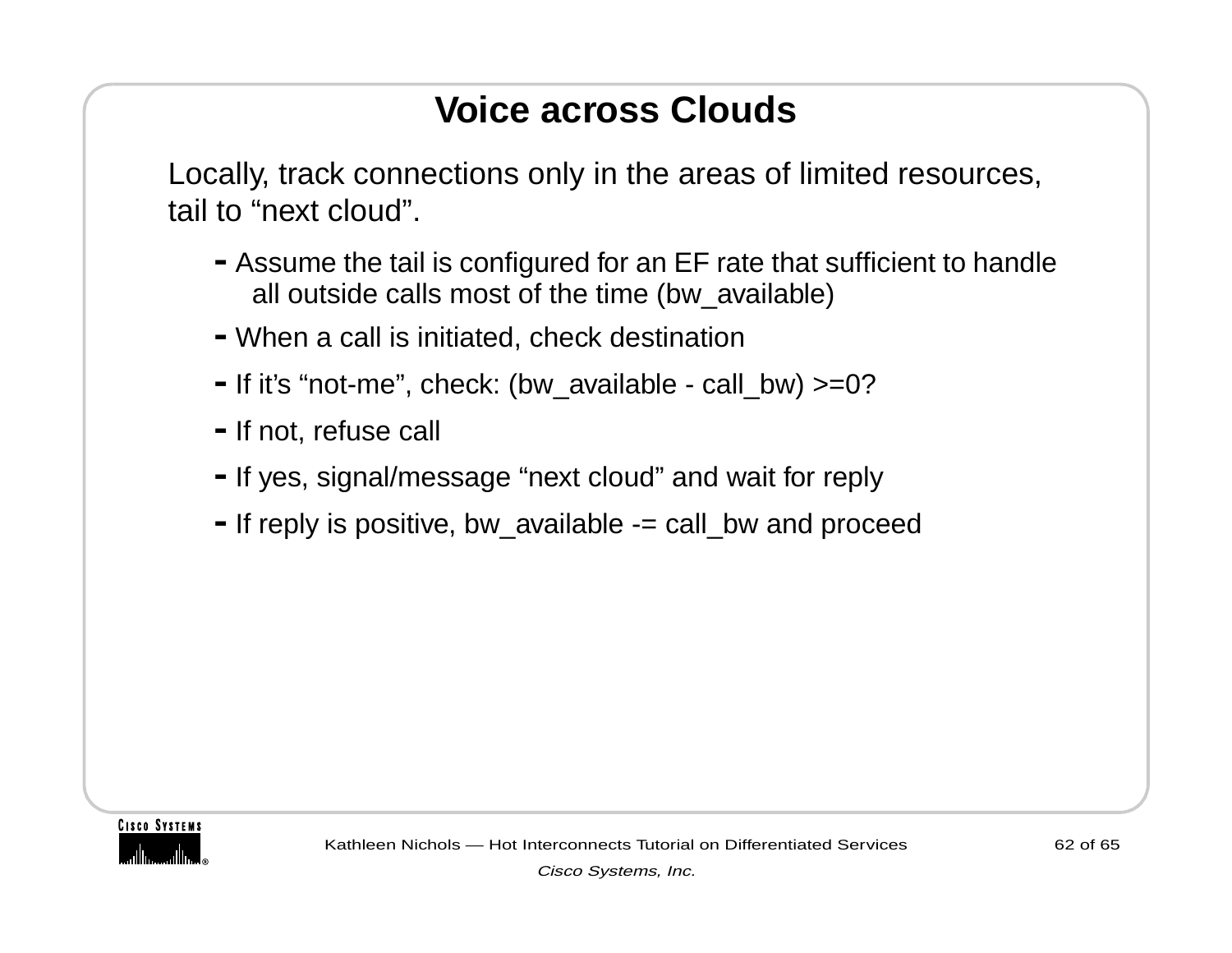#### **Related Work on Resource Control**

**A Two-Tier Resource Management Model for Differentiated Services Networks:** F. Reichmeyer et. al., ftp://ftp.isi.edu/ internet-drafts/draft-rotzy-2-tier-management-00.txt

Discusses how the separation of the intradomain functions of and the interdomain functions of a bandwidth broker mean that the internal allocation method can be anything, including RSVP

#### **Performance of QoS Agents for Provisioning Network**

**Resources:** Olav Schelen et. al., www.cdt.luth.se/~olov/ publications. Presents topology-aware QoS agents which it presents as a type of bandwidth broker. Focus is on "pathsensitive admission control and maintains per-link resource reservations in a link state routing domain". Starts with the assumption that per-flow admission and per-link state are required. Authors have implemented topology-tracking based on **OSPF** 

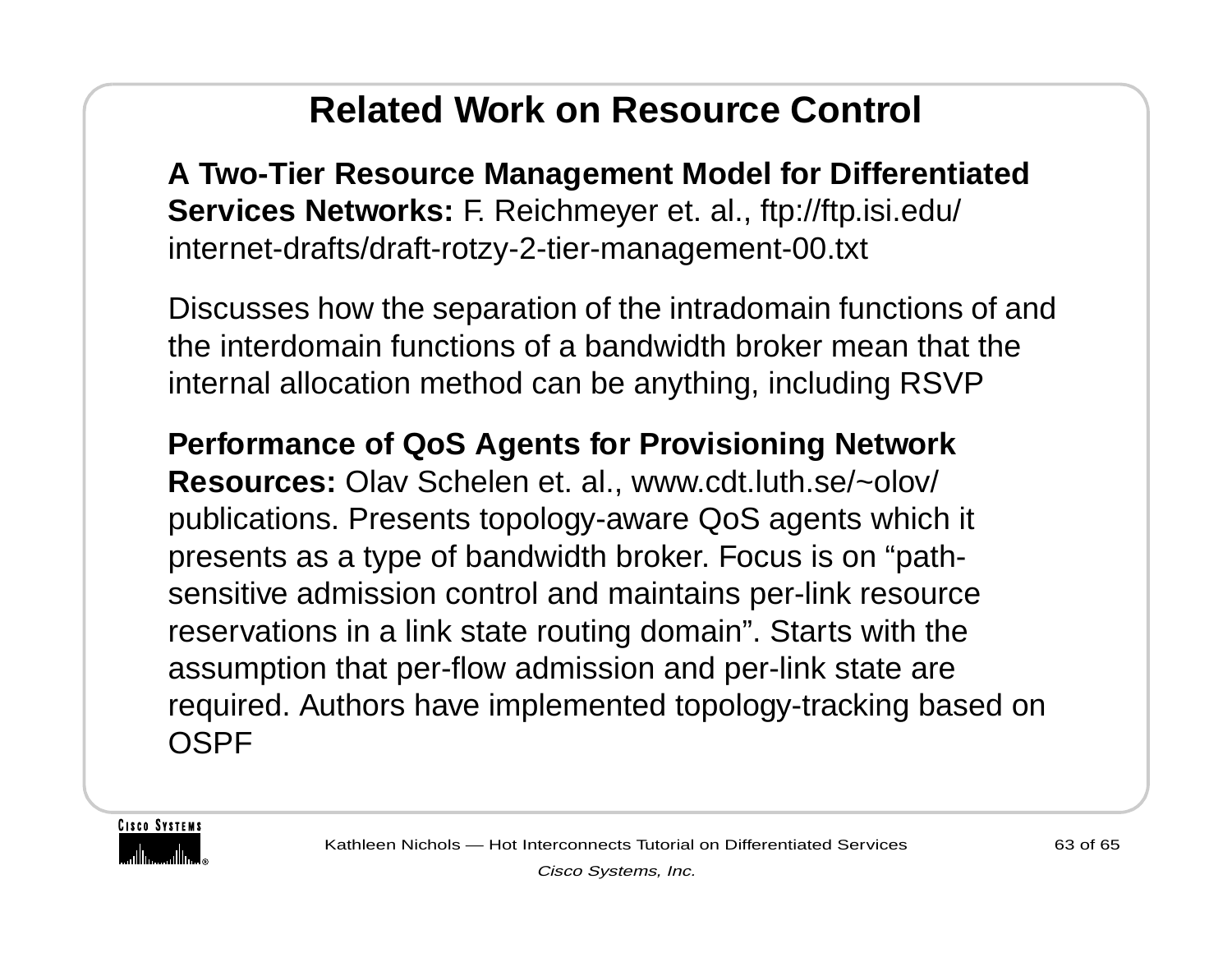#### **Related Work on Resource Control (cont'd)**

#### **A Flexible Model for Resource Management in Virtual Private Networks:** N. Duffield et. al., Sigcomm '99

This paper examines allocating VPNs based on the total ingress and egress amount of traffic of any one customer site. The "hose" abstraction is described as encompassing provisioning with no additional state in routers as well as keeping some "per-hose" state. Trace-driven simulations are used. Its allocation policy could be used by a bandwidth broker, but the concept of resizing dynamically lacks an incentive structure for both customer and provider



Kathleen Nichols — Hot Interconnects Tutorial on Differentiated Services